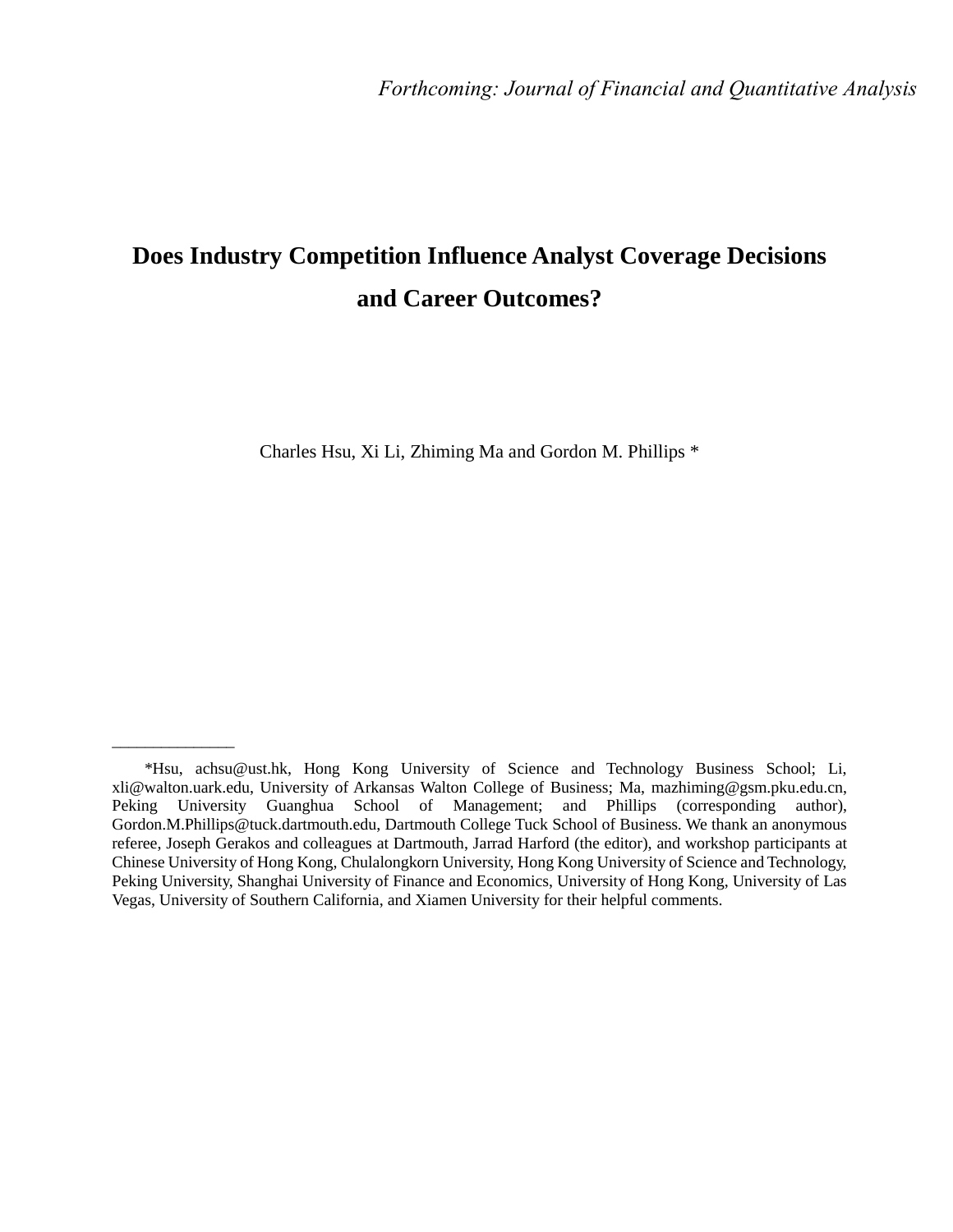# **Does Industry Competition Influence Analyst Coverage Decisions and Career Outcomes?**

#### **Abstract**

We analyze whether industry competition influences analyst coverage decisions and whether analysts benefit from covering product market competitors. We find that analysts are more likely to cover a firm when this firm competes with more firms already covered by the analyst. We also find that the intensity of competition among these competitors is additionally important to the coverage decision. Moreover, we find that analysts who cover product market competitors are more likely to obtain analyst star status. These results are consistent with the importance to analysts of industry competition and product market knowledge accumalated through covering product market competitors.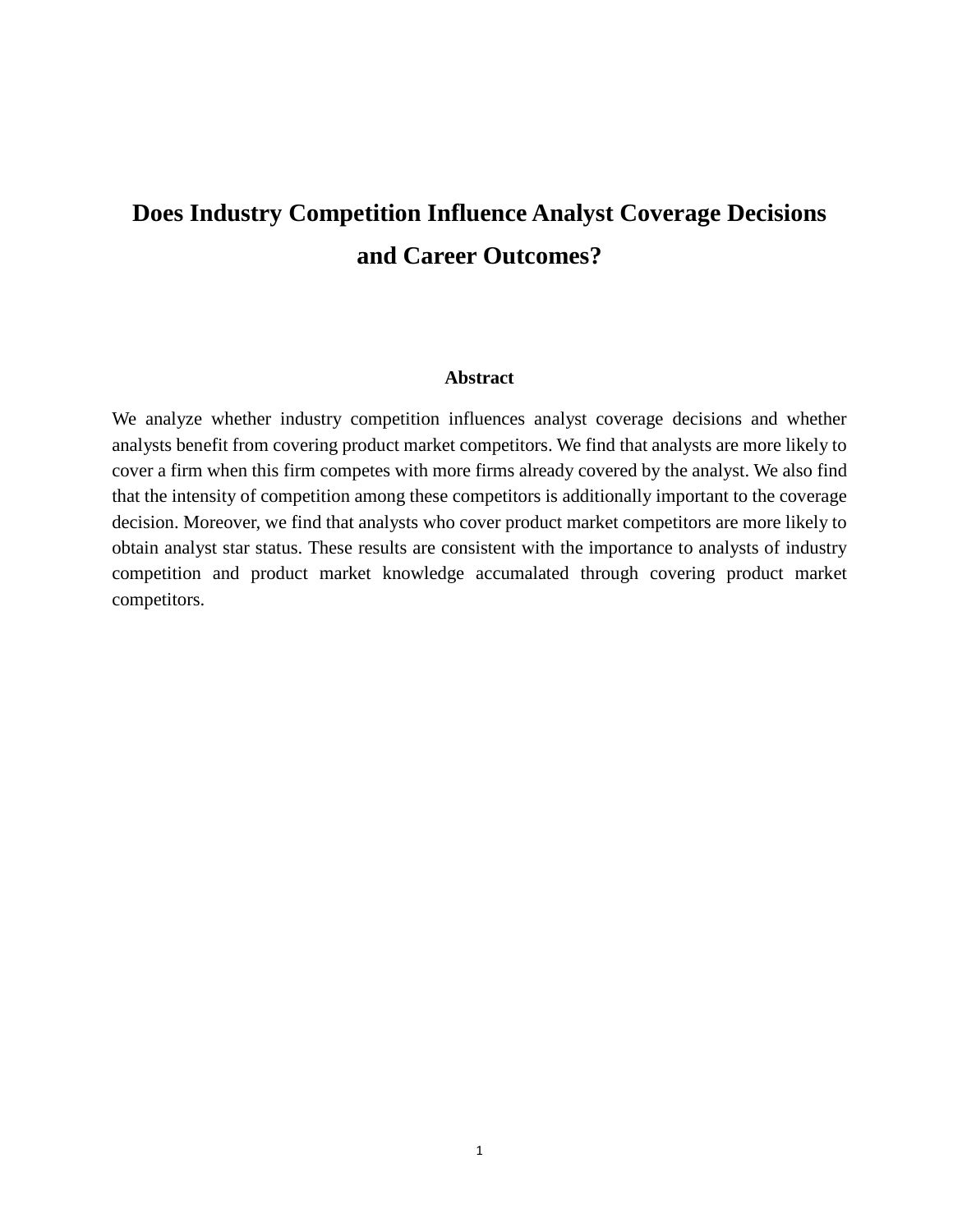# **I. Introduction**

 $\overline{a}$ 

Analysts are important information intermediaries between the firms they cover and the investors in those firms. They play key roles in firm information environments (Harford, Jiang, Wang, and Xi (2019)), investment and financing policies (Derrien and Kecske (2013)), corporate governance (Chen, Harford, and Lin (2015)), and product market outcomes (Billett, Garfinkel, and Yu (2017)). The most valuable factor of analysts to investors, according to annual surveys of institutional fund managers by *Institutional Investor* magazine since the 1990s, is their industry knowledge. Recent research also indicates that analysts' industry knowledge can affect their performance and their compensation (Brown, Call, Clement, and Sharp (2015), Bradley, Gokkaya, and Liu  $(2017)$  $(2017)$  $(2017)$ ).<sup>1</sup> However, little is known about how competition and the relationships among firms in an industry influence analyst coverage decisions and how analysts gain industry knowledge. In this study, we argue that analysts can accumulate their industry knowledge by covering firms with competing products, and investigate how competition among firms influences analysts' coverage decisions. We also provide quantitative estimates of the importance of industry competition to analyst coverage decisions and their career outcomes. Specifically, we show that analysts manage their portfolios at the analyst-firm level (i.e., add/drop a firm to/from their portfolios) by increasing the likelihood of coverage of a given firm in response to the increased competition of that firm with other firms in analysts' portfolios.

We suggest two reasons why covering firms with competing products can enhance analysts' industry knowledge. First, covering competing firms will help analysts enhance their knowledge about industry competition and thus improve their understanding of firm performance.<sup>[2](#page-2-1)</sup> This

<span id="page-2-0"></span> $1$  In a survey of sell-side analysts by Brown et al. (2015), industry knowledge is the most important determinant of analyst compensation.

<span id="page-2-1"></span><sup>&</sup>lt;sup>2</sup> For example, Bradshaw (2012) emphasizes the importance of industry competition as part of industry knowledge: "industry knowledge is a firm analyst's understanding of the set of firms competing within an industry, the primary value drivers within that industry, the different strategies adopted by the different firms within the industry…"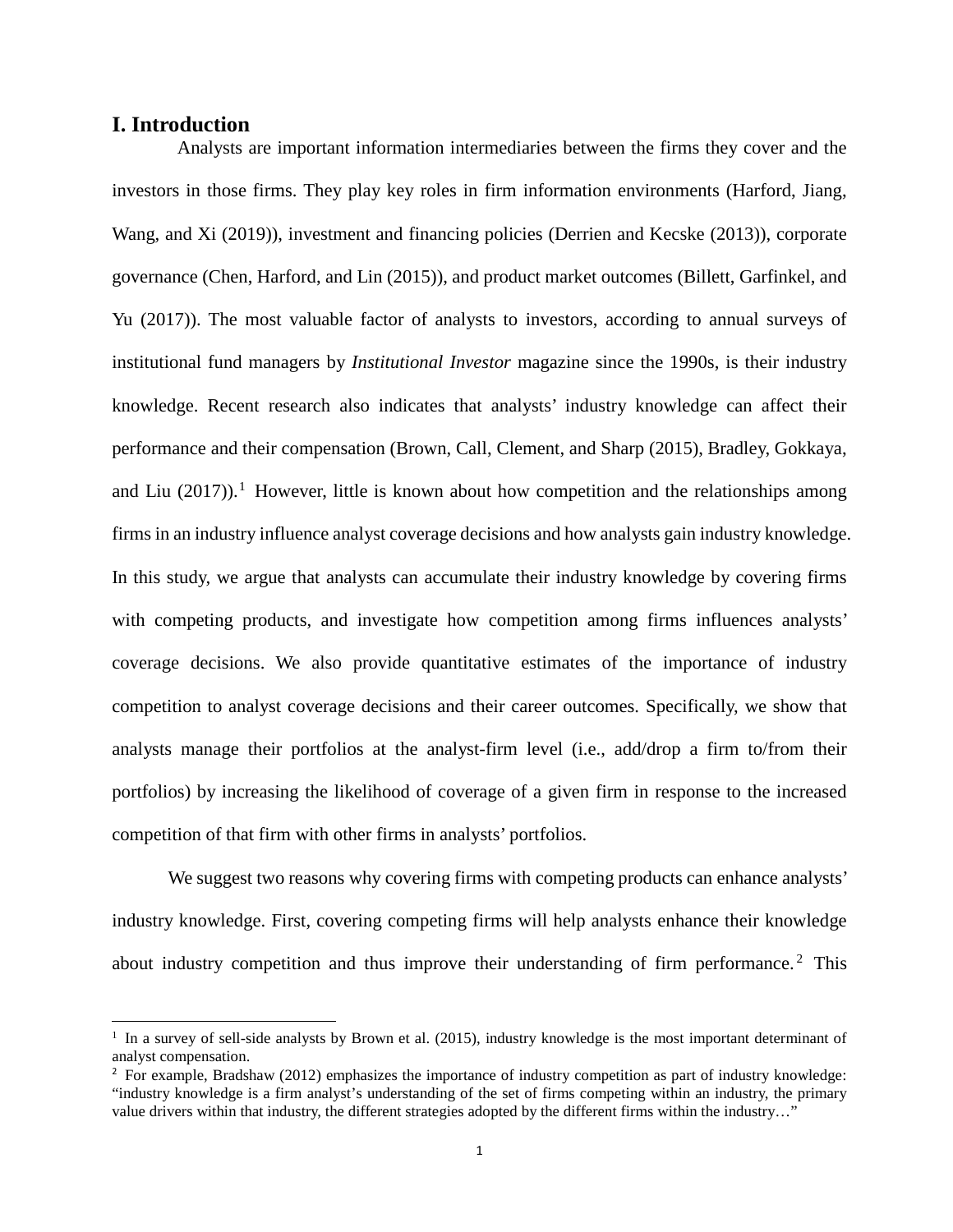knowledge will help an analyst forecast how a competing firm's pricing and product offering strategies may impact the other firms the analyst is following. Second, covering competing firms will help analysts obtain in-depth knowledge about these firms' products and help analysts cover different firms in an efficient manner. Competitors likely produce similar products, which have similar factor inputs/suppliers, production technologies, markets/customers, professional networks, or organizational structures, and thus correlated costs and revenues. Therefore, covering competitors with similar product offerings could help analysts develop expertise about these products.

We posit that increasing knowledge about competitors should help analysts better predict specific industry and product market dynamics adding value to analyst reports (Womack (1996), Loh and Stulz (2011)). Covering competitors should also improve analysts' ability to rank firm performance among competitors, a key area of expertise for high-performing analysts (Boni and Womack (2006)). Furthermore, covering competitors may have real economic implications for the firms covered. Billett et al. (2017) show that the loss of analyst coverage results in negative product market consequences for firms and especially for high competition firms consistent with a decrease in information available for these firms. Their findings thus provide additional motivation for analysts to cover competing firms.

We note, however, although industry competition may intuitively affect analysts' coverage decisions, the net impact of competition on coverage decisions may not be clear. For example, competition may stimulate innovation and total factor productivity and thus affect long term performance and survivability of firms (e.g., Nickell (1996), Olley and Pakes (1996)), while lowering the profitability of firms and increase the bankruptcy risks (e.g., Bolton and Scharfstein (1990)). Competition has ambiguous effects on managerial incentives, which affect firm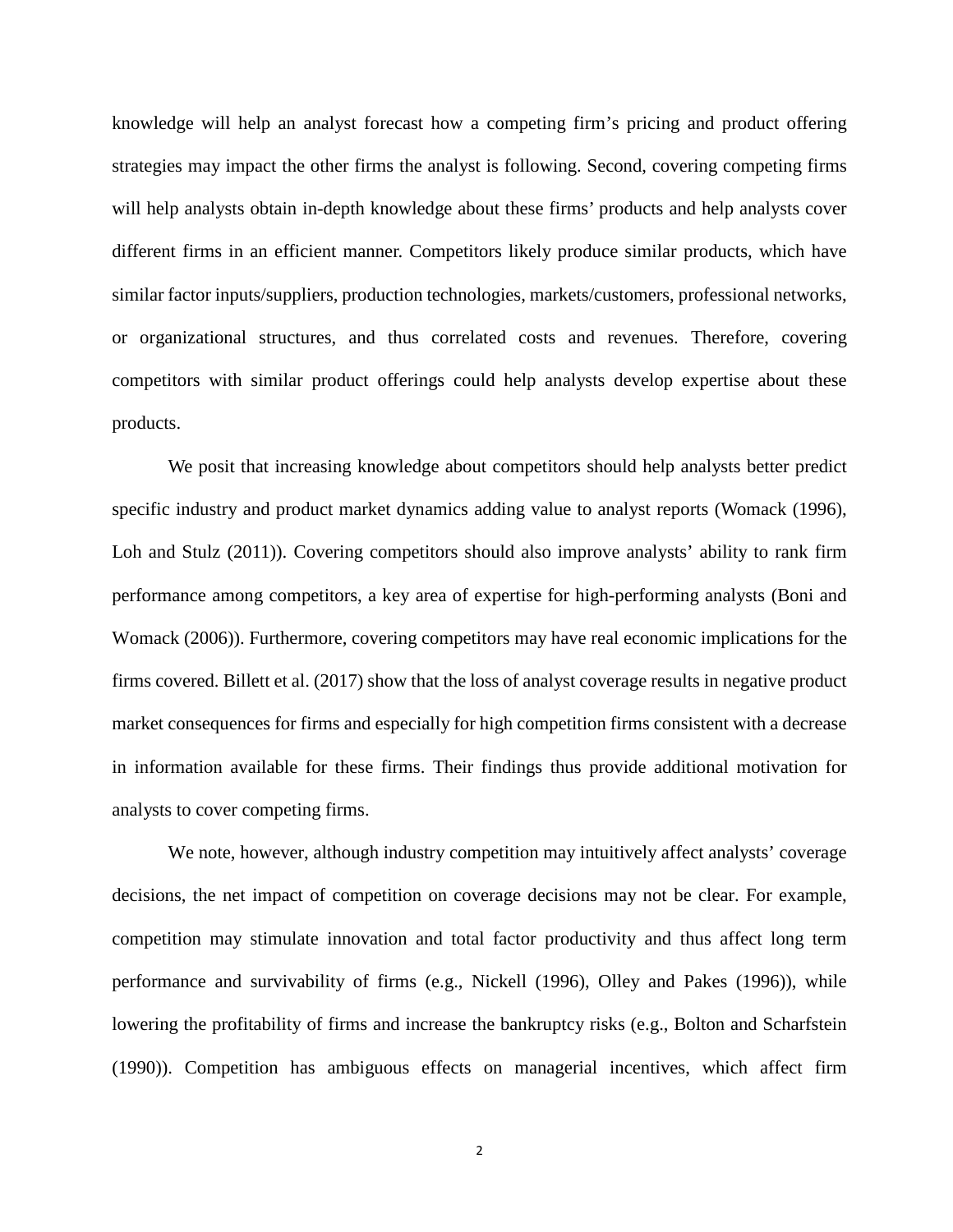performance (e.g., Raith (2003), Dasgupta, Li, and Wang (2018)). Through other different channels, competition may have different effects on firms' performance and survivability, making firms more or less attractive for analysts to cover. In sum, the effect of product competition on analysts' coverage decisions is ultimately an empirical question.

We examine whether the firms that analysts add to (drop from) coverage are affected by two aspects of industry competition based on the text-based firm-level measures of Hoberg and Phillips (2010, 2016) obtained from parsing firms' product descriptions. We examine whether industry competition influences analyst coverage decisions using both the number of product competitors in an analyst's portfolio and the degree of product competition among these firms. These measures of competitors are at the firm level and expand upon traditional fixed industry classifications, since each firm has a unique set of peers. Within the set of industry competitors, product similarity scores measure the extent of overlapping product competition between firm pairs, a nuanced feature infeasible with typical competition measures based on fixed industries such as SIC codes. The unique set of product competitors for each firm allows us to investigate analysts' decisions to add/drop a firm to/from their portfolios, conditional on whether the firm is a product market competitor with other firms in analysts' portfolios and how intensively the firm competes in product markets with its competitors in analysts' portfolios.

We find that analysts are more likely to add a firm to (drop a firm from) coverage if the firm has more (fewer) product competitors in the analyst's portfolio and has more intense product market competition with the other firms the analyst covers. The economic significance is large. A one standard deviation increase in our measure of product competitors (competition intensity) increases a firm's unconditional probability of being added by 31% (41%), and decreases a firm's unconditional probability of being dropped by 8.1% (6.0%). We find our measures of competition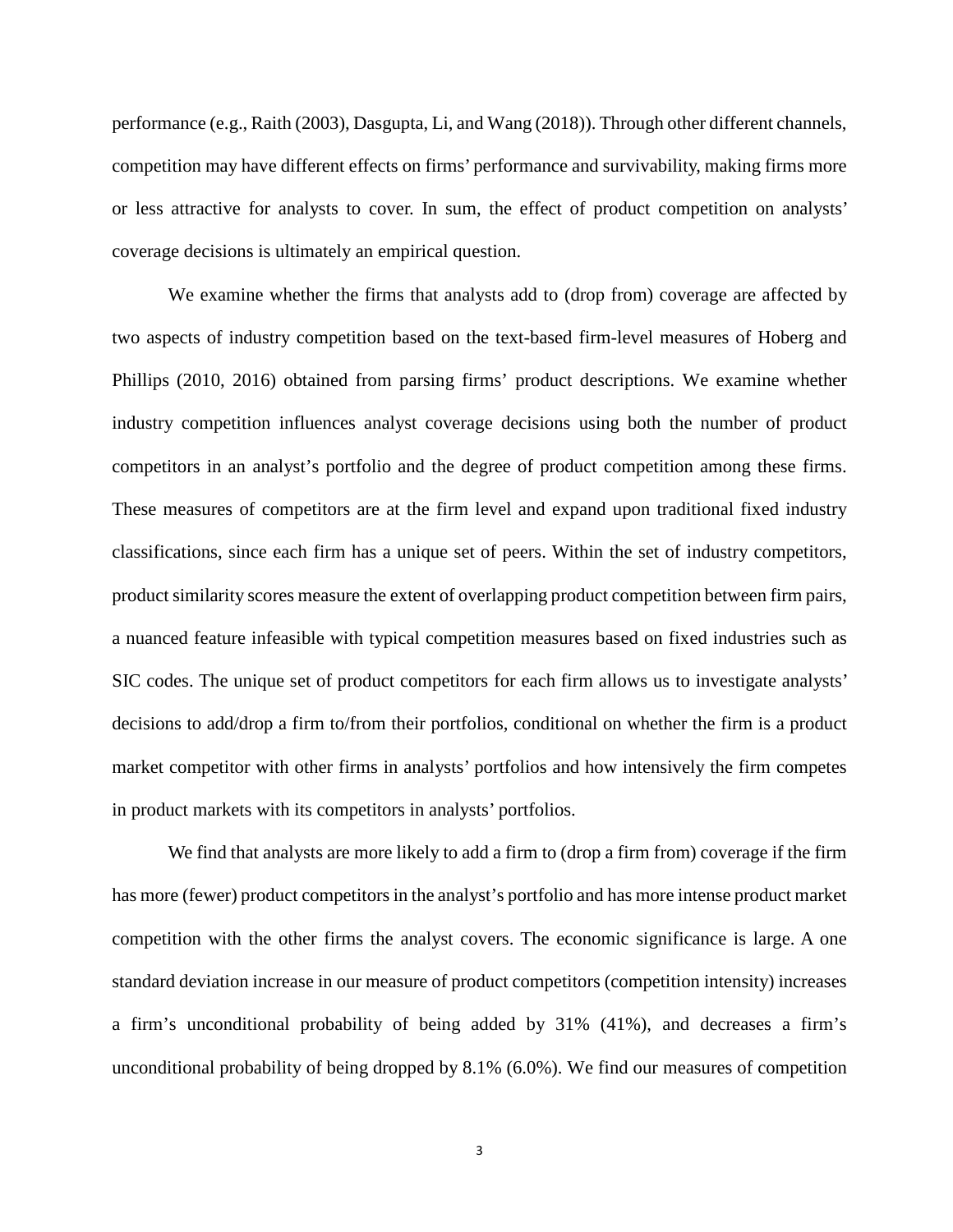outperform traditional SIC codes in explaining analyst coverage decisions over time. This result is perhaps unsurprising. For example, SIC codes still group Dell, IBM, and Apple as competitors in the computer industry, despite IBM selling its PC business and Apple getting most of its profits from the cell phone business. Given that these measures of competition are updated each year based on the evolving products firms offer, these results support the conclusion that analysts adjust their coverage portfolios to cover evolving industry competitors. Our results further indicate that given the number of product competitors in the analyst's portfolio, the intensity with which they compete (the degree of product similarity among competitors) is additionally important to the coverage decision. [3](#page-5-0)

We also examine analysts' decisions to add or drop an acquiring firm around firm mergers and acquisitions ( $M&A$ ). Since  $M&A$  are an effective way to help acquiring firms generate new products (Hoberg and Phillips (2010)), they create a change in the product market competition between acquiring firms and other firms in analysts' portfolios exogenous to analysts. As highlighted earlier, analyst have incentives to cover firms with greater competition. Covering product market competitors thus helps analysts better understand key aspects of an industry and enables them to deepen industry knowledge. We therefore expect that an exogenous change in the product market competition due to M&A will motivate analysts to adjust their portfolios, i.e., add (drop) acquiring firms to (from) their coverage when acquiring firms have stronger (weaker) competition relationships with other firms in analysts' portfolios after an  $M&A$ . Our results confirm this prediction, which are consistent with our main findings on coverage decisions.

We further examine analysts' decisions to add or drop a firm around brokerage house M&A, as coverage decisions are likely to change at these times for reasons exogenous to the underlying

 $\overline{a}$ 

<span id="page-5-0"></span><sup>&</sup>lt;sup>3</sup> Our main inferences are unaffected when we use additional competition intensity measures. Section III provides the details.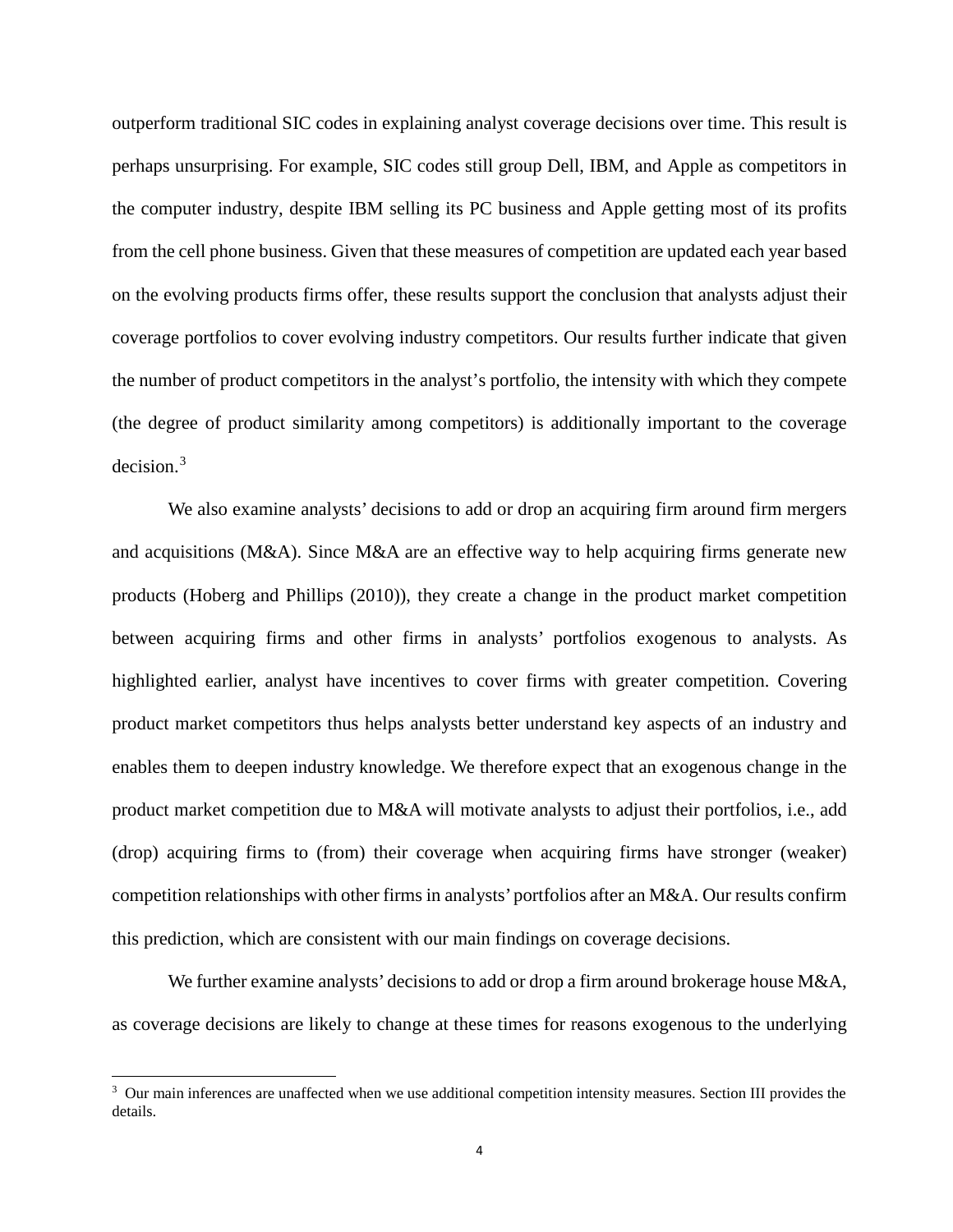firms covered (Hong and Kacperczyk (2010), Chen et al. (2015)). For example, a brokerage house after an M&A may adjust its business and operation strategies (e.g., strengthen its operation in a new market, diversify its lines of business geographically, or strengthen its research department, see, e.g., Hong and Kacperczyk (2010)) and subsequently assign new firms for its analysts to cover. Given such assignment decisions already bear the costs of acquiring and processing new information for new firms, we conjecture that brokerage houses and analysts will look for offsetting benefits such as the ones that may arise from covering product market competitors. We find that industry competition is positively and significantly related to analyst add decisions and negatively related to drop decisions around brokerage house M&A. These results further reinforce our initial findings, given brokerage house M&As are exogenous shocks to analyst coverage decisions.

In addition to investigating analysts' coverage decisions, we also examine how analysts' choices of how many competitor firms to follow and the degree of competition among these firms influence analysts' career outcomes. Note that our earlier discussion about how product competition may affect analysts' coverage decisions may apply to career outcomes such as star rankings. For example, industry knowledge is rated as a top factor for star rankings, which are crucial to both brokers' status and reputation and analysts' compensation. To measure analyst career outcomes, we consider two dimensions of analyst career outcomes: (i) being nominated *Institutional Investor* All-American Research Team stars, and (ii) moving to a smaller brokerage house or leaving the analyst profession. Being named to the All-American Research Team has a significant effect on analyst compensation and their brokerage house reputation (Stickel (1992), Michaely and Womack (1999), Hong, Kubik, and Solomon (2000), and Emery and Li (2009)). Moving to a smaller brokerage house, which generally confers a lower status, or leaving the analyst profession, tend to result in lower compensation (Hong and Kubik (2003)). We find that analysts with portfolios of firms having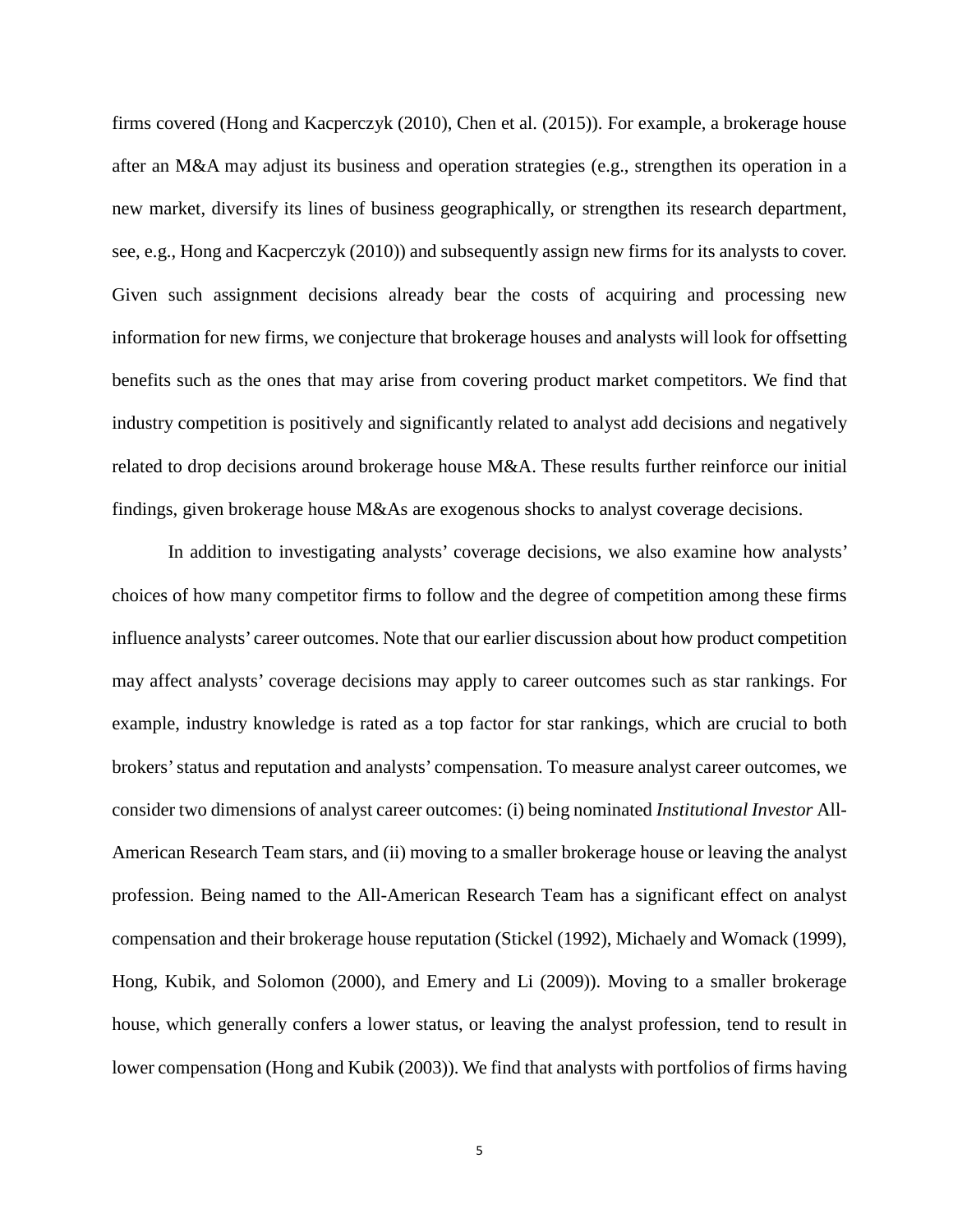greater product competitor overlap and higher competition intensity with each other are more likely to be nominated *Institutional Investor* stars and are less likely to be fired. While we document the benefits of covering competing firms to financial analysts, we should note that because analysts' coverage decisions are determined by various factors as discussed earlier, not all analysts or their brokerage houses may find it optimal to cover firms with strong competition. We also find that given the number of product competitors in the analyst's portfolio, the extent with which these rivals compete is additionally important to the career outcomes.

As an extension of our main analysis, we investigate whether product market competition improves the accuracy of analysts' forecasts and the informativeness of analysts' research reports. Our empirical results show that analysts issue more accurate forecasts, and their forecasts and recommendations are more informative for a firm if this firm has more product peers and competes more intensively with its peers that the analyst covers. These results are consistent with the notion that covering product market competitors enhances analysts' industry knowledge.

Our paper contributes to the literature on analyst behavior by providing insights about how analysts accumulate industry knowledge. Although earlier research suggests that analysts are industry specialists (e.g., Boni and Womack (2006)) and survey evidence indicates that industry knowledge is important to analysts (surveys by *Institutional Investor* and Brown et al. (2015)), little empirical evidence exists to explain how analysts develop or accumulate their industry knowledge and the importance of industry competition to analysts' industry knowledge and coverage decisions. Our empirical evidence confirms the importance of industry competition and competition intensity in analysts' coverage decisions. Our results also provide estimates of the economic significance of covering product market competitors and competition intensity to analysts' decisions.

Our paper also contributes to the analyst coverage literature. Existing studies document that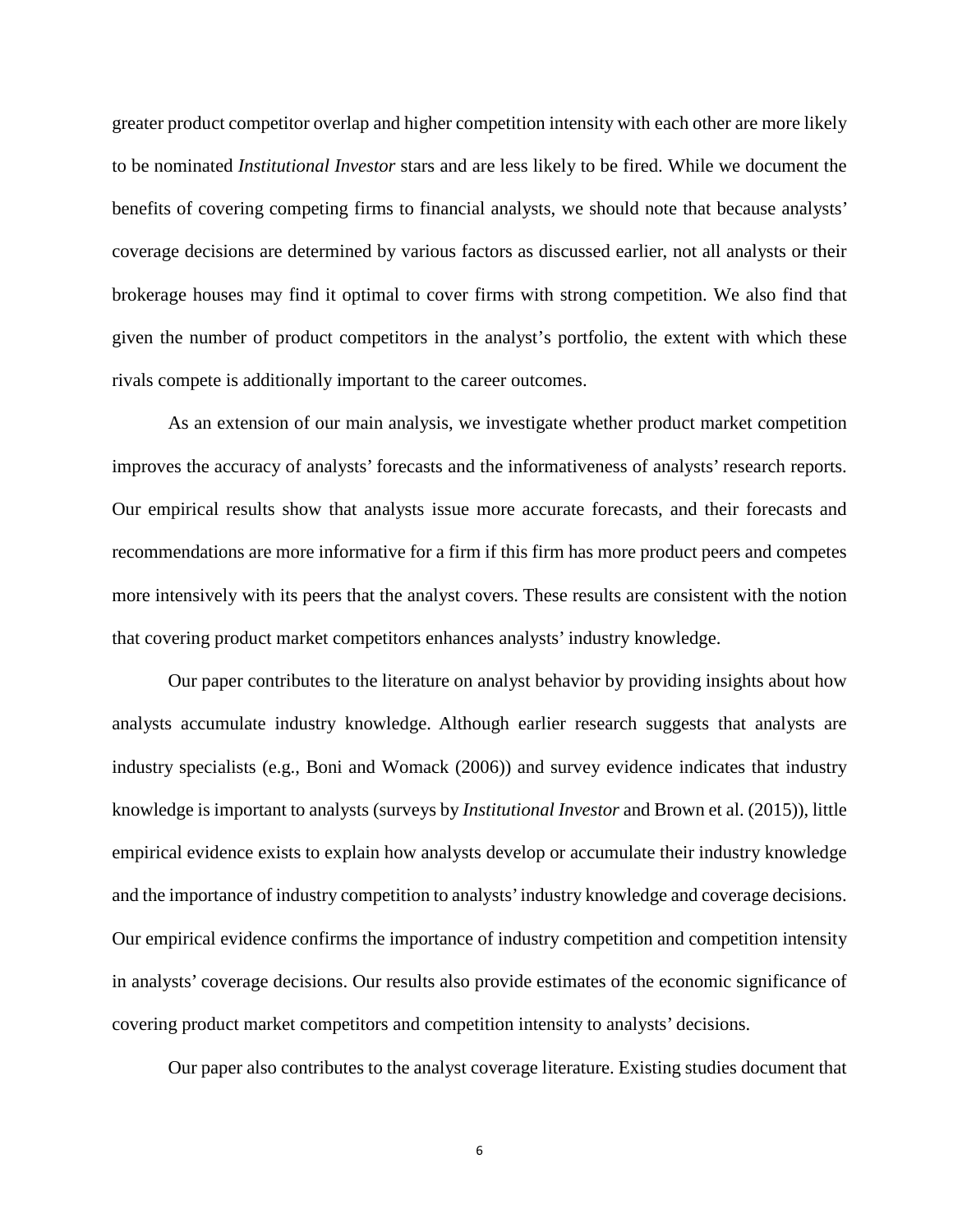firm characteristics such as firm size, trading volume, and institutional ownership affect analyst coverage (e.g., Bhushan (1989), Harford et al. (2019)). Our paper extends these studies by documenting the importance of product competition between a firm and its peers on analyst coverage decisions and career outcomes.<sup>[4](#page-8-0)</sup> Our results also show that text-based measures of competitors and product similarity better explain analyst coverage decisions at the analyst-firm level than traditional SIC based measures. Importantly, we examine how analysts manage their coverage portfolios at the analyst-firm level. We observe an approximate 25% annual turnover rate in the average analyst portfolio, consistent with analysts actively adjusting coverage. Our evidence helps this literature obtain a more granular understanding of the coverage decision and fill the gap noted by Beyer, Cohen, Lys, and Walther ((2010), p.329): "Despite the numerous empirical studies documenting the association between the degree of analyst following and firm characteristics, we still do not know the factors that analysts consider when making this decision, and how the incentives faced by the analyst and/or the composition of the analyst's portfolio of followed firms shape this decision."

Finally, our finding of how product market competition influences star selection adds to prior research on star rankings (Stickel (1992), Michaely and Womack (1999), Hong et al. (2000), and Emery and Li (2009)). Our findings regarding analyst forecast accuracy and analyst informativeness complement the evidence in Bradley et al. (2017) on how industry knowledge affect covered firms' information environments. [5](#page-8-1)

 $\overline{a}$ 

<span id="page-8-0"></span><sup>4</sup> Studies beginning with Lang and Lundholm (1996) examine how analyst coverage relates to firms' financial disclosures using correlation analyses. Our analysis shows how exogenous industry competition influences analyst coverage decisions. As mentioned above, similar product strategies (e.g., product composition and consequent industry competition) determines similarity in many other aspects among firms, not the other way around. While firms might change, for example, disclosure practices to cater to analysts and other capital market players, firms are unlikely to change product strategies to influence analysts' coverage decisions.

<span id="page-8-1"></span><sup>5</sup> Our results regarding analyst coverage and forecast accuracy are robust to including analyst or analyst-year fixed effects, which help control for analysts' prior work experience in certain industries (Bradley et al. (2017)).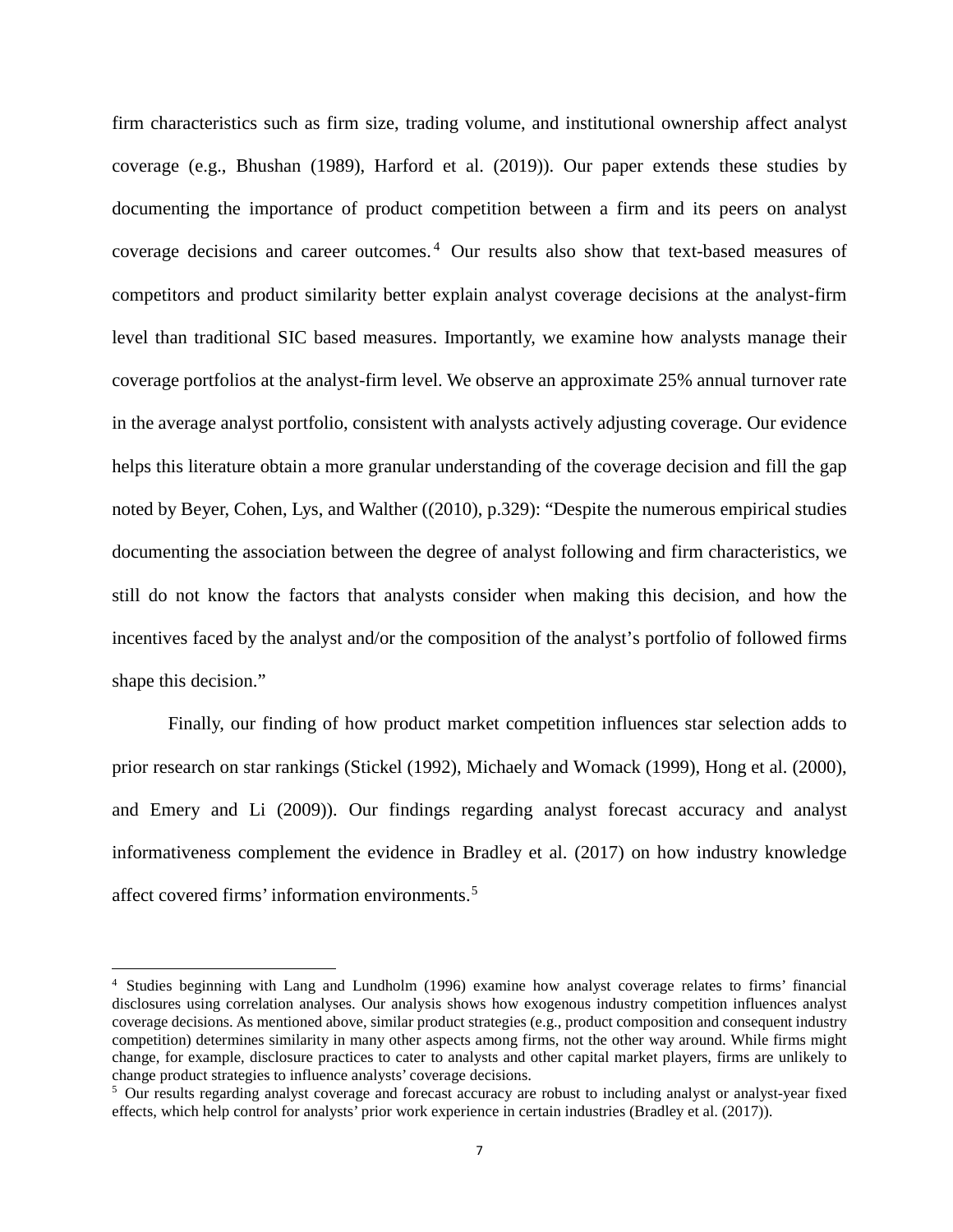# **II. Data and Sample**

 $\overline{a}$ 

We obtain and calculate measures of industry competitors and competition intensity using data downloaded from the Hoberg and Phillips (HP) industry database available at http://hobergphillips.tuck.dartmouth.edu/. Our sample period is from 1988 to 2019 and is based on text-based analysis of product descriptions downloaded from electronically filed 10 – K documents. We provide a brief description of the product text-based method here.<sup>[6](#page-9-0)</sup>

The product text-based method begins by calculating firm pairwise similarity scores from text analysis of firm product descriptions using Section IA of the 10-K filed each year with the SEC. Analysis of the product description sections of the 10-K begins with parsing each word in Section IA and then excluding common words, adjectives, and adverbs, so only product words remain in the pairwise similarity calculation. Using these product words for each firm, a pairwise similarity score is calculated as the pairwise cosine similarity of each two firms' word vectors. The pairwise similarity scores are numerically calculated using word vectors for each firm, with each element of the word vector being a zero-one indicator, indicating that a product word appears in an individual firm's product description.

Once the product-similarity scores are calculated, competitors are identified and grouped into industries by imposing a minimum similarity score, with the minimum score chosen such that the number of related competitors overall across all industry groupings is at the same percentage as that obtained were one to use the SIC code at the three-digit level.

A large difference between this method and competitors available using SIC codes is that in the text-based industry methods each firm has its own distinct set of competitors, and industries thus have non-transitive membership. This feature helps in our identification of whether to add or

<span id="page-9-0"></span><sup>6</sup> Interested readers can go to Hoberg and Phillips (2016) for more extensive development of the text-based method and for comparisons of this method versus the standard method of identifying industry competitors using SIC codes.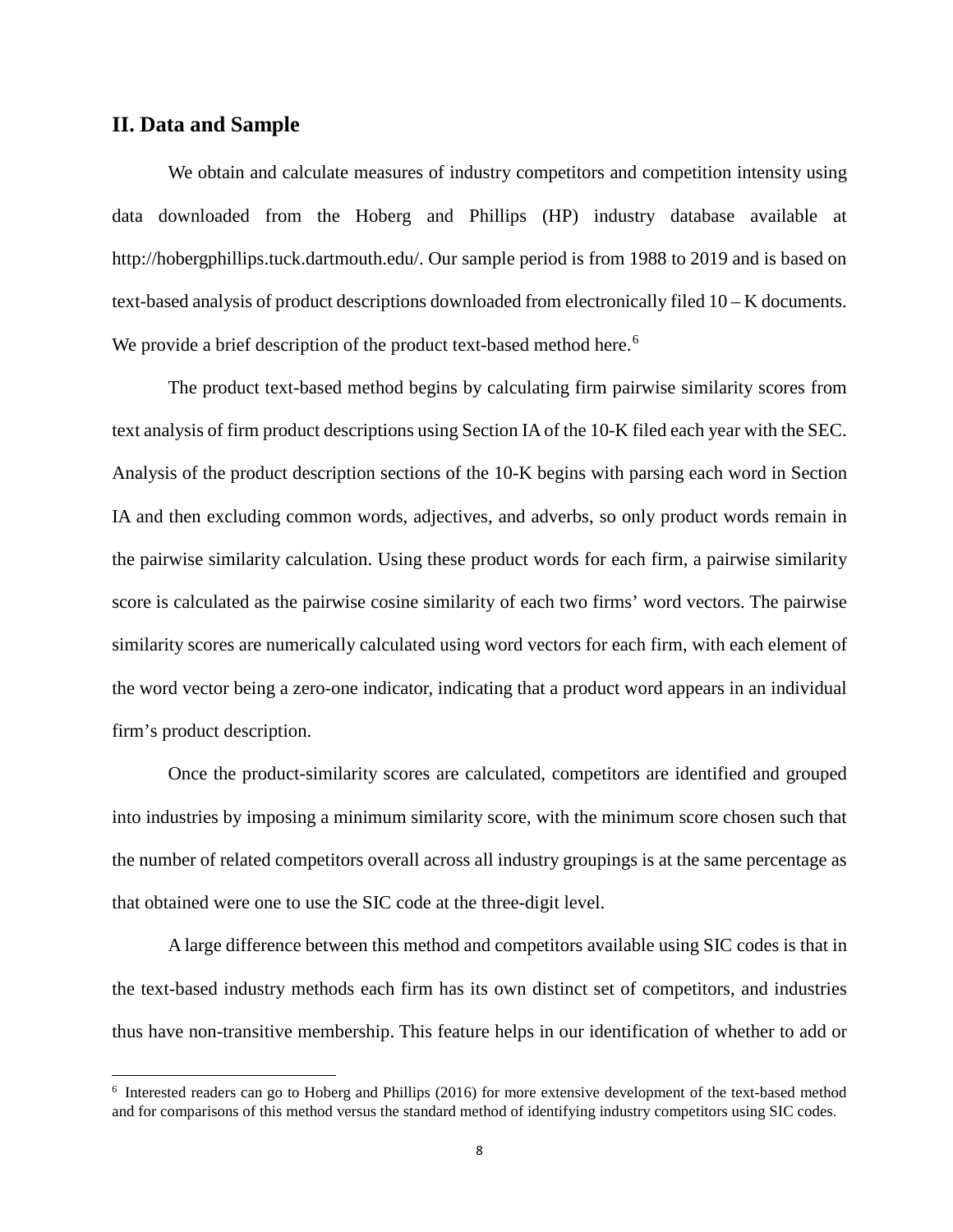drop specific firms in the analyst coverage decision. Specifically, if firm A is a competitor of firm B and B is a competitor of Firm C, Firm A does not have to be a competitor of Firm C. This relaxation of transitivity is important for multi-product firms. Thus, in the product text-based method, competitors are firm centric with each firm having its own distinct set of competitors analogous to networks or a "Facebook" circle of friends. Competitor sets are non-overlapping and are measured with respect to each firm—an important feature for our tests of adding and subtracting firms to an analyst's coverage.

Additionally, these new industry classifications are updated annually, which allows us to better track changes in analyst firm industry coverage. By contrast, SIC codes are updated only every five years in the Census Data and do not change very often in COMPUSTAT. Lastly, the SIC codes impose a transitive zero-one industry competitor identification. Firms are either competitors or they are not. In many of our tests, we use the text-based continuous measure of product similarity allowing within industry analysis of add and drop coverage decisions.

We retrieve stock price and return data from CRSP; financial and segment data from COMPUTSTAT; actual earnings, analyst forecast and recommendation data from the I/B/E/S; and institutional holdings from Thomson Reuters. We collect *Institutional Investor*'s rankings of All-American Research Team analysts for our sample period. The All-American rankings are published each year in the October issue of the magazine. For our analysis, we require the availability of all the variables except for institutional holdings, R&D intensity, and advertising intensity. We replace these variables with zero if the values are missing. Lastly, we only include analysts covering at least three firms in the analysis.

# **III. Analyst Coverage Decisions**

# **A. Research Design**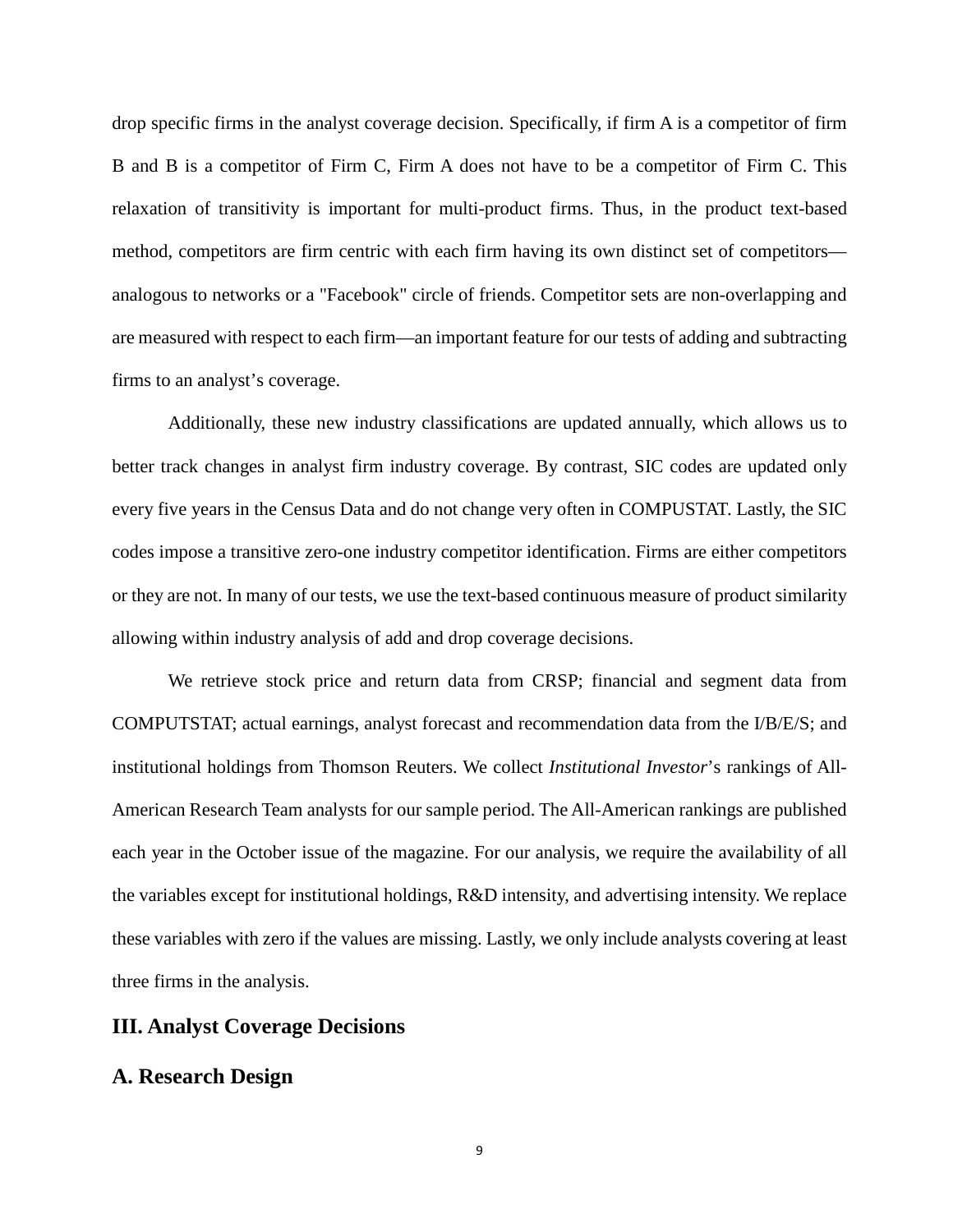We now investigate how analysts make coverage decisions (adding or dropping firms) based on whether a firm competes with the existing firms they cover. These tests allow us to examine the effect of industry competition at the individual analyst firm level. We estimate the analyst-firm coverage decision using the following linear probability model:

(1)  $Prob(ADD_{ijt+1}=1) = \alpha + \beta_1 \times TNIC\_COMPETITOR\_COVERAGE_{ijt}$ 

 $(TNIC\_COMPETITION\_INTENSITY_{ijt}) + \beta_2 \times SIC\_COVERAGE_{ijt} +$ 

*βk*×Firm Level Controls*it+ βn*×Analyst Level Controls*jt+ εijt,* 

where ADD*ijt+1* is equal to one if firm *i* was not covered by analyst *j* in year *t* but is covered in year  $t+1$ , and zero if firm *i* was not covered by analyst *j* in either year *t* or year  $t+1$ .<sup>[7](#page-11-0)</sup> We also estimate the impact of competition intensity among competitors on the analyst add decision by (i) replacing TNIC\_COMPETITOR\_COVERAGE with a measure of competition intensity (TNIC\_COMPETITION\_INTENSITY) in the above equation and (ii) including both TNIC\_COMPETITOR\_COVERAGE and TNIC\_COMPETITION\_INTENSITY in equation (1)*.* We expect  $\beta_l$  to be positive in equation (1) if adding industry competitors or covering competitors with high competition intensity has a benefit to analysts.

In these tests, we use the localized measure of how similar a firm's products are to those of the other firms covered by the analyst at the analyst-firm level. This measure allows us to see how each firm is related to the existing competitor firms in an analyst's portfolio. For firm *i*, we define TNIC\_COMPETITOR\_COVERAGE *ijt* as N*ijt* /M*jt*, where M*jt* is the total number of firms in the analyst's *j*'s portfolio while N*ijt* is the number of the firm's TNIC peers (i.e., the number of firms, other than firm *i*, shown both in the analyst *j*'s portfolio and focal firm *i*'s total similarity

 $\overline{\phantom{a}}$ 

<span id="page-11-0"></span><sup>&</sup>lt;sup>7</sup> We use a linear probability model instead of a logit model because the coefficient estimates of fixed effect logit models are inconsistent (e.g., Greene (1997), Greene (2004)), although our results are not affected by using a logit or probit model.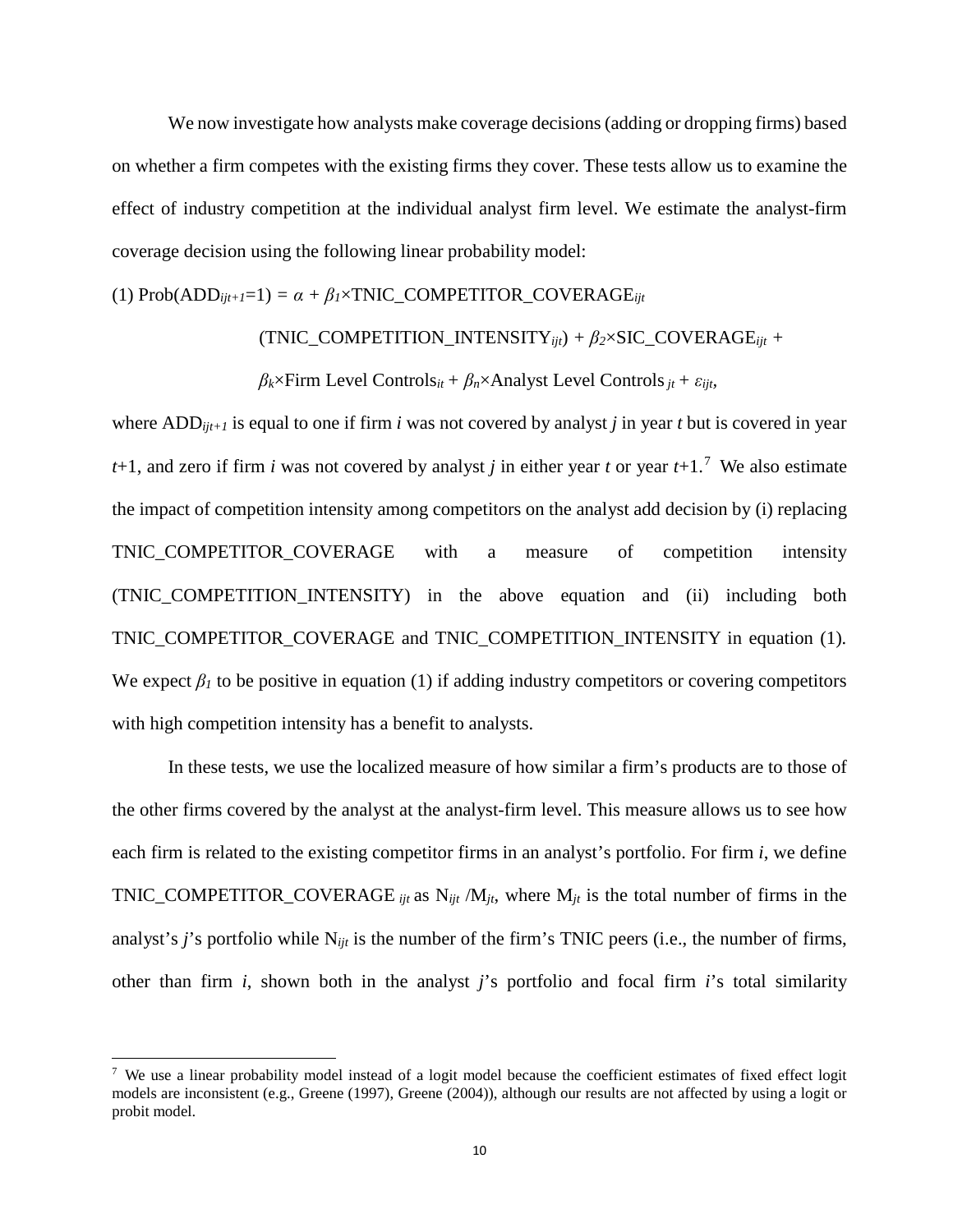calculation). Since the database also provides detailed scores for the pairwise similarity index, we create a second measure, TNIC\_COMPETITION\_INTENSITY*,* to capture the competitive intensity between firms in the analyst's portfolio. This measure is calculated as the average of pairwise product similarity scores between firm *i* and all of the firm's TNIC peers within the analyst *j*'s portfolio.

As discussed earlier, whether firms compete against each other (competitor coverage) and competition intensity among competitors are the two dynamic aspects of industry competition that may influence analyst coverage decisions. TNIC\_COMPETITOR\_COVERAGE and TNIC\_COMPETITION\_INTENSITY capture these two aspects of product competition. A larger number for TNIC COMPETITOR COVERAGE (TNIC COMPETITION INTENSITY) indicates that firm *i* has more competitive peers (competition intensity between firm *i* and these peers is greater) within the analyst *j*'s portfolio*,* given that for another firm to enter the calculation of firm *i*'s HP similarity score, the score between them has to be larger than the minimum similarity threshold, according to the design of the HP index. We provide a specific example of how we construct the TNIC\_COMPETITOR\_COVERAGE and TNIC\_COMPETITION\_INTENSITY in Appendix A.

If analysts randomly choose firms to follow, any firm from the overall population not covered by analyst *j* in year *t* can be in our ADD=0 sample. However, since the number of firms in this sample pool (Pool A) is very large, the number of observations for regressions at the firmanalyst-year level would be huge. To ensure that any significant result is not caused by too large a number of observations, we use a restricted benchmark sample, which we call Pool B, whereby we include only the firms from Pool A that appear in the same three-digit SIC industry with any other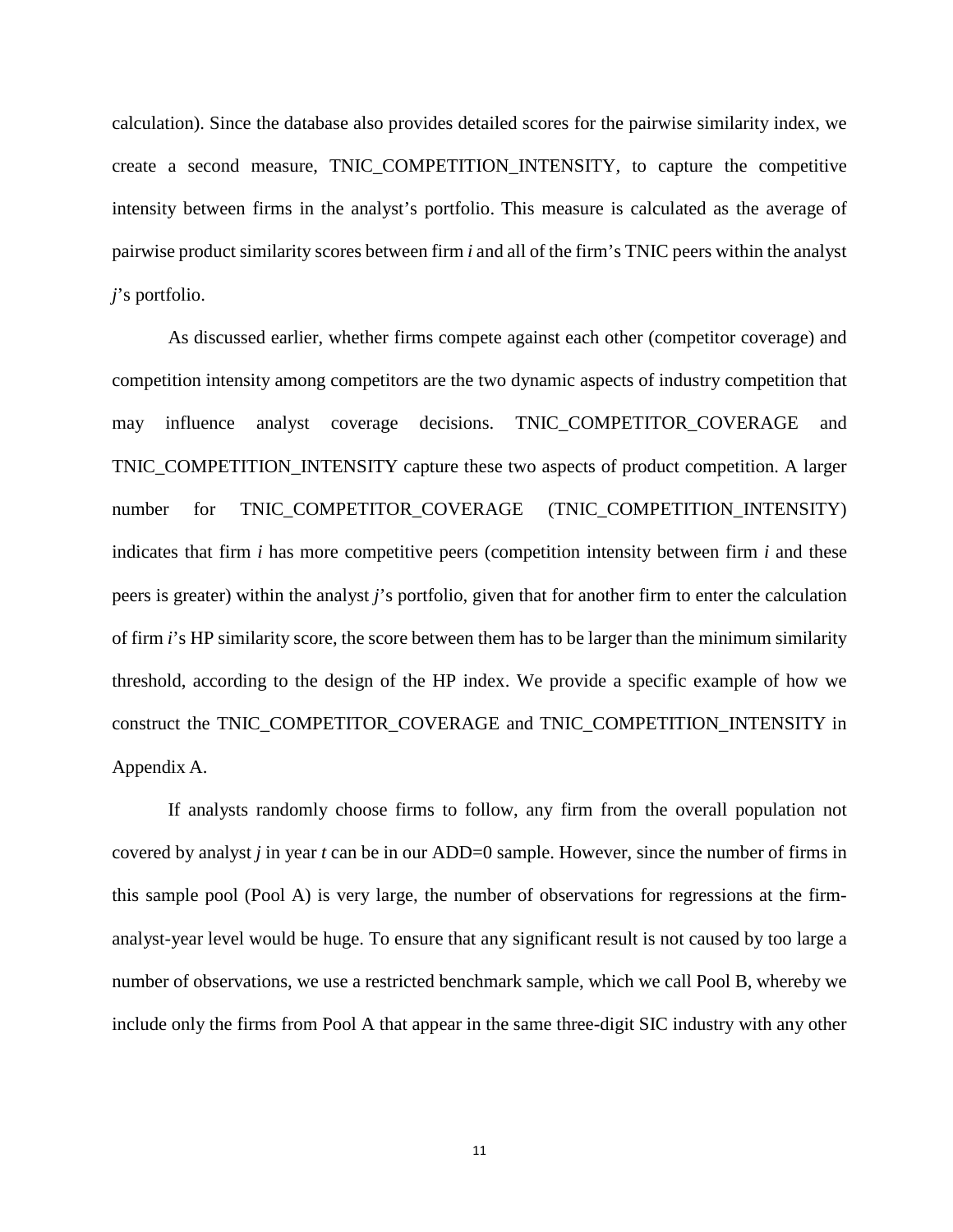firms already in the analyst's portfolio.[8](#page-13-0)

Our text-based measures of competition are designed to capture firm-specific dynamic changes to industry competition in each year. For comparison, we also create a measure based on three-digit SIC industry named SIC\_COVERAGE*.* Specifically, SIC\_COVERAGE is K*ijt* / M*jt*, where M*jt* is the total number of firms in the analyst's *j*'s portfolio while K*ijt* is the number of firms shown both in the analyst *j*'s portfolio and focal firm *i*'s three-digit SIC industry. Note that this measure does not change as frequently as either the TNIC\_COMPETITOR\_COVERAGE or TNIC\_COMPETITION\_INTENSITY in capturing the effect of industry competition on analyst coverage decisions as the fixed SIC industry relationship between firms seldom changes from year to year and is either zero or one.

To strengthen our inferences regarding the role of competition intensity in analyst coverage decisions, we create three additional measures of TNIC\_COMPETITION\_INTENSITY that capture the intensity of competition by close competitors: TOP4\_COMPETITORS\_COMP\_INTENSITY, COMPETITIVE\_FLUIDITY and TOP4\_COMPETITIVE\_FLUIDITY. Specifically, TOP4\_COMPETITORS\_COMP\_INTENSITY is the average of similarity scores of firm *i*'s four TNIC competitors with the highest similarity scores within the analyst *j*'s portfolio. COMPETITIVE\_FLUIDITY is natural logarithm of the average fluidity value (Hoberg, Phillips, and Prabhala (2014)) over all of the firm's TNIC peers within the analyst *j*'s portfolio.<sup>[9](#page-13-1)</sup> TOP4\_COMPETITIVE\_FLUIDITY is natural logarithm of the average fluidity value over the firm's four TNIC peers with the largest fluidity scores within the

<span id="page-13-0"></span><sup>&</sup>lt;sup>8</sup> Note that this choice (i.e., reducing the ADD<sub>*ijt*</sub>=0 sample from Pool A to Pool B) works against finding the expected results since benchmark firms (i.e., ADD<sub>ijt</sub>=0 firms) in Pool B already compete with the existing firms in the analyst's portfolio. Our results are not affected if we set Pool B as these either in the same industry (two- or four-digit SIC, GICS or HP TNIC industry) to existing firms in the portfolio.

<span id="page-13-1"></span><sup>9</sup> According to Hoberg, Phillips and Prabhala (2014), product fluidity is a measure of "the competitive threats faced by a firm in its product market, that captures changes in rival firms' products relative to the firm." The fluidity data is available at http://hobergphillips.tuck.dartmouth.edu/.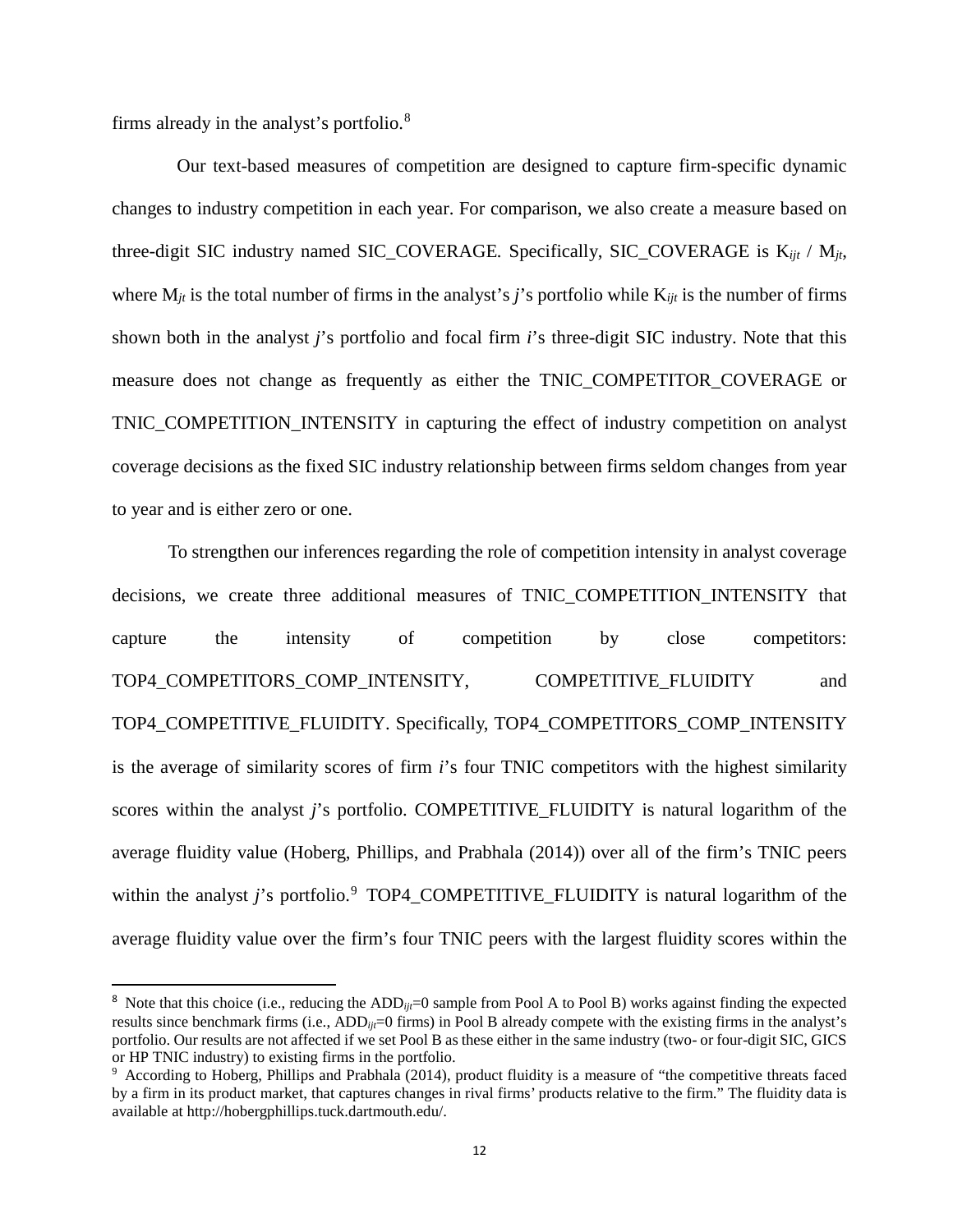analyst *j*'s portfolio.

We also control for firm variables that have been shown to affect analyst coverage decisions (e.g., Bhushan (1989), Beyer et al. (2010), Harford et al. (2019)). Specifically, we include the logarithm of the market value of equity (Ln(MARKET\_CAP)) the book-to-market ratio (BOOK\_TO\_MARKET) and institutional holdings (INST\_HOLDINGS), measured as the percentage ownership by institutions obtained from 13-F disclosures in the most recent year. We also include RETURN\_VOLATILITY, the standard deviation of firm monthly stock returns for the fiscal year, Ln(#SEGMENTS)*,* the natural logarithm of the number of business segments reported in the Compustat Segment File, R&D\_INTENSITY and ADVERTISING\_INTENSITY, the ratio of research and development and advertising expenses, respectively, to operating expense. Finally, we include trading volume (TRADING\_VOLUME) for the current fiscal year in millions of shares and an indicator for loss firms (LOSS\_FIRMS).

We further control for two analyst/broker characteristics that may affect analysts' tendency to add a firm in general. PORTFOLIO\_SIZE is the number of firms covered by the analyst in the current year. Prior literature suggests that brokerage houses assign larger number of companies to more capable or talented analysts (Jacob, Lys, and Neal (1999)). If a larger PORTFOLIO\_SIZE reflects stronger analyst ability, we expect that analysts with larger portfolios are more likely to expand their coverage. Jacob et al. (1999) suggest that although additional coverage may dilute these analysts' attention to each firm, the revenues generated by the analyst covering additional firms may outweigh the costs of diluted attention. BROKER\_SIZE is the number of analysts employed by the brokerage house of the analyst in the current year. Prior studies find that larger brokerage houses have better research resources, better connections with the companies they follow, and attract higher quality analysts (Jacob et al. (1999)). These advantages would imply that analysts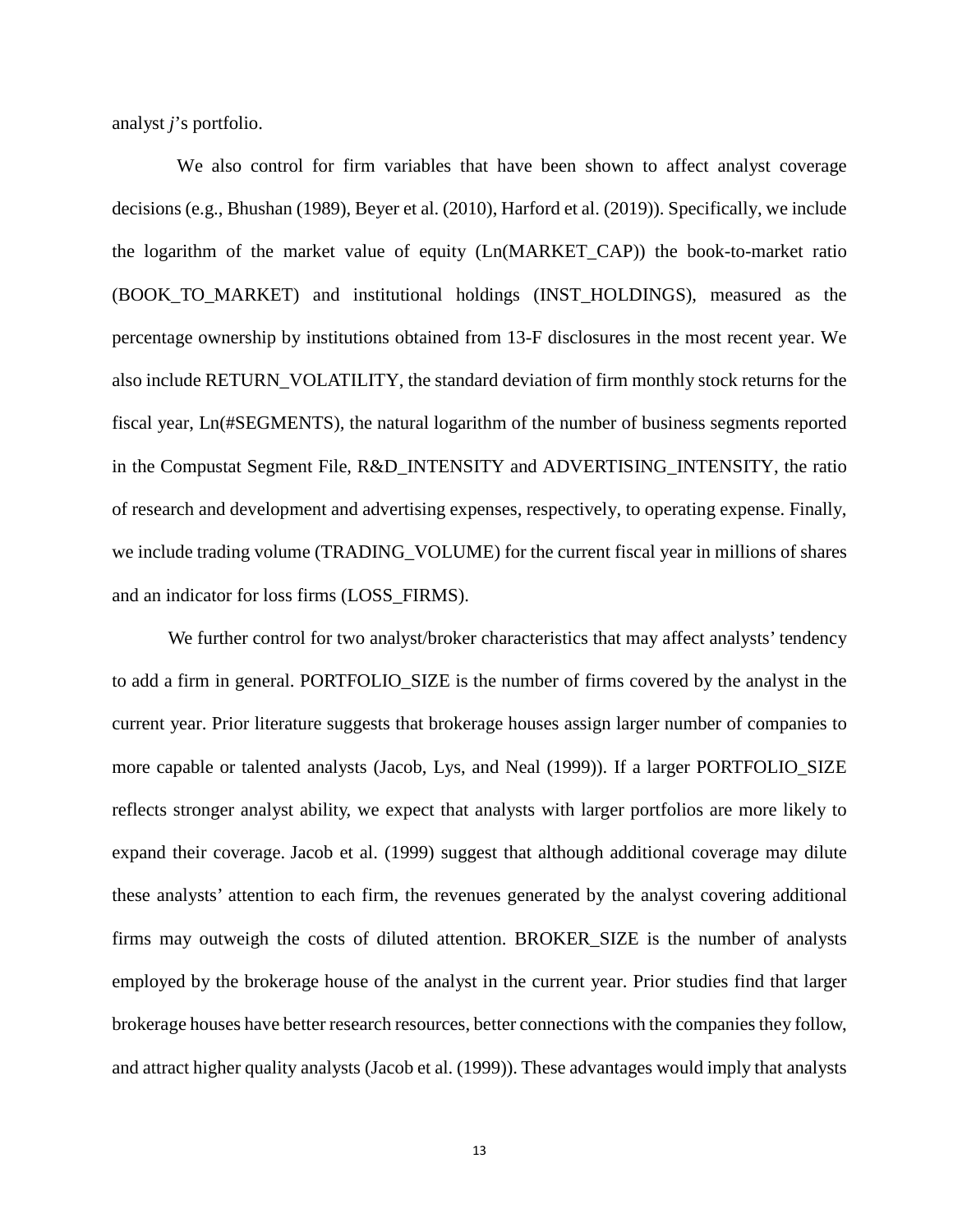from larger brokerage houses may be more likely to expand coverage. However, large brokerage houses may also decide to expand coverage by hiring more analysts due to the strong research support in these firms (Jacob et al. (1999)). Thus, the impact on brokerage size on individual analysts' coverage decisions is indeterminate.

To investigate the impact of competitor coverage among firms and the competition intensity among competitors in an analyst's portfolio on the analyst's decision to drop a firm from the coverage portfolio, we use the following analyst-firm level linear probability model:

(2)  $Prob(DROP_{ijt+1}=1) = \alpha + \beta_1 \times TNIC\_COMPETITOR\_COVERAGE_{ijt}$ 

 $(TNIC\_COMPETITION\_INTENSITY_{ijt}) + \beta_2 \times SIC\_COVERAGE_{ijt} +$ 

*βk*×Firm Level Controls*it + βm*×Analyst-Firm Level Controls*ijt + βn*×Analyst Level Controls  $_{it} + \varepsilon_{iit}$ ,

where *DROP*<sub>ijt+1</sub> is equal to one if firm *i* was covered by analyst *j* in year *t* but not in year  $t+1$ , and zero if firm *i* was covered by analyst *j* in both years. In this test our sample consists of firms covered by analysts in year *t* and we examine whether an analyst drops a firm from coverage in the next year. As in our previous tests, we (i) replace TNIC\_COMPETITOR\_COVERAGE with TNIC\_COMPETITION\_INTENSITY and (ii) include both TNIC\_COMPETITOR\_COVERAGE and TNIC\_COMPETITION\_INTENSITY in the above equation to examine the impact of competition intensity among competitors on the drop decision.

In this and all subsequent analyses (except for the firm level analysis), we calculate the relative rank of product competition following Hong and Kubik (2003), given our focus on firms that are covered by analysts in year *t*. Using a relative (rank) measure instead of a raw measure mitigates the effects of common shocks that affect all analysts covering a firm at a given point in time. Using relative ranks also facilitates the comparison across analysts who cover different firms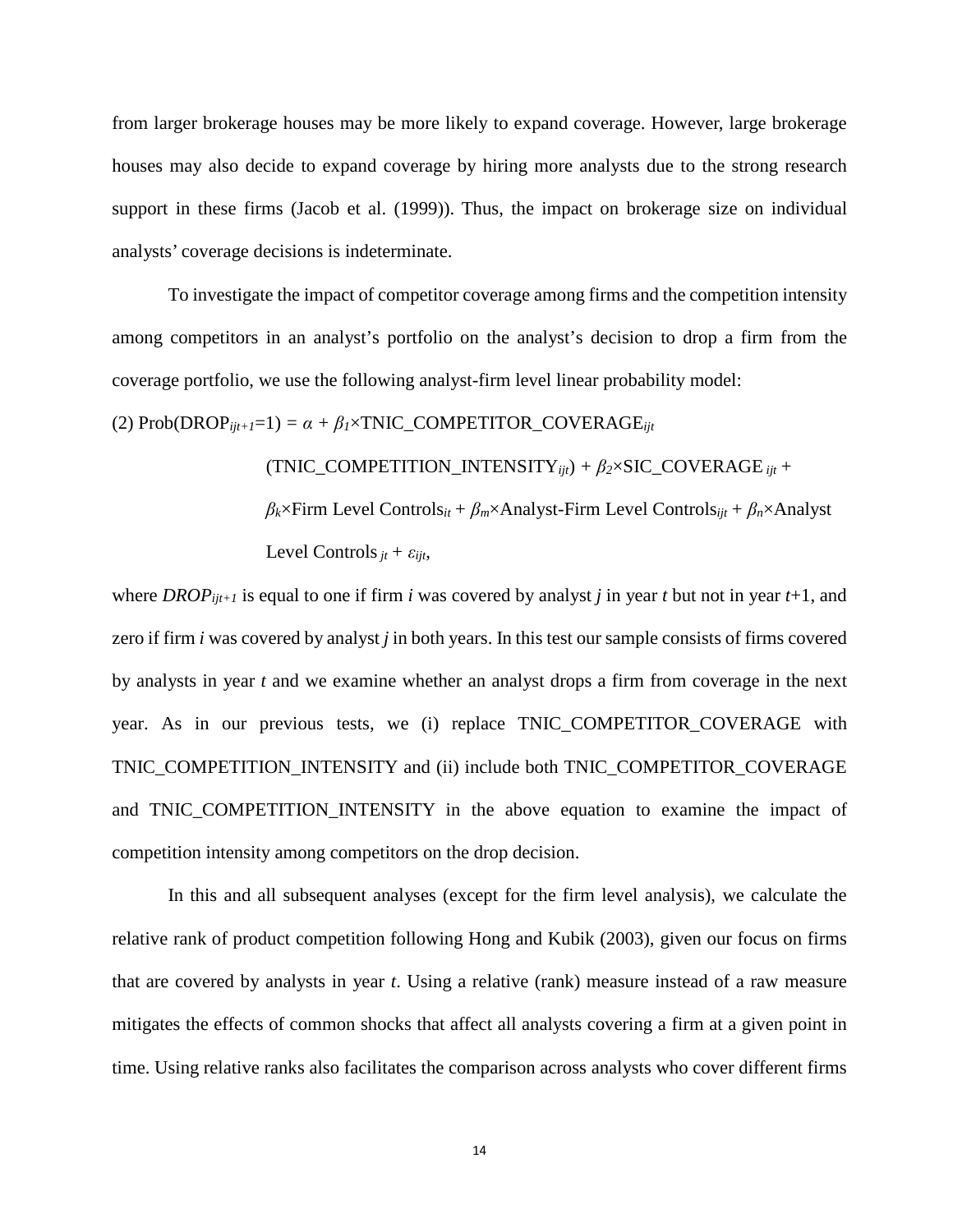and industries in year  $t$ . <sup>10</sup> In equation (2), TNIC\_COMPETITOR\_COVERAGE and TNIC\_COMPETITION\_INTENSITY are defined as above but relative to analysts following firm *i* in year *t*. The relative measures thus capture the degree of competition between a given firm (firm *i*) and existing firms in analyst *j*'s portfolio in year *t,* with a larger number indicating high potential competition given high product overlaps. We control for firm-level variables in equation (2). If the benefit from industry competition dominates the cost, we expect  $\beta_l$  to be negative in equation (2).

In addition, we control for a number of analyst-firm level variables in equation (2). Note that we cannot include these analyst-firm variables in the ADD regression (equation (1)) because firms added in year *t*+1 have not yet been covered by an analyst in year *t*. We include these analystfirm variables in equation (2) where the DROP regression is based on *existing* firms that have been covered by analysts in year *t* (they may or may not be dropped in year *t*+1).

We include forecast horizon (HORIZON), which is a measure of staleness of analyst's *last* forecast for a firm. This variable can measure the level of interest an analyst has in a firm, or the effort they expend covering it. Forecast horizon has been shown to be negatively associated with forecast accuracy (Jacob et al. (1999), Clement and Tse (2005)). We thus expect that analysts are more likely to drop those firms for which they have not issued forecasts for a long time (potentially due to lack of interest or effort).

We also include forecast boldness (BOLDNESS). A bold forecast can be a signal of the quality of the agent's private information (Hong et al. (2000), Clement and Tse (2005)). Clement and Tse (2005) show that bold forecasts provide more relevant information to investors than herding forecasts. However, prior studies have shown mixed evidence regarding the effect of boldness on

 $\overline{a}$ 

<span id="page-16-0"></span><sup>&</sup>lt;sup>10</sup> Our results hold when we use the raw measures of product competition.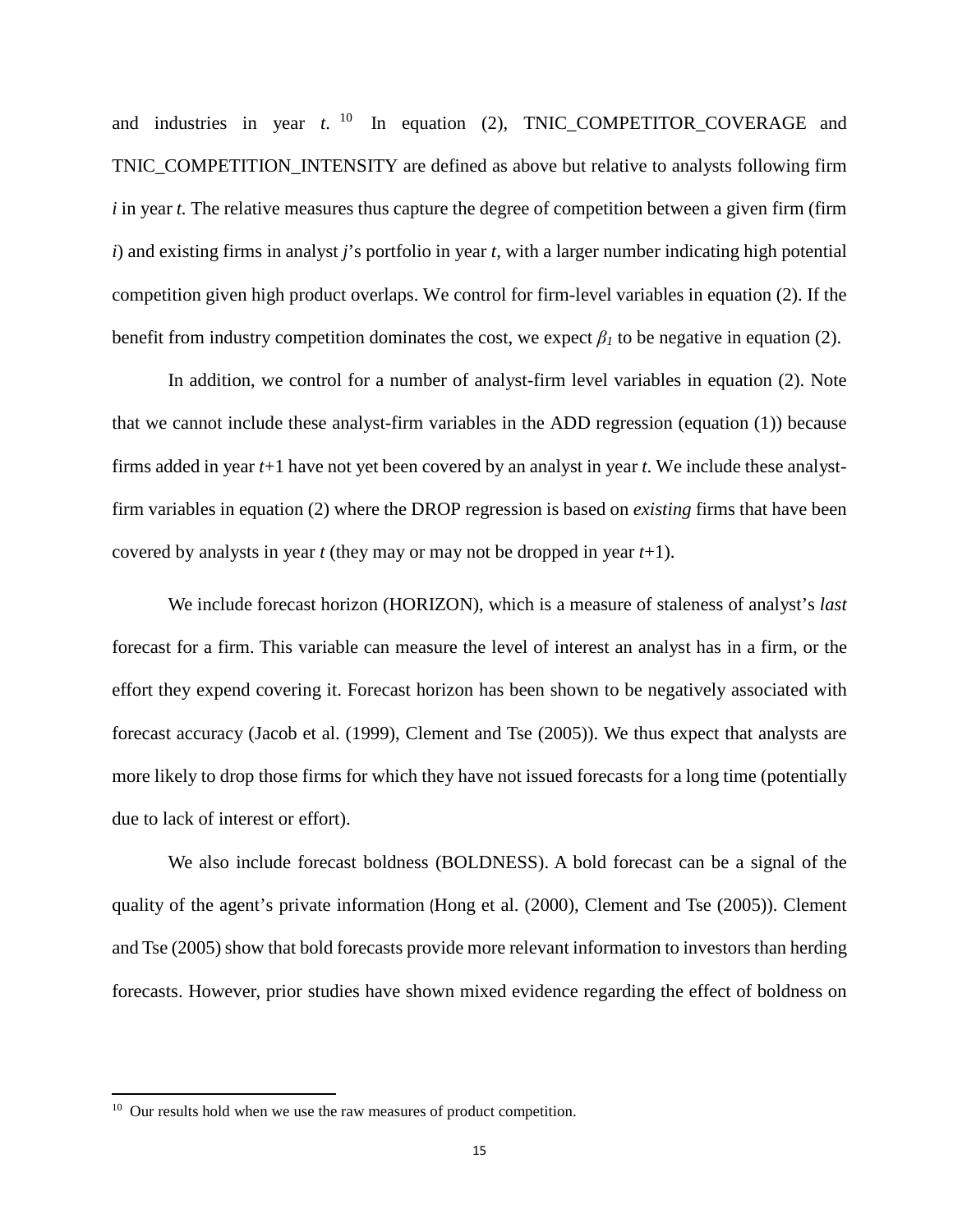analyst career outcomes.<sup>[11](#page-17-0)</sup> We thus do not provide signed prediction for this variable. Finally, we include an analyst's firm-specific experience (EXPERIENCE). Prior research finds that forecast accuracy increases with firm-specific experience. If analysts have a longer experience with a firm they cover, they may be less likely to drop this firm from coverage. However, there is a debate about the net effect. Experienced analysts may care less about forecast accuracy as Hong et al. (2000) show that poor forecast performance has little effect on experienced analysts' career outcomes. Thus, we make no prediction on the sign of this variable. Finally, consistent with the ADD regression, we include the number of firms covered by the analyst (PORTFOLIO\_SIZE) and the number of analysts employed by the brokerage house of the analyst (BROKER\_SIZE) to control for the potential impact of these analyst/broker characteristics (analyst ability and resources) on analysts' drop decisions. We define all of these control variables in Appendix B.

To be consistent with prior analyst studies (e.g., Hong and Kubik (2003)), we define these analyst-firm control variables using relative ranks among analysts following a firm. As mentioned earlier, using relative ranks facilitates the comparison across analysts that might otherwise be difficult due to differences in the firms and industries they cover. We first calculate the raw values for all analyst-firm variables (HORIZON, BOLDNESS, EXPERIENCE, PORTFOLIO\_SIZE and BROKERAGE SIZE). For each of these variables, we then rank all of the analysts that cover firm *j* in year *t* based on the raw values, and define the relative value as 1 - (RANK<sub>ijt</sub> - 1) / (# of ANALYSTS $_{it}$ - 1), where # of ANALYSTS $_{it}$  is the total number of analysts covering firm  $i$ . If more than one analyst has the same raw value and thus rank as firm *i*, we assign each of these analysts the average of their ranks, with a larger rank number corresponding to a larger raw number for easy

 $\overline{a}$ 

<span id="page-17-0"></span> $11$  For example, Hong et al. (2000) find that being bold and inaccurate leads to poor career outcomes; however, being bold and accurate does not significantly improve an analyst's career prospects. Clement and Tse (2005), on the other hand, show that bold analysts who follow large numbers of firms appear to enjoy greater job security than other bold analysts.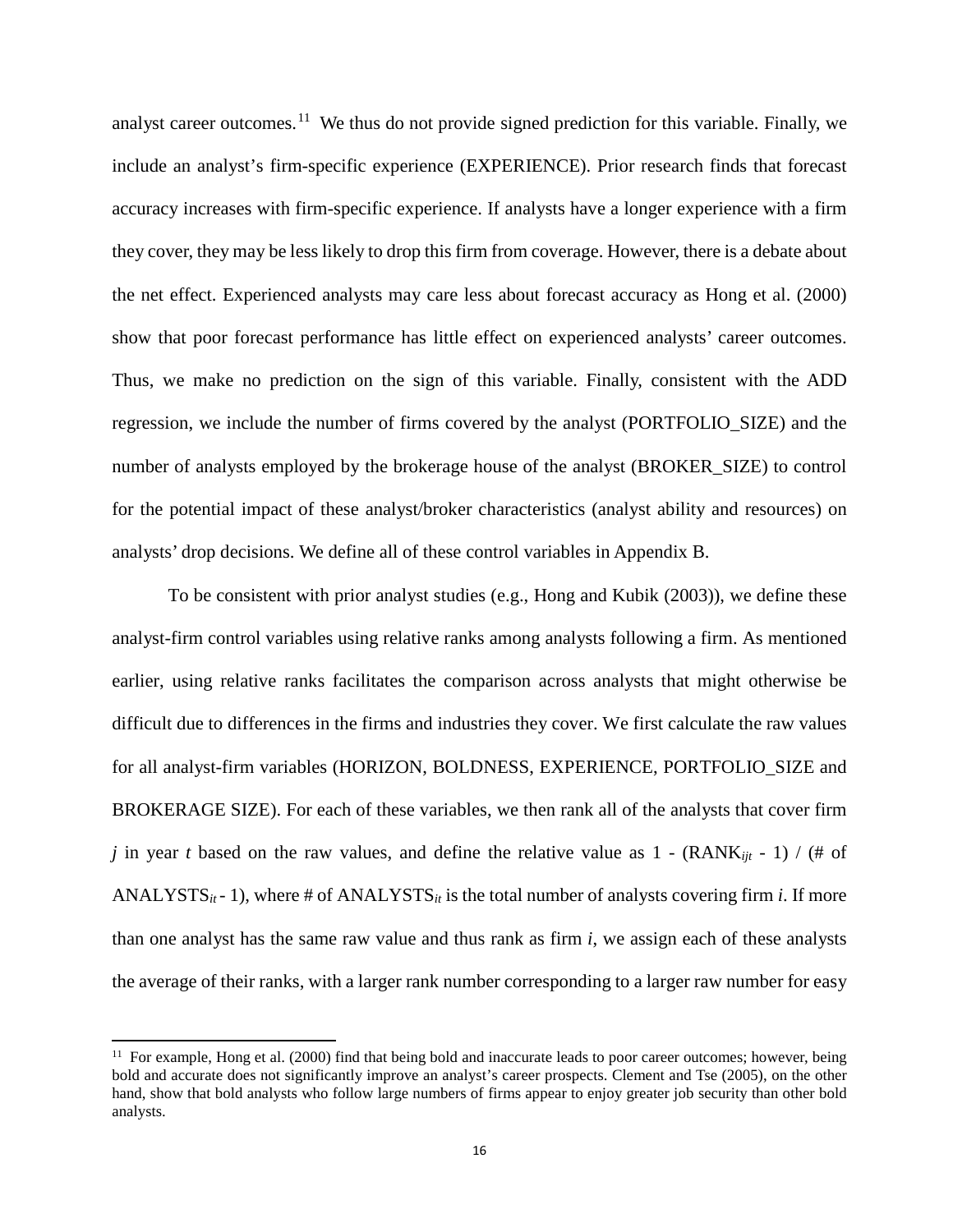interpretation.

 $\overline{a}$ 

In both equations (1) and (2), we include year and industry (or firm) fixed effects. The industry fixed effects are based on the 50 fixed industry classifications (FIC) available at the Hoberg-Phillips Data Library.<sup>[12](#page-18-0)</sup> We also adjust the standard errors for heteroskedasticity and clustering by analyst, industry, and year (Cameron, Gelbach, and Miller (2011)).<sup>[13](#page-18-1)</sup>

# **B. Summary Statistics**

Table 1 Panel A shows summary statistics for the key variables at the analyst-firm level. For add decisions, about 1% of firms competing in products not covered by an analyst in a given year are covered the next year. For drop decisions, about 29% of firms covered by an analyst in one year are dropped from coverage the next year. These percentages are essentially the unconditional probability of firms being added to or dropped from an analyst's coverage, respectively. Given that analysts generally cover a similar number of firms across years, these probabilities imply a turnover rate of about 30% of firms each year in the average analyst's portfolio. By comparing observations within three subportfolios: newly covered firms  $(ADD_{iit+1}=1)$ , firms with continued coverage (DROP*ijt+1*=0), and firms dropped from coverage (DROP*ijt+1*=1), we can see that analysts change a large proportion of their portfolios every year. Panel A also shows that the mean of TNIC\_COMPETITOR\_COVERAGE (TNIC\_COMPETITION\_INTENSITY) is 0.13 (0.02) for the ADD sample, and is  $0.50$  (0.50) for the DROP sample.<sup>[14](#page-18-2)</sup> We also present summary statistics for additional competition intensity variables that we explore for robustness in later tables. These measures are TOP4\_COMPETITORS\_COMP\_INTENSITY, COMPETITIVE\_FLUIDITY and

<span id="page-18-1"></span><span id="page-18-0"></span><sup>&</sup>lt;sup>12</sup> Our results are robust to including SIC (two or three digits) or GICS (six or eight digits) industry fixed effects instead. <sup>13</sup> Our results are robust to analyst, firm and year clustering and other clustering methods (firm and year, industry and year, or analyst and year).

<span id="page-18-2"></span><sup>&</sup>lt;sup>14</sup> As mentioned earlier, we standardize our competition measures using relative ranks among analysts following a firm) in the DROP regressions. Since we focus on firms that are not covered by analysts in year *t* in the ADD regressions, we cannot rank competition measures among analysts following a firm in ADD regressions.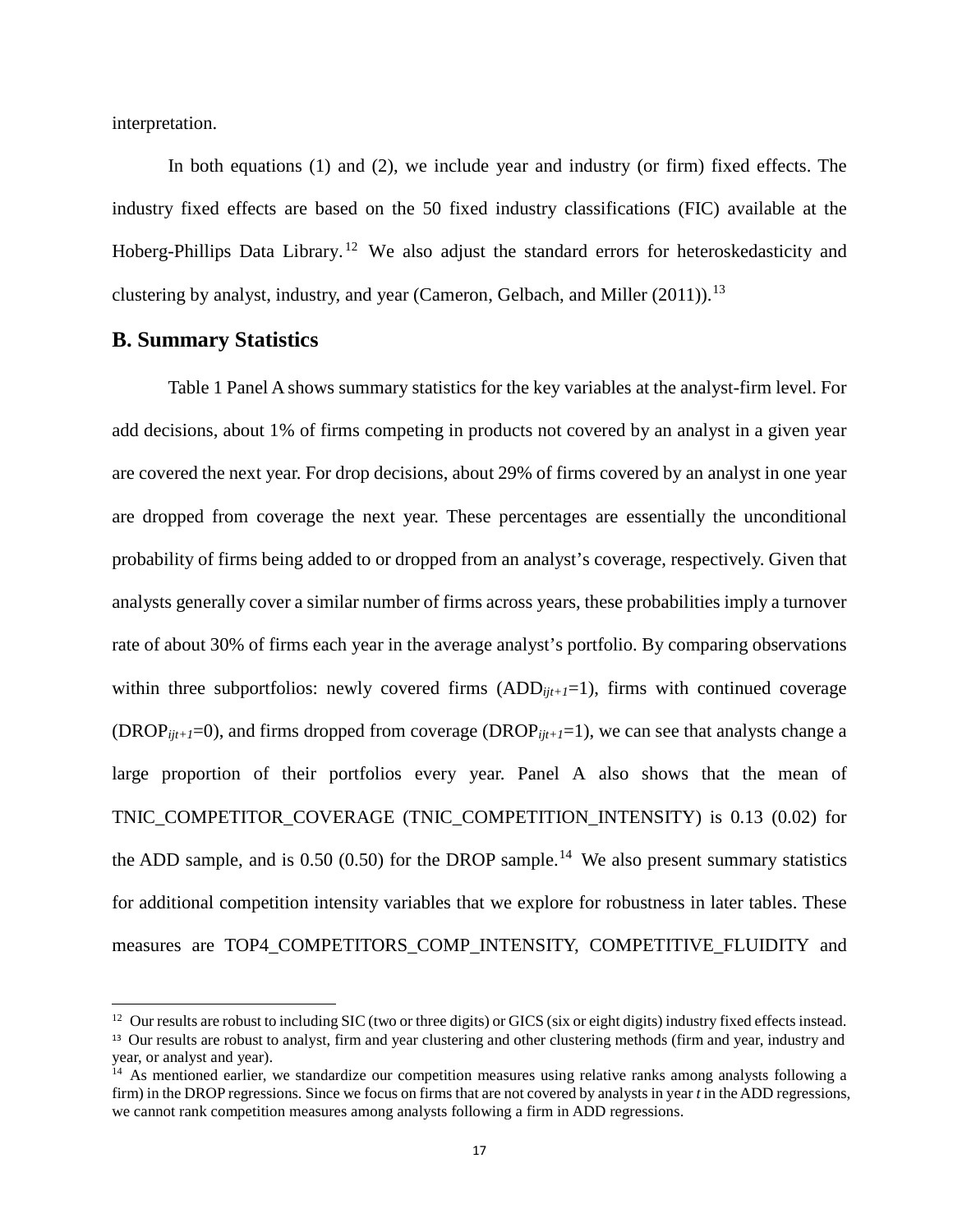TOP4\_COMPETITIVE\_FLUIDITY. They capture the intensity of competition by close competitors, as defined earlier.<sup>[15](#page-19-0)</sup>

# [Insert Table 1 Here]

The descriptive statistics on the other variables are as follows: The mean of SIC\_COVERAGE is 0.45 for the *Add* sample, and is 0.50 for the DROP sample. All other rank variables have a mean and median of 0.50. The mean natural logarithm of market value of equity is 7.59. The average book-to-market value and institutional ownership are both about 50%, and the average monthly return standard deviation is about 0.04. The mean natural logarithm of number of business segments is 1.08. The mean ratio of R&D and advertising expenses to operating expense are 0.07 and 0.01, respectively. About 21% of firms report a loss in the sample period.

# **C. Add/drop Decision Main Results**

 $\overline{a}$ 

Table 2 presents the results of the linear probability model in equation (1) for analysts' add decisions. We include year and industry (firm) fixed effects in columns 1-3 (columns 4-6). In column 1 (column 4), the coefficient on TNIC\_COMPETITOR\_COVERAGE is positive and significant, suggesting that analysts are more likely to add firms that have more competitors in their portfolios. In column 2 (column 5), the coefficient on TNIC\_COMPETITION\_INTENSITY is positive and significant, suggesting that analysts are more likely to add firms that compete more intensively (i.e., have higher average similarity scores) with the existing firms in their portfolios. In column 1 (column 2), we find that a one standard deviation increase in TNIC\_COMPETITOR\_COVERAGE (TNIC\_COMPETITION\_INTENSITY) increases a firm's probability of being added by 0.31% (0.41%). Given that Table 1 shows that the unconditional probability of being added to analyst portfolios is approximately 1%, these results are equivalent to

<span id="page-19-0"></span><sup>&</sup>lt;sup>15</sup> The sample size for fluidity related measures is smaller since the fluidity data starts from 1989 instead of 1988.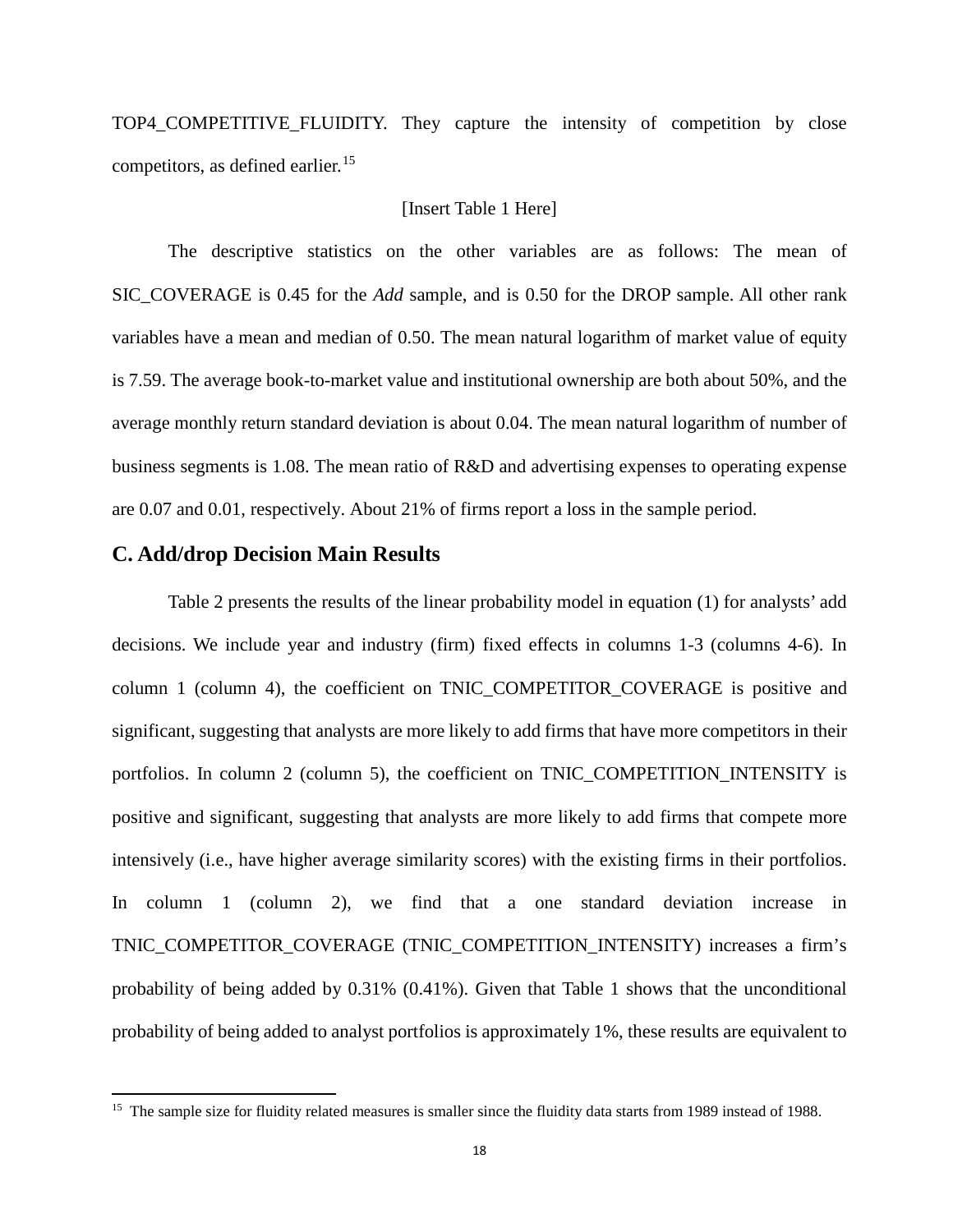approximately 31% (= 0.31% divided by 1%) (41% (= 0.41% divided by 1%)) of the unconditional probability of being added.

In column 3 (6), when we include both TNIC COMPETITOR COVERAGE and TNIC\_COMPETITION\_INTENSITY in the same regression, the coefficients on TNIC\_COMPETITOR\_COVERAGE and TNIC\_COMPETITION\_INTENSITY are both positive and significant, suggesting that given the number of competitors, the intensity with which they compete is additionally important to the add decision.

#### [Insert Table 2 Here]

Table 3 presents the results of the linear probability model in equation (2) for analysts' drop decisions. We include year and industry (firm) fixed effects in columns 1-3 (columns 4-6). The coefficient estimates on TNIC\_COMPETITOR\_COVERAGE (TNIC\_COMPETITION\_INTENSITY) are negative and significant, suggesting that analysts are less likely to drop firms that have more competitors (compete more intensively in products with the other firms) in their portfolios. Economically, based on the results in columns 1 and 2, a one standard deviation increase in TNIC\_COMPETITOR\_COVERAGE (TNIC\_COMPETITION\_INTENSITY) decreases a firm's probability of being dropped by 2.35% (1.73%). Given that Table 1 shows that the unconditional probability of being dropped from analyst portfolios is 29%, these results are equivalent to approximately 8.1% (= 2.35% divided by 29%)  $(6.0\%$  (= 1.73% divided by 29%)) of the unconditional probability of being dropped. Moreover, when we include both TNIC\_COMPETITOR\_COVERAGE and TNIC\_COMPETITION\_INTENSITY in the same regression in columns 3 and 6, our results indicate that that given the number of competitors, the intensity with which they compete is additionally important to the drop decision.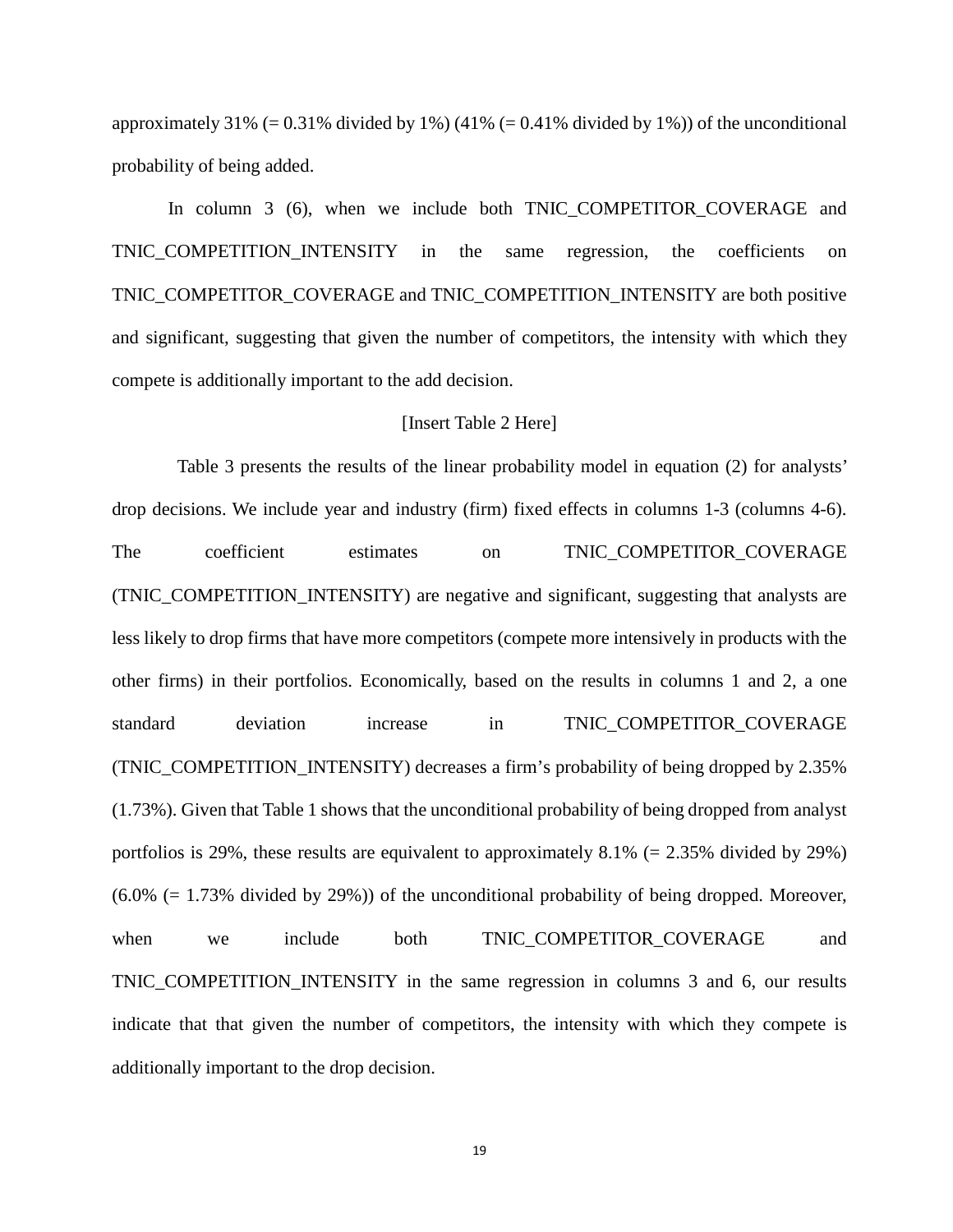Overall, the results from the coverage decision regressions suggest that analysts actively adapt to the industry competition of covered firms: analysts are more likely to add firms to their coverage portfolios that compete with the firms they already cover, and are less likely to drop firms that compete with the other firms they cover. These results are consistent with the importance to analysts of industry competition and product market knowledge accumulated through covering product market competitors.

# [Insert Table 3 Here]

The coefficient estimate of SIC\_COVERAGE is generally weaker in analysts' add and drop decisions. SIC based measures do not perform well here likely because they are less timely, coarse and less informative. For example, SIC based measures have former competitors still listed as having the same SIC as current competitors and fail to quickly recognize new competitors, as shown earlier in several cross-validation tests provided by Hoberg and Phillips (2016).

The other firm-level control variables are mostly consistent with our expectations. We discuss these results but do not report the individual coefficients for firm-level control variables. We find that firms with a large size are less likely to be dropped by analysts, whereas firms with higher return volatility and loss firms are more likely to be dropped by analysts. Analysts are more likely to drop firms from their coverage when they issue long-horizon (i.e., do not issue new forecasts). We also find that analysts are less likely to drop firms from their coverage when their forecasts for these firms are bold, consistent with these analysts using these forecasts as a signal of knowledge (Hong et al. (2000)). Analysts with larger portfolio size are more likely to add a new firm but less likely to drop an old firm from their coverage, consistent with brokerage houses assigning more firms to more capable analysts (Jacob et al. (1999)). The analyst-firm level results are also robust to using firm-level clustering.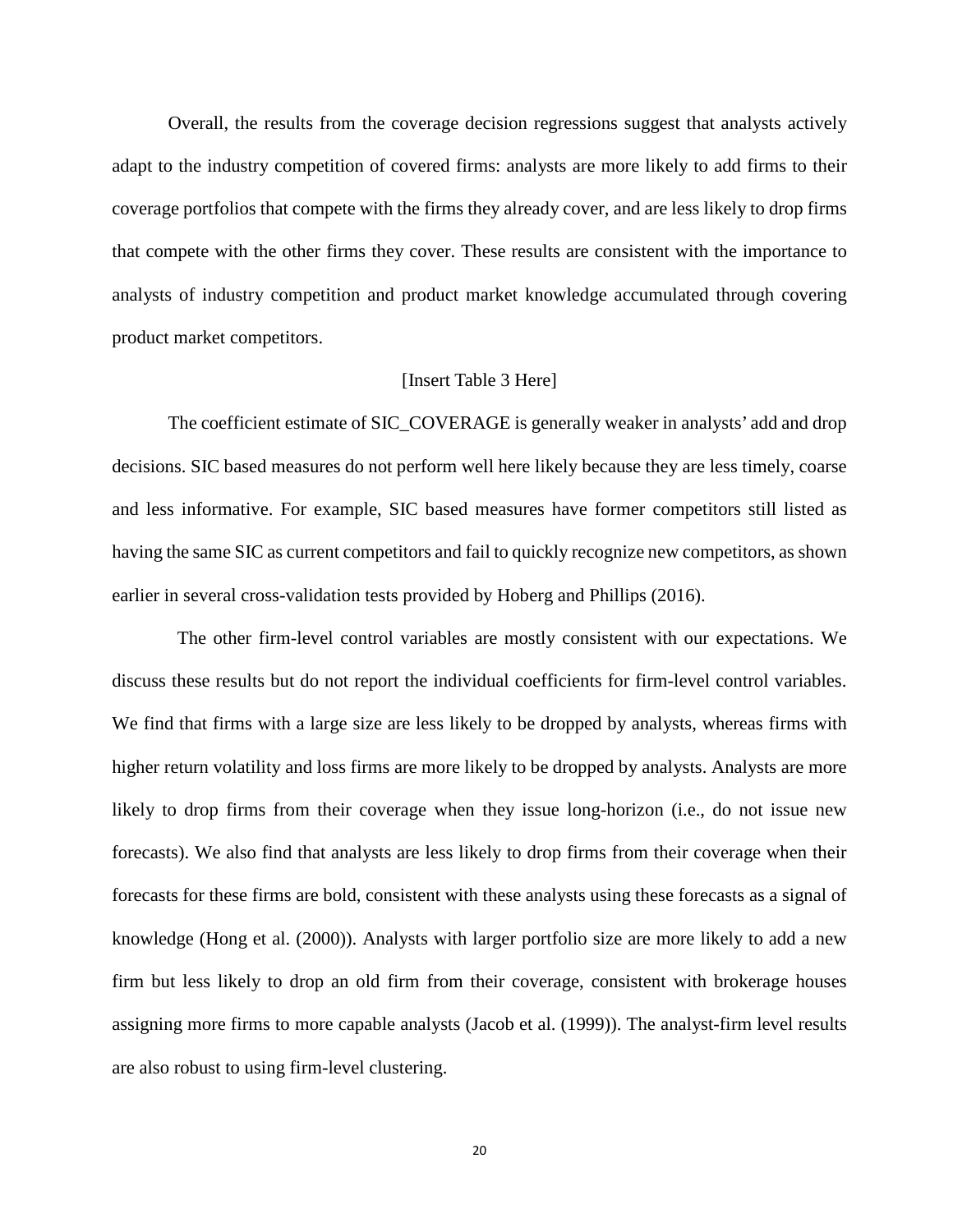We report the results of ADD (DROP) analyses using several additional competition intensity measures that capture the intensity of close competition from competitors in Table 4 (Table 5). Panel A reports the results when we replace TNIC\_COMPETITION\_INTENSITY with TOP4\_COMPETITORS\_COMP\_INTENSITY*,* COMPETITIVE\_FLUIDITY and TOP4\_COMPETITIVE\_FLUIDITY, respectively. Panel B reports the results when we also include TNIC\_COMPETITOR\_COVERAGE. Our results are similar to the main results based on TNIC\_COMPETITION\_INTENSITY. From the results in Panel A of Table 4, we find that a one standard deviation increase in TOP4\_COMPETITORS\_COMP\_INTENSITY, COMPETITIVE\_FLUIDITY and TOP4\_COMPETITIVE\_FLUIDITY increases a firm's probability of being added by 0.65%, 0.41%, 0.38%, respectively. These results are economically significant given that Table 1 shows that the unconditional probability of being added to analyst portfolios is approximately 1%. Based on the results in Panel A of Table 5, a one standard deviation increase in TOP4\_COMPETITORS\_COMP\_INTENSITY, COMPETITIVE\_FLUIDITY and TOP4\_COMPETITIVE\_FLUIDITY decreases a firm's probability of being dropped by 3.08%, 0.95%, and 2.57%, respectively. Given that Table 1 shows that the unconditional probability of being dropped from analyst portfolios is 29%, these results are equivalent to approximately 10.6%  $(= 3.08\%$  divided by 29%), 3.3%  $(= 0.95\%$  divided by 29%), and 8.9%  $(= 2.57\%$  divided by 29%) of the unconditional probability of being dropped.

#### [Insert Tables 4 and 5 Here]

Bradley et al. (2017) find that analysts with prior work experience in certain industries issue more accurate forecasts for firms in these industry compared to their peers who lack such experience, suggesting the importance of analysts' prior industry knowledge in their coverage decisions. To address the concern that our coverage results are driven by analysts' prior work experience rather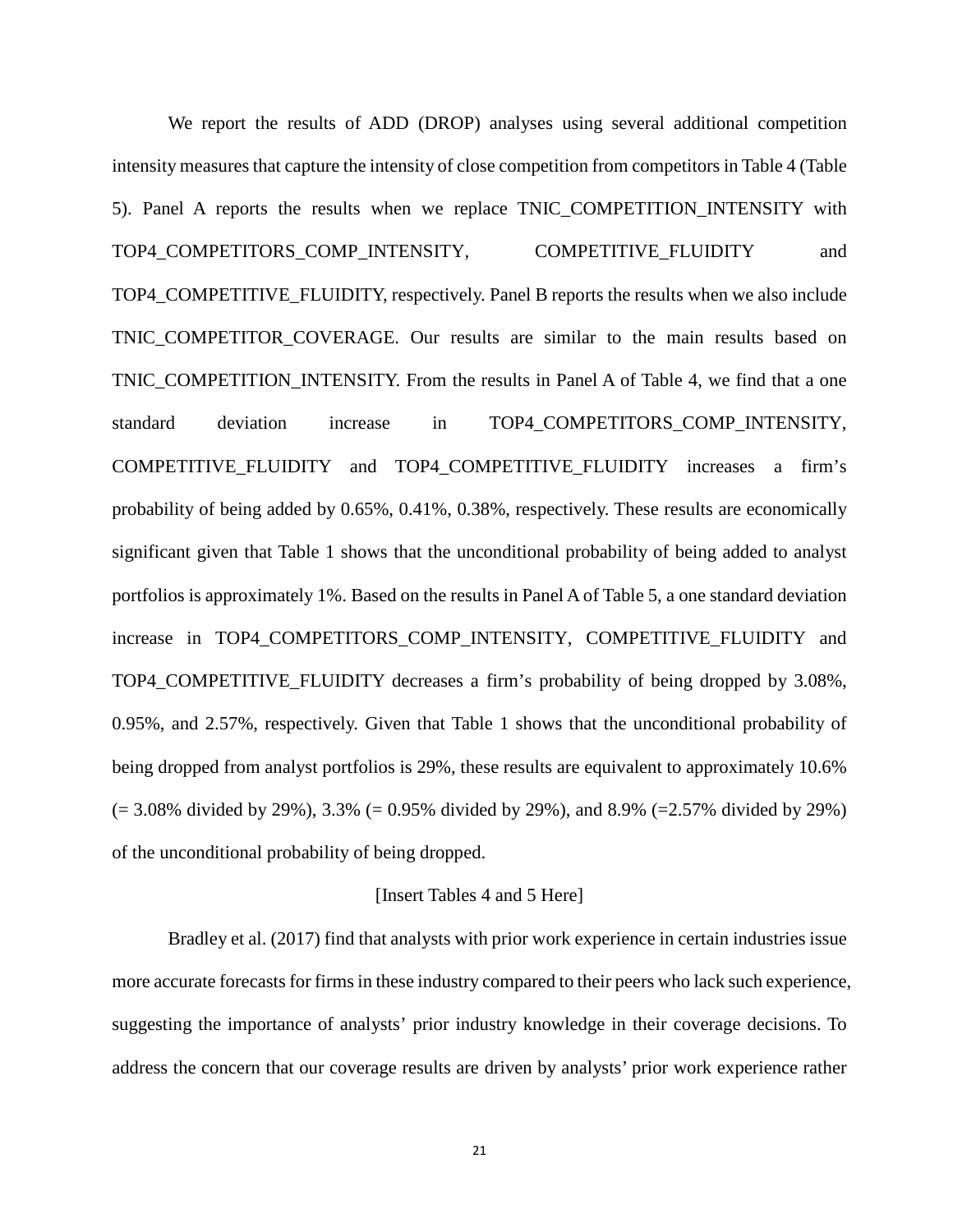than product market competition, in an additional analysis we further control for analyst or analystyear fixed effects in our baseline regressions (equations (1) and (2)). Doing so helps control for analysts' characteristics, including their prior work experience. Our results from this additional analysis (untabulated) are similar to our main results.

Finally, as an additional analysis, we examine the effect of the *change* in product competition on analysts' add/drop decisions. Specifically, we re-estimate our baseline add/drop regressions by replacing TNIC\_COMPETITOR\_COVERAGE (TNIC\_COMPETITION\_INTENSITY) with ∆TNIC\_COMPETITOR\_COVERAGE (∆TNIC\_COMPETITION\_INTENSITY), which is the change in TNIC\_COMPETITOR\_COVERAGE (TNIC\_COMPETITION\_INTENSITY) from year *t*-1 to year *t*. We also replace baseline control variables with the corresponding change variables in our add/drop regressions. Our untabulated results show that the effect of the change in product competition is consistent with that based on the level tests reported in Tables 2 and 3.

Overall, our results confirm that analysts' decisions to add/drop a firm to/from their coverage portfolios are significantly influenced by (1) whether firms are product market competitors and (2) the degree of competition intensity among competitors.

# **D. Add/drop Decisions around Firm Mergers & Acquisitions**

As discussed earlier, prior studies on the determinants of analyst coverage decisions face a challenge in establishing causality from their focal variables (e.g., disclosures) to coverage decisions. This is because firm managers might have various motives to change, say, disclosure practices to cater to analysts' preferences. However, it is less likely that firms would change product strategies (e.g., product composition and consequent industry competition) to influence analysts' coverage decisions. Thus, our focus on industry competition allows us to draw more powerful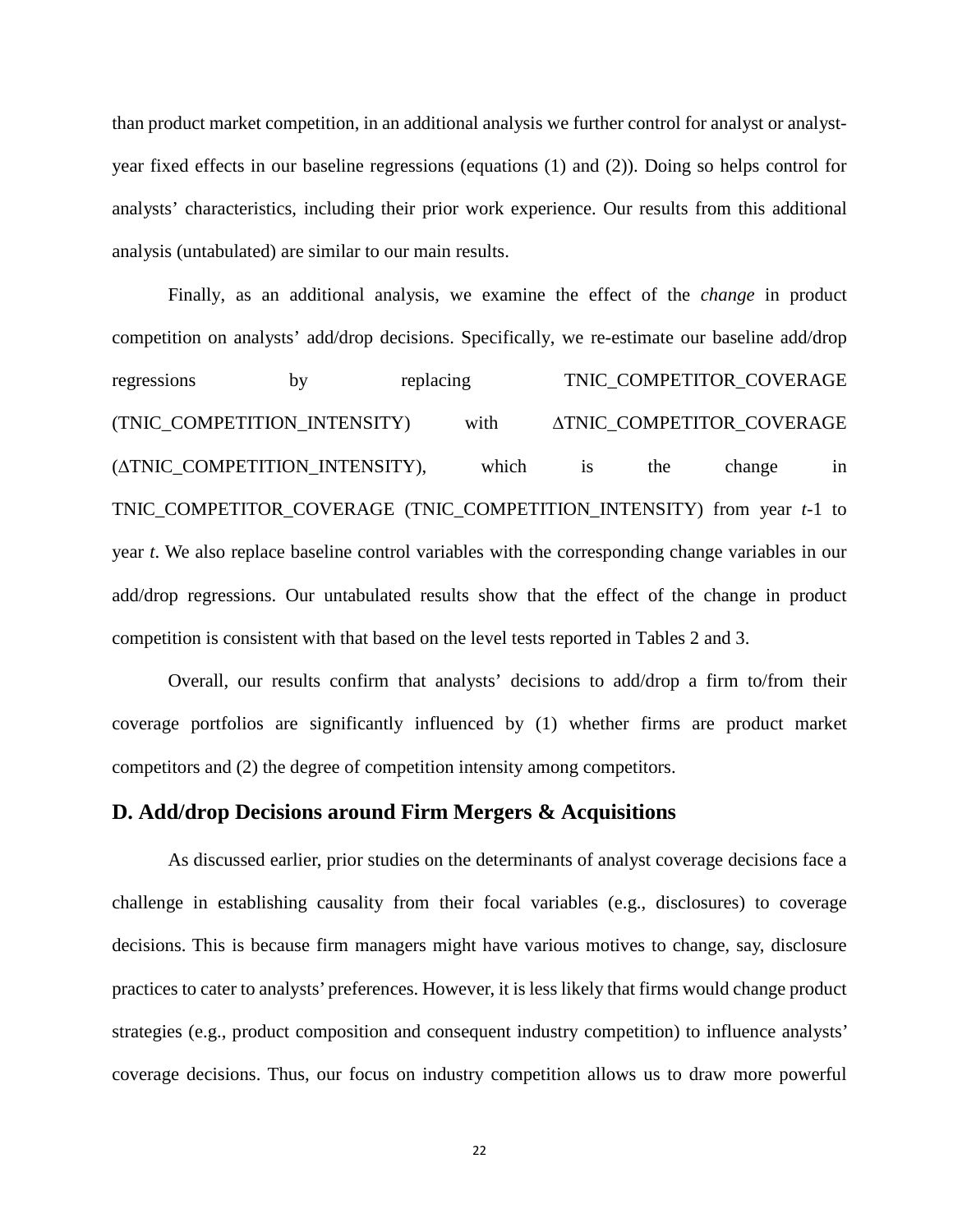inferences about factors driving coverage decisions. To further reinforce our inferences regarding the impact of industry competition on analyst coverage decisions, we examine analysts' decisions to add or drop a firm subsequent to its merger with another firm. Since mergers are an effective way to help acquiring firms to develop new products (Hoberg and Phillips (2010)), they can substantially change the industry competition between an acquiring firm and other existing firms within an analyst portfolio. We would expect analysts to be more likely to cover a firm if it makes an acquisition that competes in products with firms in the analyst's portfolio, but we would not expect a firm to make an acquisition decision in order to increase analyst coverage. Thus, M&A activity creates a shock exogenous to the analysts.

We identify mergers and acquisitions (M&A) from the SDC database and require the deals be greater than \$10 million to have a significant impact on product relations and the analyst coverage decisions. To estimate analysts' add decision in our M&A setting, we rerun equation (1) two years after the M&A event to examine whether analysts' decision to cover the acquiring firm is positively associated with the industry competition between this firm and other existing firms within an analyst portfolio. For the drop decision, we rerun the equation (2) two years after the M&A event to examine whether analysts' decision to drop the acquiring firm is negatively associated with the industry competition between this firm and other existing firms within an analyst portfolio. Note that in these analyses, the sample size in substantially smaller because we focus on analysts' decisions to add or drop an acquiring firm after the M&A event.

#### [Insert Table 6 Here]

Table 6 reports the estimation results for analysts' decisions to add (drop) an acquiring firm two years after the M&A event. Panel A (Panel B) shows the results for add (drop) decisions. These results are similar in sign and significance to our main results reported in Table 2 and Table 3,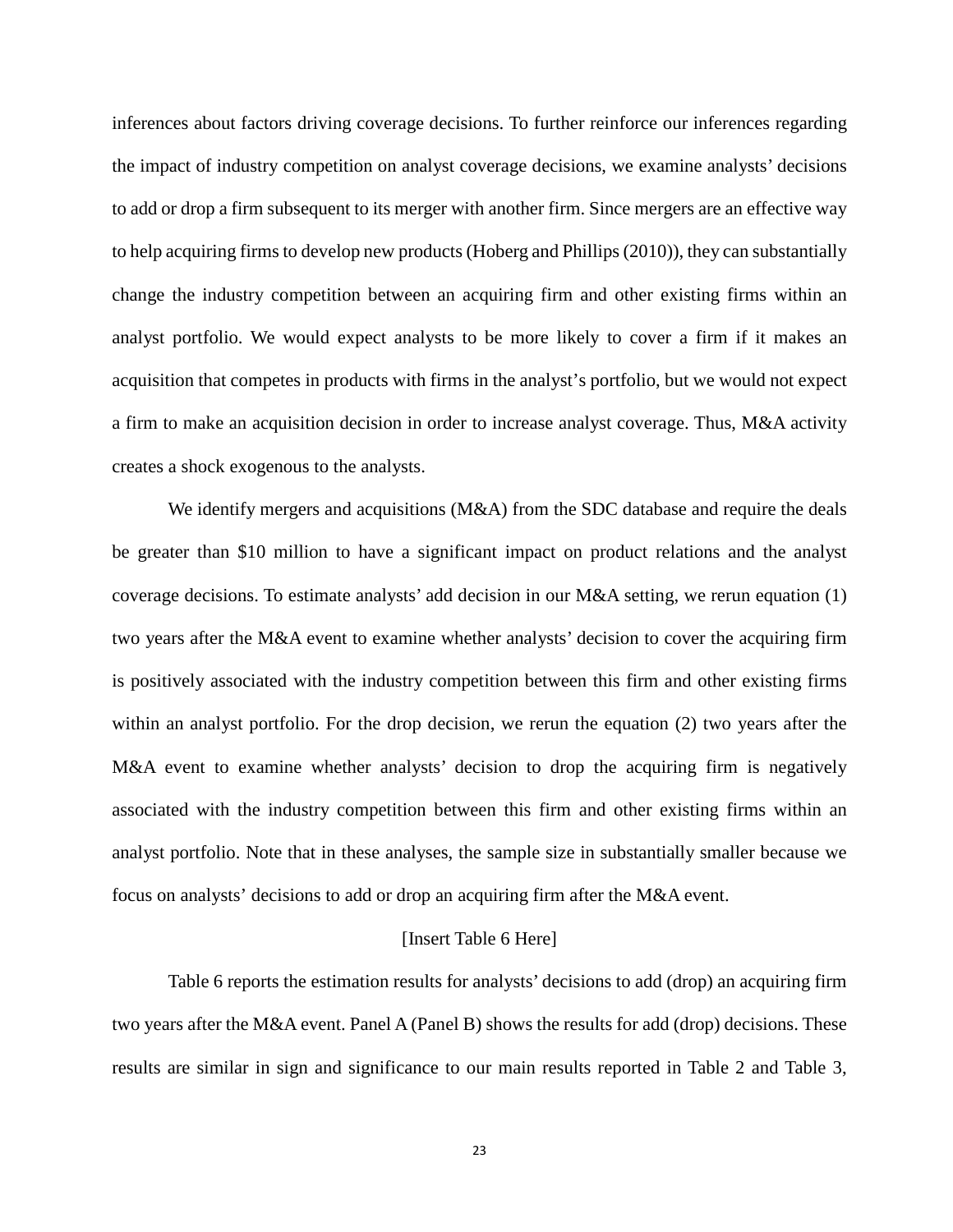reinforcing our conclusion that industry competition with an analyst's portfolio influences their coverage decisions. Our results are unaffected if we require the M&A target to be a public firm. The results also hold regardless of whether acquirers and their targets are in the same or different SIC two-digit industries.

# **E. Add/drop Decisions around Brokerage House Mergers & Acquisitions**

We further implement the tests for a subsample in a quasi-experimental research design and examine how analysts adjust their portfolios after the brokerage house mergers. These brokerage house mergers are most likely exogenous to competition and industry relatedness of the underlying firms the brokerage houses cover. The central idea is that following brokerage house mergers, brokerage houses will make new assignment decisions. For example, a brokerage house after an M&A may adjust its business and operation strategies (e.g., strengthen its operation in a new market, diversify its lines of business geographically, or strengthen its research department, see, e.g., Hong and Kacperczyk (2010)) and subsequently assign new firms for its analysts to cover. We conjecture that given such assignment decisions already bear costs of acquiring and processing new information, brokerage houses will look for offsetting benefits such as the ones that may arise from analysts following competing firms in similar industries.

We build our sample of brokerage house mergers following prior studies (e.g., Hong and Kacperczyk (2010), Chen et al. (2015), and Billett et al. (2017)). Specifically, we keep mergers that have earnings estimates in  $I/B/E/S$  for both the bidder and target brokerage houses and retain merging houses that have overlapping coverage (bidder and target brokerage houses cover at least one same company). Following this sampling requirement, we have 19 brokerage house merger events from 1994 to 2008 and we examine analysts' decisions to add (drop) a firm two years after brokerage house merger events.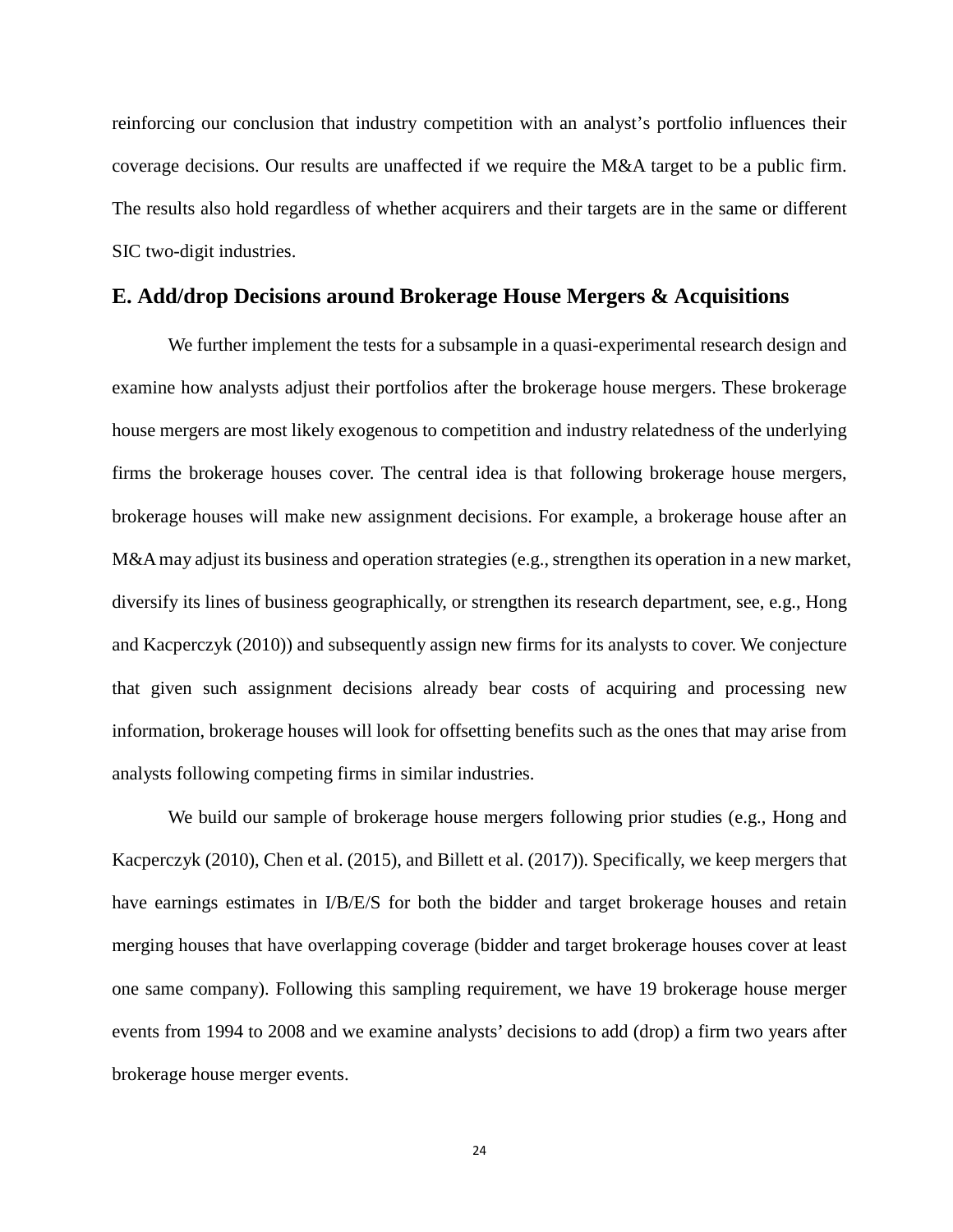# [Insert Table 7 Here]

Table 7 reports the estimation results for analysts' decisions to add (drop) a certain firm two years after the broker M&A event. Panel A (Panel B) shows the results for add (drop) decisions. These results show that industry competition as measured by TNIC\_COMPETITOR\_COVERAGE and TNIC\_COMPETITION\_INTENSITY are both positively and significantly related to analyst add decisions and negatively related to drop decisions. The results reinforce our previous conclusions that industry competition is important to coverage decisions.

#### **F. Firm-level Analysis**

We next examine the effect of industry competition on analyst coverage decisions at the firm level. Note that the competition measures at the firm level reflect the relation between a firm and all other firms in the industry or economy. The firm-level analysis of analyst coverage does not consider the competitor overlapping coverage among firms in analysts' portfolios. However, when a firm competes more intensively with other firms or faces more competitors in general, this firm is more likely to attract greater analyst coverage because this firm is more likely to compete with firms within the analyst's portfolio. This is consistent with our earlier prediction in the analyst-firm level analysis, because such a firm is more (less) likely to be added (dropped) to (from) the analyst's portfolio.

To examine how industry competition affects the number of analysts covering a firm, we estimate the firm-level regression:

(3) COVERAGE<sub>it</sub> = 
$$
\alpha + \beta_l \times \text{TNIC\_HHI}_{it}(\text{TNIC\_COMPETITION\_INTENSITY}_{it})
$$

+ 
$$
\beta_2 \times \text{SIC\_HHI}_{it} + \beta_k \times \text{Controls}_{it} + \varepsilon_{it}
$$
,

where COVERAGE $_i$  is the number of analysts who issue annual earnings forecasts for firm  $i$  in year *t*. We use both industry and localized firm-level measures of competition. Our competition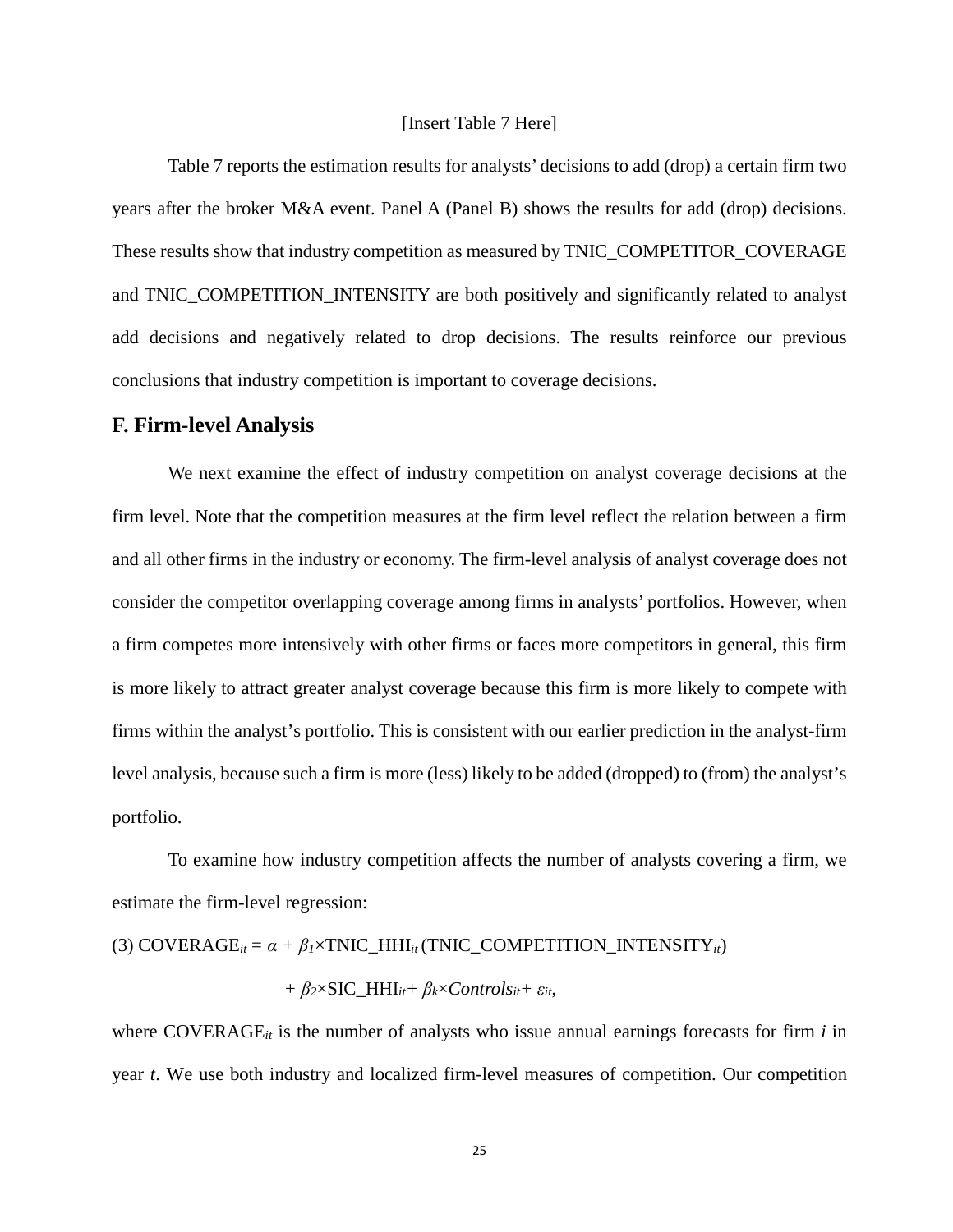measures in equation (3) are TNIC\_HHI and SIC\_HHI*,* which are the Herfindahl Indices (sum of squared market shares) based on industry competitors identified either with the TNIC method or for SIC, the traditional three-digit SIC code classification method. To test the effect of competition intensity among competitors on analyst coverage, we also (i) replace TNIC\_HHI with TNIC\_COMPETITION\_INTENSITY for a given TNIC industry and (ii) include both TNIC HHI with TNIC\_COMPETITION\_INTENSITY in equation (3), where TNIC\_COMPETITION\_INTENSITY is the average of product similarity scores between a firm and its competitors for a given TNIC industry based on the text-based methods of Hoberg and Phillips (2016). Note that the Herfindahls (TNIC\_HHI and SIC\_HHI) are higher the more concentrated and less competitive an industry is, and TNIC\_COMPETITION\_INTENSITY increases with a more competitive industry environment. We thus predict opposite signs on the HHI

measures versus the similarity measures.

Ali, Klassa and Yeung (2009) argue that Census-based Herfindahl measures are more accurate than measures based on public firms as the Census measures also include private firms. They find that using Compustat-based public firms to construct the SIC Herfindahl produce different results from those using Census-based private and public firms. Thus, as a further robustness check, we include the Census-based additional measure of competition: CENSUS\_HHI*.*

Many of these firm-level competition measures are skewed. To correct for the possible impact of skewness and facilitate comparison across different measures, we standardize these competition measures using deciles of each measure. The standardized decile ranks are zero to nine based on the industry or firm measure in year *t* divided by nine. We include year fixed effects and industry (firm) fixed effects based on the Hoberg-Phillips 50 fixed industry classifications (FIC) and adjust for heteroskedasticity and clustering by both firm and year in the regression. We control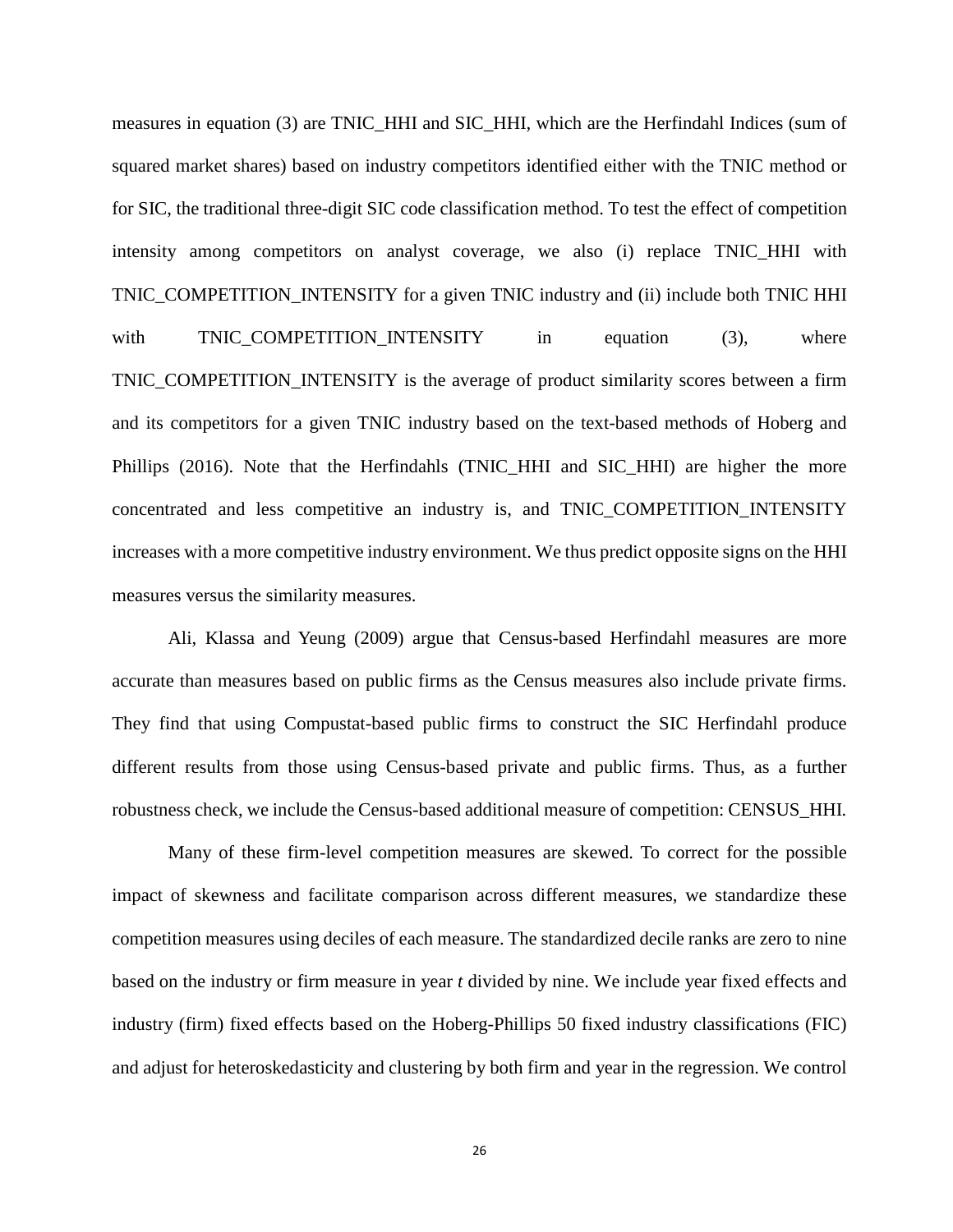for a number of firm variables that have been shown to affect analyst coverage as in equation (1).

# [Insert Table 8 Here]

Table 8 reports the results from estimating the effect of firm-level competition on the number of analysts covering the firm (i.e., equation (3)).<sup>[16](#page-28-0)</sup> Panel A shows the results with year and industry fixed effects while Panel B presents the results with year and firm fixed effects. The coefficient estimates on TNIC\_HHI (TNIC\_COMPETITION\_INTENSITY) are negative (positive) and are significant, which suggests that analyst coverage is greater for firms with more competitors (greater competition intensity). The economic significance is such that a change from the smallest decile to the largest decile in TNIC\_HHI and TNIC\_COMPETITION\_INTENSITY increases the analyst coverage by 3.25 and 1.53, respectively, which are equivalent to 54% and 26% increases relative to the mean analyst coverage (6) in our sample. The results suggest that there is a net benefit for analysts to follow firms with more competitors or high competition intensity. Furthermore, when we include both TNIC\_HHI and TNIC\_COMPETITION\_INTENSITY in the same regression (columns 3 and 6), our results indicate that given the number of competitors, competition intensity is additionally important to analyst coverage decisions.

The coefficient estimates on SIC\_HHI are largely insignificant, again consistent with the SIC-based measure performing relatively poor as SIC industry membership updates are less timely and thus less informative. Untabulated results show that other industry-level competition measures generate either smaller coefficients or insignificant results. [17](#page-28-1) These results are not surprising, as traditional fixed industry classifications capture less nuance given they are fixed zero or one based (i.e., belong or don't belong to an industry), and change infrequently. They do not easily

 $\overline{a}$ 

<span id="page-28-0"></span><sup>&</sup>lt;sup>16</sup> We have a smaller sample size in columns 3 and 4 of Table 8 (both Panels A and B) due to fewer data availability of the CENSUS\_HHI.

<span id="page-28-1"></span><sup>&</sup>lt;sup>17</sup> We observe similar results when we use other industry classifications (two- or four-digit SIC, GICS, or HP TNIC industry) to calculate the industry level competition measures.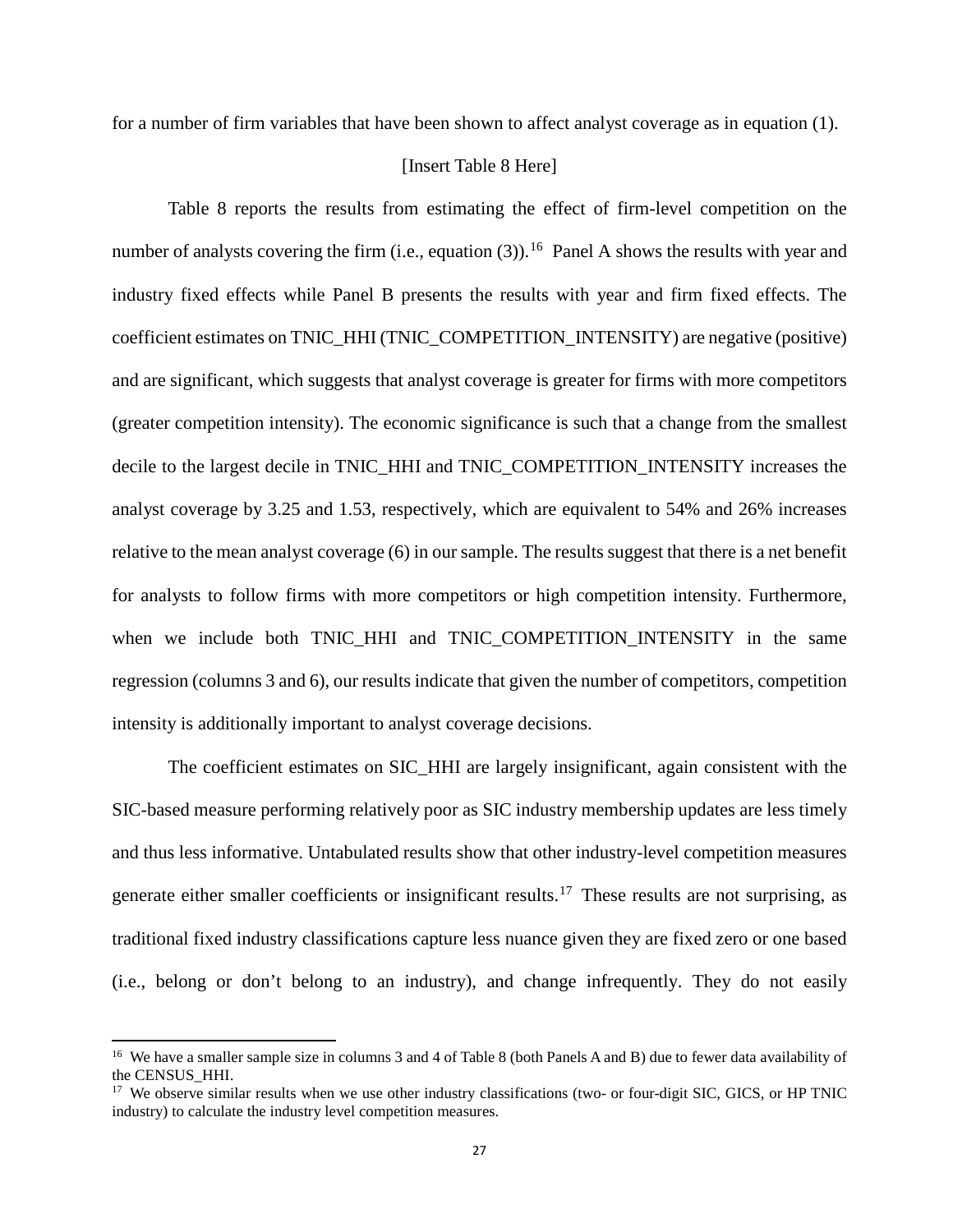accommodate entire new product markets, nor can they continuously measure the within- or between-industry distance of firm-specific pairwise product similarity, as they classify firms to industries on a zero-one basis.

The results for the firm-level control variables are consistent with prior research (e.g., Bhushan (1989), Barth, Kasznik, and McNichols (2001), and Harford et al. (2019)). Larger firms, firms with greater institutional holdings, firms with greater uncertainty, less complex firms, value stocks and higher trade volume stocks are associated with a higher analyst following. Firms with higher R&D intensity, advertising intensity, and return volatility are also associated with a higher analyst following, reflecting higher demand for analyst coverage of those firms.

We also re-estimate equation (3) by replacing TNIC\_COMPETITION\_INTENSITY with the additional competition intensity measures that capture the competition from each firm's closest competitors: TOP4\_COMPETITORS\_COMP\_INTENSITY, COMPETITIVE\_FLUIDITY, and TOP4\_COMPETITIVE\_FLUIDITY. Table 9 shows the results, which are similar to those reported in Table 8.

# [Insert Table 9 Here]

# **IV. Analyst-Level Analysis of Career Outcomes**

We next assess the effect of covering product market competitors on career outcomes at the analyst level. To measure industry competition at the analyst level, we average the analyst-firmlevel competition indexes TNIC\_COMPETITOR\_COVERAGE and TNIC\_COMPETITION\_INTENSITY across firms within analyst *j*'s portfolio. The measures are a proxy for the degree of competition among firms within analyst *j*'s portfolio. The larger the TNIC\_COMPETITOR\_COVERAGE and TNIC\_COMPETITION\_INTENSITY, the more competitor firms with greater competition intensity are within analyst *j*'s portfolio.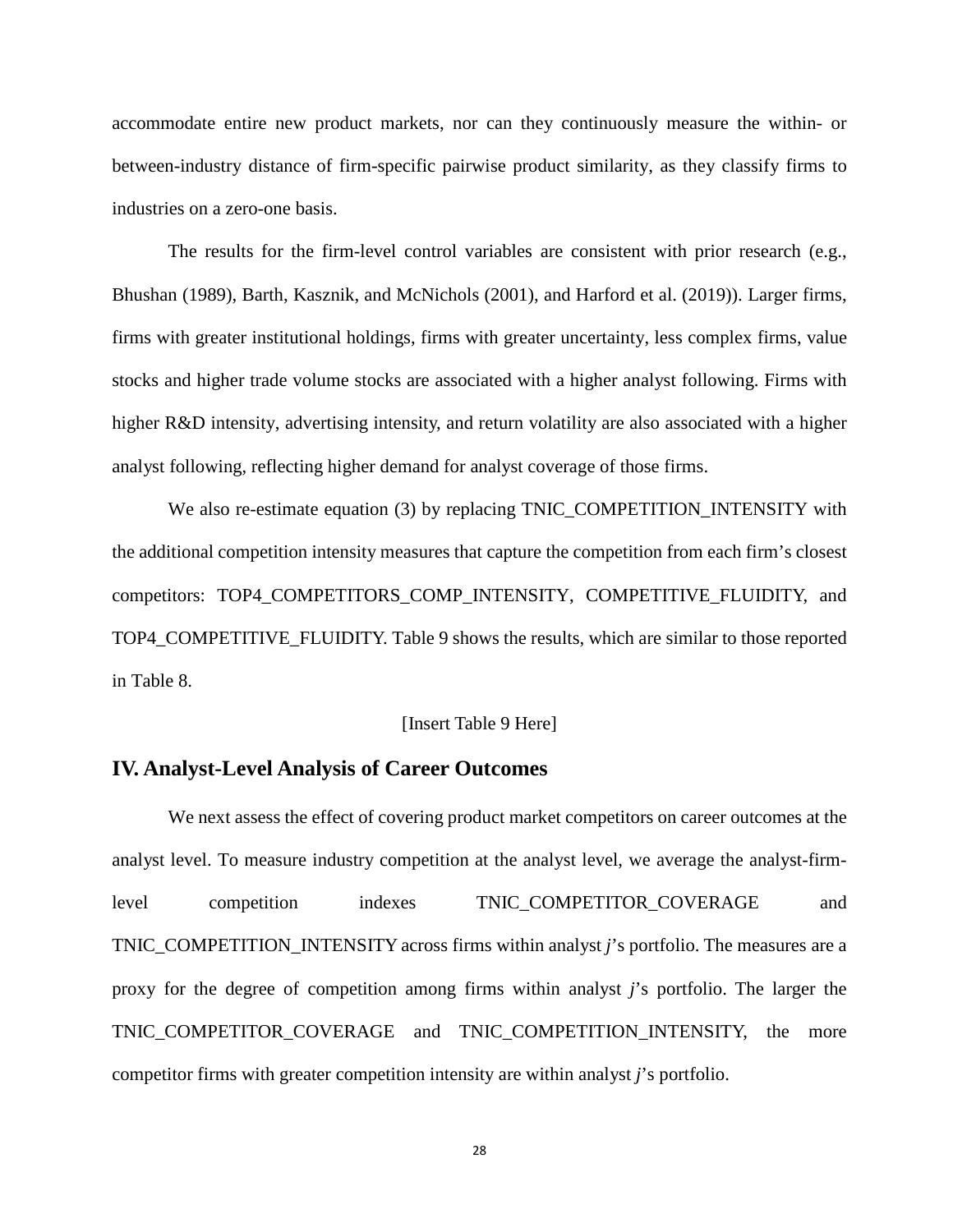We use the following analyst-level linear probability regressions to examine the impact of covering product market competitors on the career outcomes of analysts:

(4)  $Prob(STAR_{it+1}=1) = \alpha + \gamma_1 \times TNIC\_COMPETITOR\_COVERAGE_{it}$ 

 $(TNIC\_COMPETITION_INTENSITY_{it}) + \gamma_2 \times SIC_COVERAGE_{it} +$ 

*γn×*Analyst Level Controls*it + εjt*;

(5)  $Prob(FIRE_{jt+1}=1) = \alpha + \gamma_1 \times TNIC\_COMPETITOR\_COVERAGE_{jt}$ 

(TNIC\_COMPETITION\_INTENSITY*jt*)*+ γ2*×SIC\_COVERAGE*jt +* 

*γn*×Analyst Level Controls*it + εjt*.

Following Hong et al. (2000), we define FIRE*jt+1* as an indicator variable equal to one if analyst *j* moves to a small brokerage house (less than 25 analysts) or permanently leaves the I/B/E/S database in the following year (i.e., between July 1 of year *t*+1 and June 30 of year *t*+2), and zero otherwise. STAR*jt+1* is an indicator variable that equals one if the analyst is on *Institutional Investor* magazine's star list in the following year, and zero otherwise. We also estimate the impact of competition intensity on analyst career outcomes by (i) replacing TNIC\_COMPETITOR\_COVERAGE with TNIC\_COMPETITION\_INTENSITY and (ii) including both TNIC\_COMPETITOR\_COVERAGE and TNIC\_COMPETITION\_INTENSITY in the above equation*.* If covering industry competitors benefits analysts' career outcomes, we expect  $\gamma$ <sup>*I*</sup> to be positive and negative in equations (4) and (5), respectively.

We include several analyst-level variables to control for other factors that might affect analyst career outcomes. Consistent with prior studies (e.g., Hong and Kubik (2003), Emery and Li (2009), and Hilary and Hsu (2013)), we control for HORIZON, BOLDNESS, EXPERIENCE, PORTFOLIO\_SIZE, and BROKER\_SIZE. The first three variables (BOLDNESS, EXPERIENCE, and HORIZON) are analyst-firm variables defined previously, averaged across firms within analyst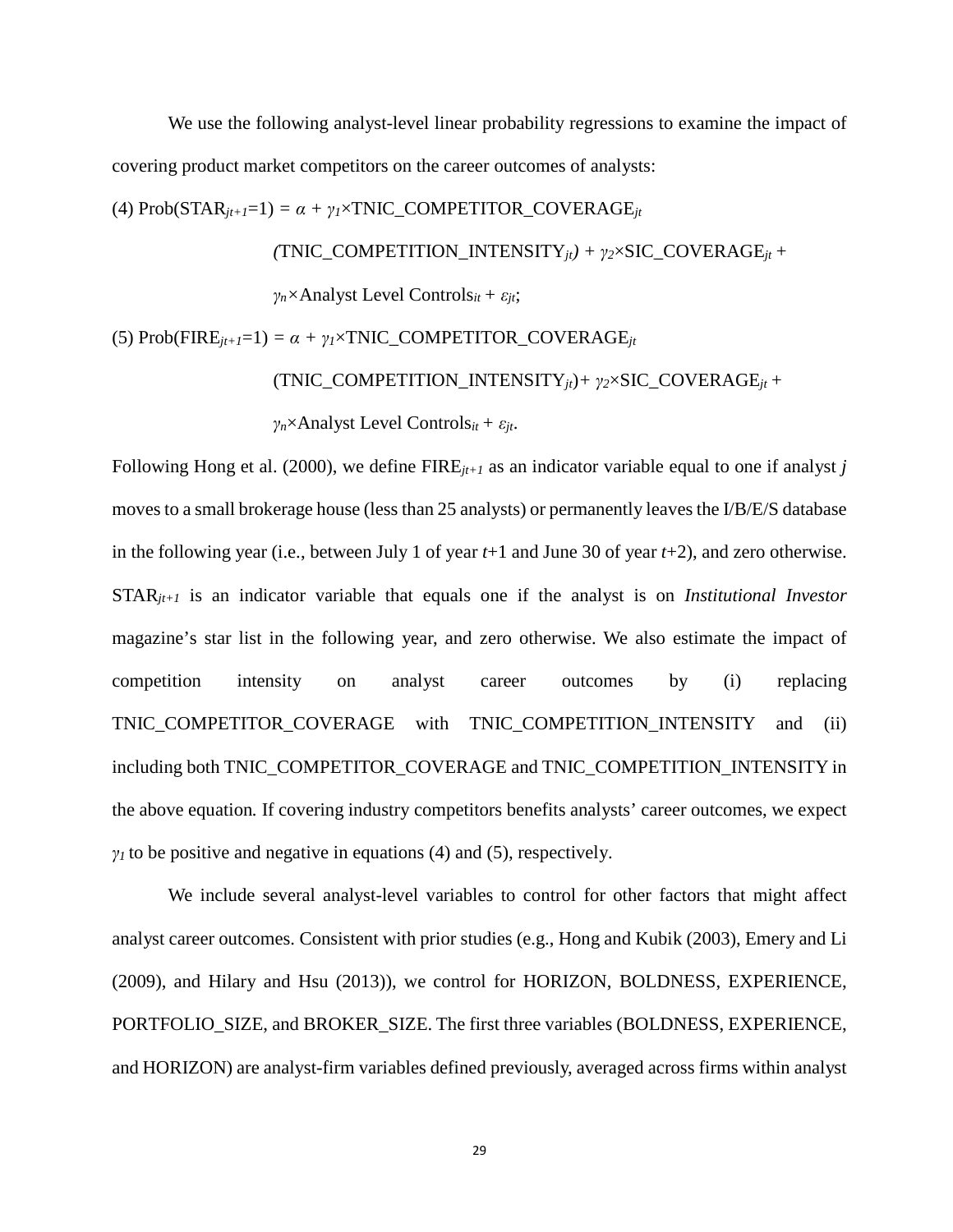*j*'s portfolio to get the corresponding analyst-level counterparts. PORTFOLIO\_SIZE and BROKER\_SIZE are analyst/broker characteristics defined previously and ranked among analysts following the firm. We also control for the current year's star status (STAR) because this variable may capture analysts' visibility, which affects their career outcomes (Emery and Li (2009)). We adjust standard errors for heteroskedasticity and clustering by both analyst and year. Finally, we include broker fixed effects and year fixed effects.

# [Insert Table 10 Here]

Table 10 presents summary statistics for the sample of 92,734 analyst-year observations used in the analyst-level regressions. The mean (median) STAR and FIRE are 0.08 (0.00) and 0.20 (0.00), respectively. The mean of TNIC\_COMPETITOR\_COVERAGE and TNIC\_COMPETITION\_INTENSITY are 0.46 and 0.46.

Table 11 presents results on star status (i.e., equation (4)). The coefficients on TNIC\_COMPETITOR\_COVERAGE (TNIC\_COMPETITION\_INTENSITY) are positive and significant, which means that analysts covering more competitors (covering firms whose products compete more with each other) are more likely to be voted stars. We find that a one standard deviation increase in TNIC\_COMPETITOR\_COVERAGE (TNIC\_COMPETITION\_INTENSITY) increases an analyst's probability of being a star by approximately 0.28% (0.19%). Given that Table 10 shows that the unconditional probability of being a star is 8%, a one standard deviation increase in TNIC\_COMPETITOR\_COVERAGE (TNIC\_COMPETITION\_INTENSITY) increases the unconditional probability of being a star by approximately 2.5% (=  $0.28\%$  / 8%) (2.4% (=  $0.19\%$  / 8%)). When we include both TNIC\_COMPETITOR\_COVERAGE and TNIC\_COMPETITION\_INTENSITY in the same regression, we find that given the number of rivals, competition intensity among rivals is additionally important to analysts' star status.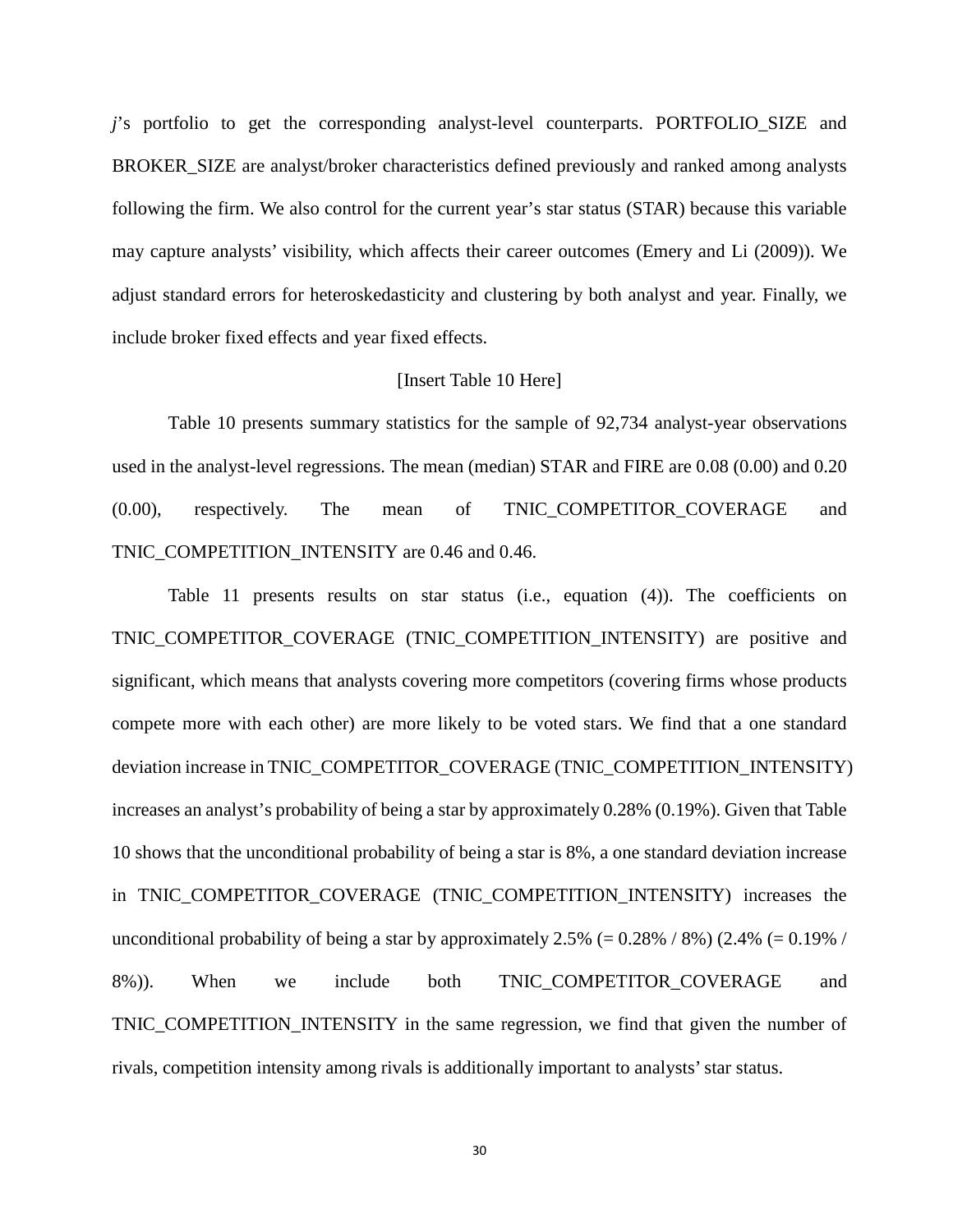# [Insert Table 11 Here]

Table 12 presents results of estimating firing outcomes (i.e., equation (5)). The coefficient on TNIC COMPETITOR COVERAGE (TNIC COMPETITION INTENSITY) in column 1 (column 2) is negative and significant, which suggests that analysts whose portfolios consist of more rivals (rivals that compete more in products with each other) are less likely to be fired. With respect to the magnitude of our results, we find that one standard deviation increase in TNIC\_COMPETITOR\_COVERAGE (TNIC\_COMPETITION\_INTENSITY) decreases an analyst's probability of being fired by approximately 3.26% (2.63%). Given that Table 10 shows that the unconditional probability of being fired is 20%, a zero to one increase in TNIC\_COMPETITOR\_COVERAGE (TNIC\_COMPETITION\_INTENSITY) decreases the unconditional probability of being fired by approximately  $16.3\%$  (= 3.26% / 20%) (13.2%=2.63%/20%). The results in column 3 show that given the number of rivals (TNIC\_COMPETITOR\_COVERAGE), competition intensity among rivals (TNIC\_COMPETITION\_INTENSITY) is additionally important to analysts' likelihood of being fired.

## [Insert Table 12 Here]

Similar to what we have found in analyst-firm level tests, the coefficient estimates on SIC\_COVERAGE are either much weaker or insignificant in these two tests. The signs for the control variables are largely consistent with expectations. Star analysts in the previous year and analysts with larger coverage are more likely to be a star this year and less likely to be fired. Analysts whose forecasts are relatively old (i.e., longer in horizon) are less likely to be a star and more likely to be fired. The results overall suggest that high competition as captured by how intensively firms compete in products with each other within analysts' portfolios improves analysts' career outcomes.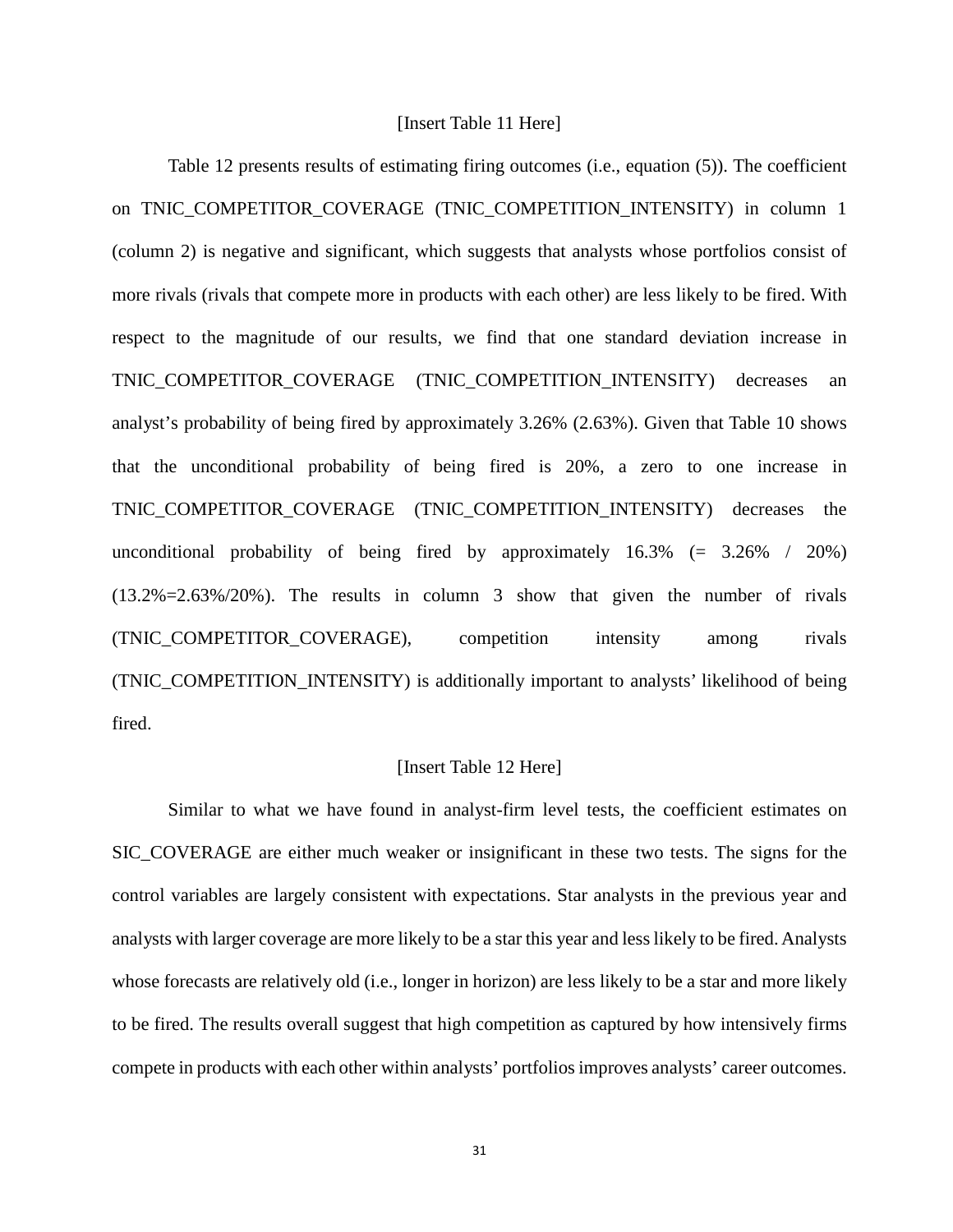We also conduct the career test (*Fire* decision) after brokerage house mergers since the combined brokerage houses usually have redundant analysts (due to overlapping coverage) and thus lay off some analysts (Hong and Kacperczyk (2010)). Similar to the analyst-firm add/drop decision analysis in the previous section, we keep mergers that have earnings estimates in I/B/E/S for both the bidder and target brokerage houses and retain merging houses that have overlapping coverage (bidder and target brokerage houses cover at least one same company). This requirement ensures that the brokerage house after an M&A may have to fire analysts. We have 19 brokerage house merger events from 1994 to 2008 and 2,139 analyst-level observations (including bidder and target brokerage houses analysts in two years after broker M&A events) in this analysis.

Columns 4-6 of Table 12 present the results of estimating the *Fire* decision around brokerage house mergers. The coefficients on TNIC\_COMPETITOR\_COVERAGE and TNIC\_COMPETITION\_INTENSITY are negative and significant. These coefficients are slightly larger in magnitude than those reported in the first two columns, likely because in the last three columns we focus on a setting where brokerage houses may need to fire redundant analysts. Overall, the results reported in Table 12 suggest that analysts whose portfolios consist of more rivals or of rivals that compete more in products with each other are less likely to be fired.

Our analyst-level estimation results are robust to including relative accuracy (Hong and Kubik (2003)) in equations (4) and (5). They are also robust to including the analyst-level relative consistency (Hilary and Hsu (2013)), even though our sample size decreases. We get similar results if we exclude those analysts who permanently leave the profession in the *Fire* definition. We get similar results when we use other competition intensity measures at analyst level (results untabulated). Furthermore, our analyst-level results are robust to including analyst fixed effects, which help control for analysts' prior work experience (Bradley et al. (2017)). Finally, our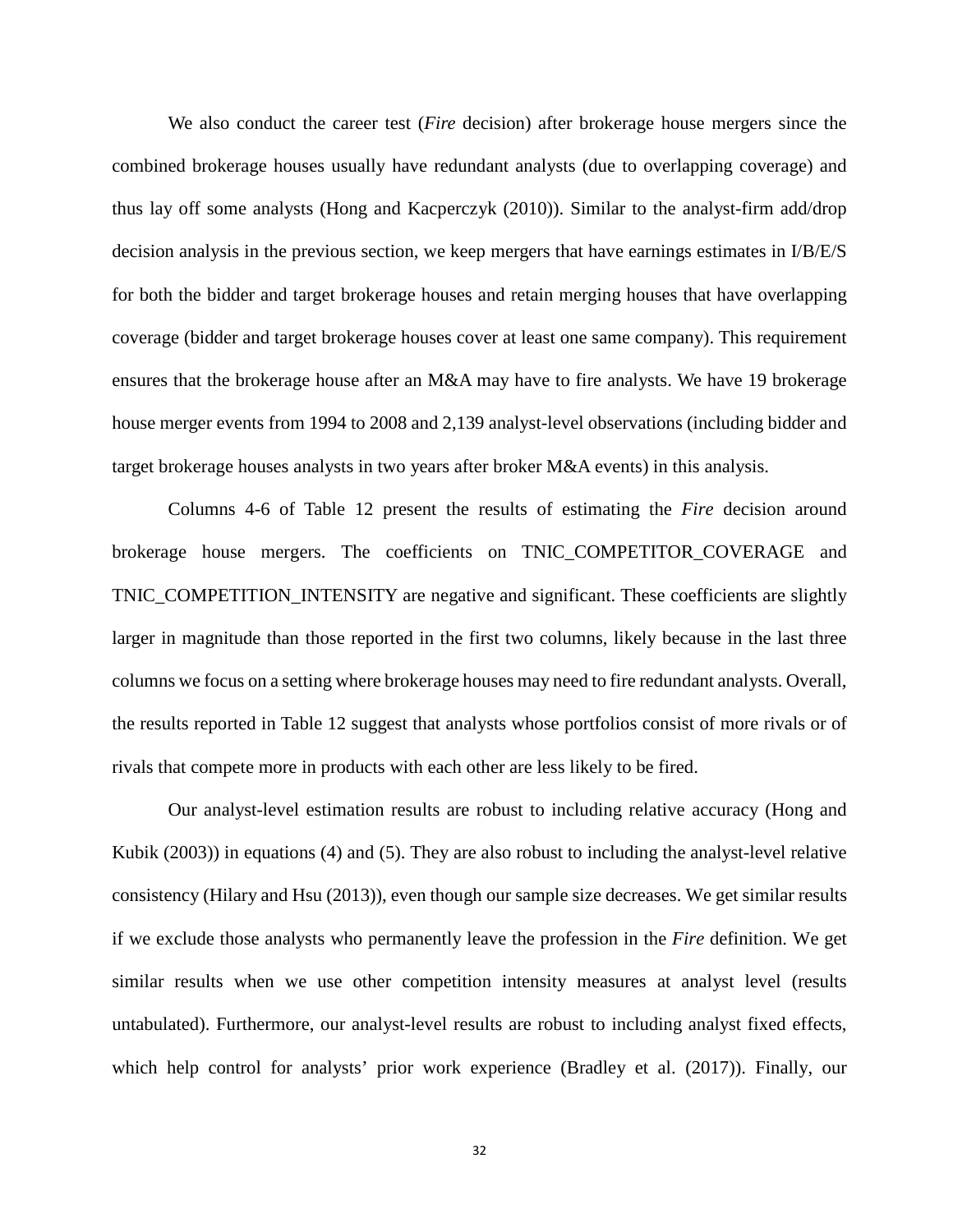untabulated results are robust when we replace TNIC\_COMPETITION\_INTENSITY with the alternative competition intensity measures: TOP4\_COMPETITORS\_COMP\_INTENSITY, COMPETITIVE FLUIDITY, and TOP4 COMPETITIVE FLUIDITY. Overall, our results are consistent with our hypothesis that analysts achieve better career outcomes when they cover more product competitors in their portfolios and when these competitors compete with each other more intensively.

# **V. Additional Analyses**

We extend our analysis to examine the effects of product market competition on analyst forecast accuracy and analyst informativeness. As argued earlier, analysts are motivated to follow product market competitors by an interest in deepening their industry knowledge. Understanding competition and following competitors thus should help analysts issue forecasts that are more accurate and make their forecasts and recommendations more informative to investors. As additional analyses, we examine the impact of product market competition on the accuracy of analysts' forecasts and the informativeness of analysts' research reports at the analyst-firm level.

# **A. Analyst Forecast Accuracy**

To examine the effect of product market competition on analyst forecast accuracy, we estimate the following regression:

(6)  $\text{ACCURACY}_{iit} = \alpha + \beta_1 \times \text{TNIC}\_\text{COMPETITOR}\_\text{COWERAGE}_{iit}$ 

 $(TNIC\_COMPETITION\_INTENSITY_{ijt}) + \beta_2 \times SIC\_COVERAGE_{ijt} + \beta_k \times Firm Level$ 

Controls<sub>it</sub> +  $\beta_m \times$ Analyst -Firm Level Controls  $_{ijt}$  +  $\beta_n \times$ Analyst Level Controls  $_{it}$  +  $\varepsilon_{ijt}$ .

ACCURACY*ijt* is a relative accuracy rank of the analysts following a firm (Hong and Kubik (2003)). To obtain this variable, we first calculate the absolute value of analyst *i*'s forecast error for firm *j* in year *t*. We then rank all of the analysts that cover firm *j* in year *t* based on absolute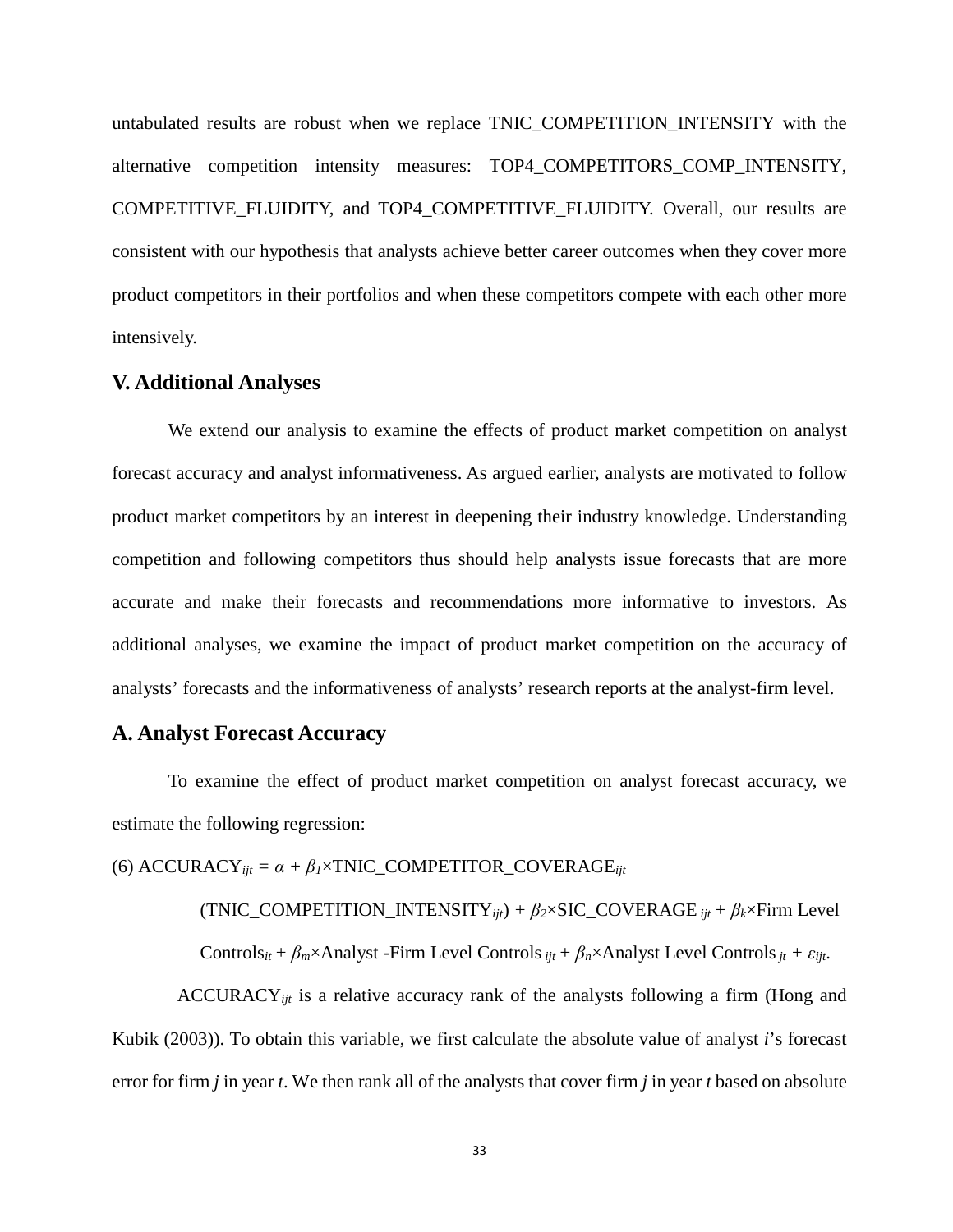forecast error, and define  $\text{ACCURACY}_{ijt}$ , as  $1 - (\text{Rank}_{ijt} - 1) / (\text{# of Analysis}_{it} - 1)$ , where # of *Analysts<sub>it</sub>* is the total number of analysts covering firm *i*. If more than one analyst has the same accuracy and thus rank as firm *i*, we assign each of these analysts the average of their ranks. Other variables are defined the same as in equation (2). If competition increases analysts' forecast accuracy, we expect  $\beta_l$  to be positive.

Table 13 shows the results. The coefficient estimates on TNIC\_COMPETITOR\_COVERAGE and TNIC\_COMPETITION\_INTENSITY in columns 1 and 2 are positive and significant, which suggests that an analyst issues more accurate forecasts on a firm relative to other analysts covering the same firm when (1) more firms compete with other firms in the analyst's portfolio and (2) the competition intensity among competitors in the analyst's portfolio is greater. [18](#page-35-0) The results in column 3 show that given the number of rivals (TNIC\_COMPETITOR\_COVERAGE), competition intensity among rivals (TNIC\_COMPETITION\_INTENSITY) is additionally important to analysts' forecast accuracy.

[Insert Table 13 Here]

# **B. Analyst Informativeness**

 $\overline{\phantom{a}}$ 

Finally, we examine the impact of product competitor coverage and competition intensity among competitors on analyst informativeness. We expect to observe a stronger stock market reaction to the forecasts and recommendations for analysts who cover more competitors (whose portfolio firms compete more intensively with each other) because these analysts have higher credibility with investors due to their industry expertise. Following prior research (e.g., Green,Jame, Markov, and Subasi (2014)), we consider the absolute value of market reactions to both analyst

<span id="page-35-0"></span><sup>&</sup>lt;sup>18</sup> To help differentiate the effect of product market competition from that of analysts' prior work experience on analyst forecast accuracy (Bradley et al. (2017)), we further control for analyst or analyst-year fixed effects in equation (6). Our untabulated results remain unaffected.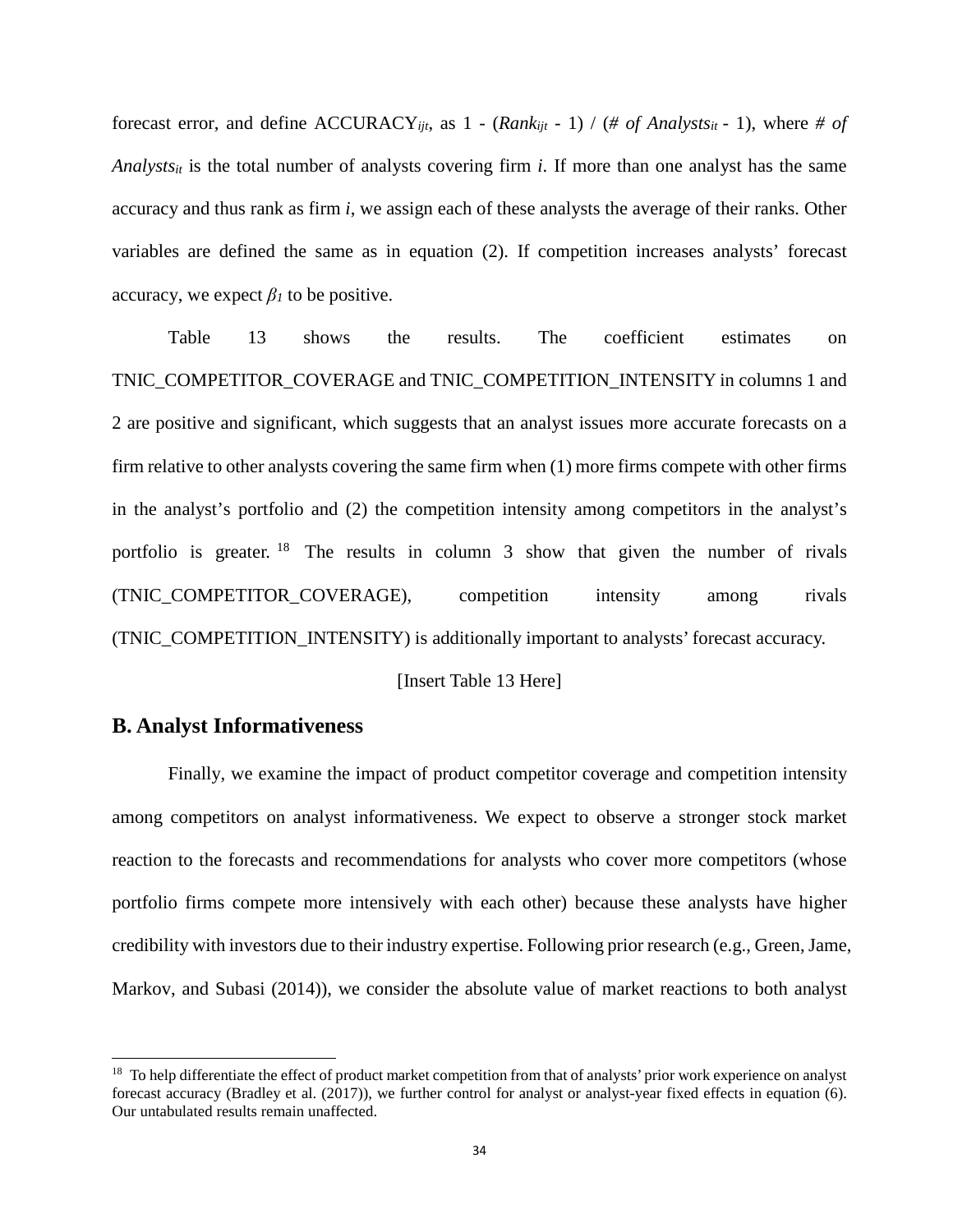forecasts and recommendations as measures of analyst informativeness. Specifically, we construct RETURN\_FORECAST<sub>ijt</sub> and RETURN\_RECOM<sub>ijt</sub>, which are the two-day (day 0 and day +1) absolute market-adjusted abnormal return around the issuance of analyst forecasts and the revisions of analyst recommendations, respectively. <sup>[19](#page-36-0)</sup> We re-estimate equation (6) by replacing ACCURACY*ijt* with RETURN\_FORECAST*ijt* and RETURN\_RECOM*ijt*, respectively. We conduct both analyses (forecast issuance and recommendation revisions) at the individual issuance level. The results from both analyses, untabulated, show that the coefficients on both TNIC\_COMPETITOR\_COVERAGE and TNIC\_COMPETITION\_INTENSITY are both positive and significant, which suggests that the informativeness of analyst forecasts and analyst recommendations increases with both (1) whether firms compete with other firms and (2) the degree of competition intensity among competitors in analysts' portfolios. This is consistent with the market reacting stronger to analysts with greater industry product market knowledge. The untabulated results also indicate that given TNIC\_COMPETITOR\_COVERAGE, TNIC\_COMPETITION\_INTENSITY is additionally important to analysts' informativeness.<sup>[20](#page-36-1)</sup>

Overall, our evidence from the additional analyses regarding analysts' forecast performance and their market influences supports our hypothesis that covering firms with competing products enhances analysts' industry knowledge.<sup>[21](#page-36-2)</sup>

 $\overline{a}$ 

<span id="page-36-0"></span><sup>&</sup>lt;sup>19</sup> The market benchmark is the value-weighted market index. We require non-overlapping of event window and drop those observations that cannot be attributed to certain analysts (e.g., when multiple analysts issue forecasts or recommendations on the same day).

<span id="page-36-1"></span><sup>&</sup>lt;sup>20</sup> Our untabulated results also show that the coefficients on SIC\_COVERAGE are insignificant, in line with our previous results that suggest overall SIC industry coverage is less timely and informative. We get similar results (i.e., larger magnitude of market reactions) if we re-run our regressions by using signed returns and separating the forecast issuance (recommendation) sample into upward revision and downward revision (upgrade and downgrade) subsamples (Green et al. (2014)).

<span id="page-36-2"></span><sup>&</sup>lt;sup>21</sup> Our results regarding analyst forecast accuracy and analyst informativeness are unaffected when we replace TNIC COMPETITION INTENSITY with the alternative competition intensity measures: TOP4\_COMPETITORS\_COMP\_INTENSITY, COMPETITIVE\_FLUIDITY and TOP4 COMPETITIVE\_FLUIDITY.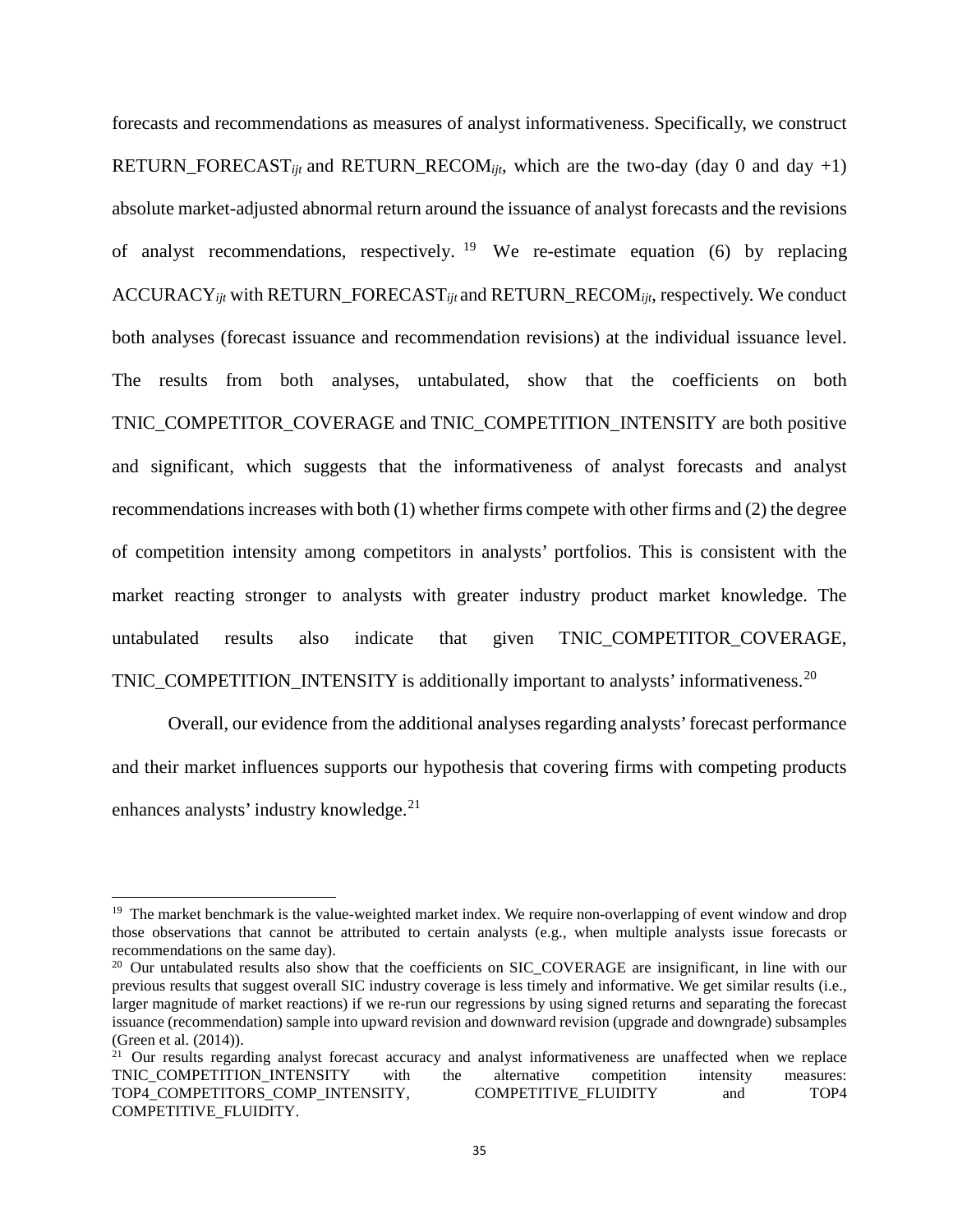# **VI. Conclusions**

We examine the impact of industry competition on sell-side analysts' coverage decisions. We find that analysts adjust their portfolios to account for industry competition among firms covered. We show that analysts are more (less) likely add a firm to (drop a firm from) their portfolios if the firm is a competitor of other firms in their portfolios and if the firm competes more intensively with its competitors in the analyst's portfolios. These results suggest that analysts consider industry knowledge and gain industry knowledge, in particular the knowledge about industry competition and product competition intensity among competitors, in and through their portfolio management decisions.

We also find that an analyst's coverage decisions based on industry competition are also positively associated with their career outcomes and that they are more likely to obtain analyst "star" status if they cover more industry competitors. Finally, we find that analysts' forecasts are more accurate and their forecasts and recommendations are more informative when they cover more competing firms and when these firms they cover compete with each other more intensively.

Overall, our results at the analyst-firm and analyst levels support the proposition that industry competition is a key factor that influences analysts' coverage decisions. Our results also provide estimates of the magnitude of the importance of covering product market competitors and competition intensity to analysts' decisions. Analysts covering close competitors with more intensive competition among competitors in their portfolios enjoy better career outcomes. Our results are consistent with benefits to analysts from following competing firms within similar industries and enhancing their understanding of the competitive environment in which the firms exist. We shed light on how analysts can accumulate their industry knowledge through their coverage decisions and provide a direct explanation for the industry specialization of analysts.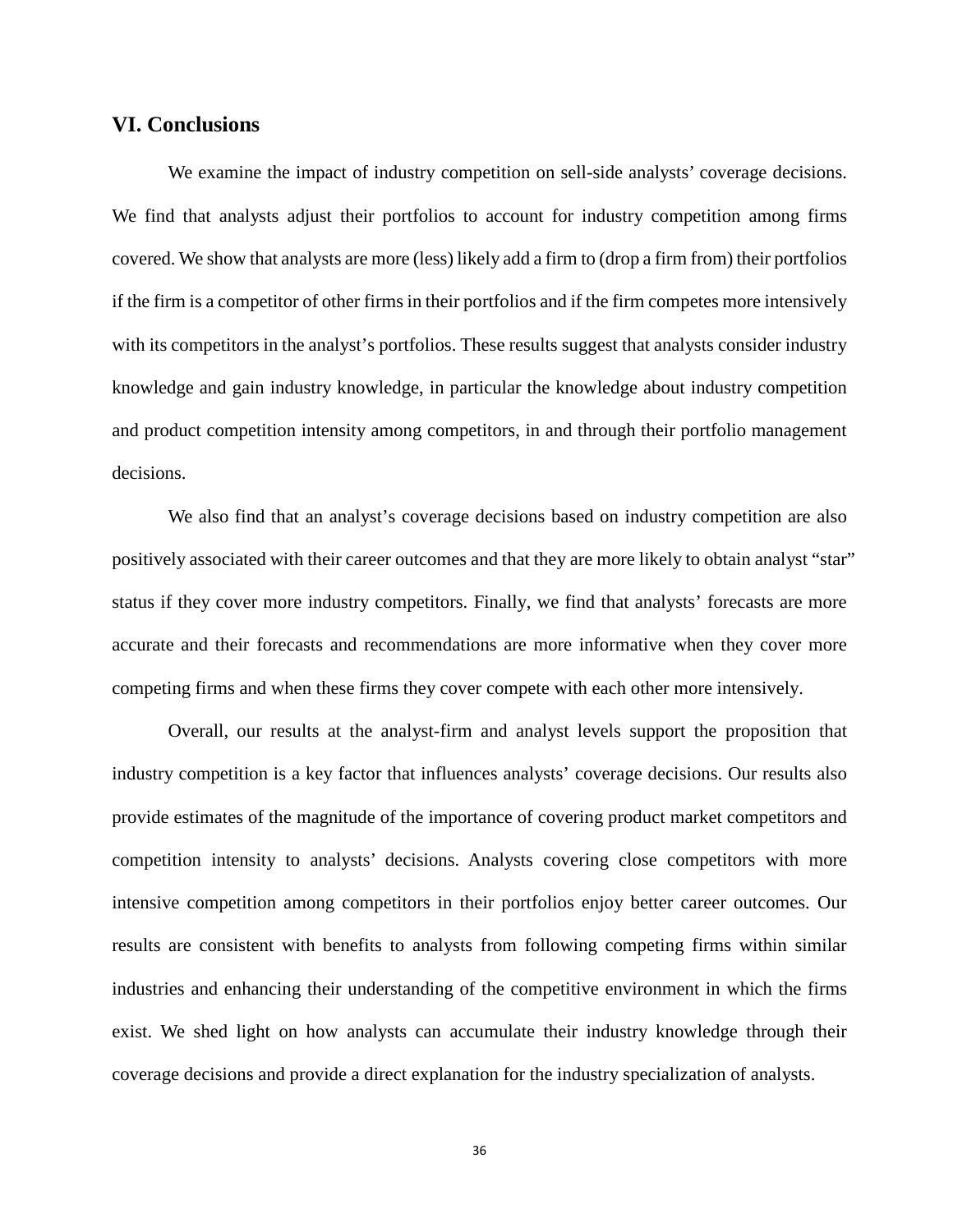# **References**

- Ali, A.; S. Klasa; and P.E. Yeung. "The Limitations of Industry Concentration Measures Constructed with Compustat Data: Implications for Finance Research." *Review of Financial Studies*, 22 (2009), 3839-3871.
- Barth, M. E.; R. Kasznik; and M. F. McNichols. "Analyst Coverage and Intangible Assets." *Journal of Accounting Research*, 39 (2001), 1–34.
- Beyer, A.; D. Cohen; T. Lys; and B. Walther. "The Financial Reporting Environment: Review of the Recent Literature." *Journal of Accounting and Economics*, 50 (2010), 296–343.
- Bhushan, R. "Firm Characteristics and Analyst Following." *Journal of Accounting and Economics*, 11 (1989), 255-274.
- Billett, M.; J. Garfinkel; and M. Yu. "The Effect of Asymmetric Information on Product Market Outcomes." *Journal of Financial Economics*, 123 (2017), 357-376.
- Bolton, P., and D. Scharfstein. "A Theory of Predation Based on Agency Problems in Financial Contracting." *American Economic Review*, 80 (1990), 93–106.
- Boni, L., and K. Womack. "Analysts, Industries and Price Momentum." *Journal of Financial and Quantitative Analysis*, 41 (2006), 85–109.
- Bradley, D.; S. Gokkaya; and X. Liu. "Before an Analyst Becomes an Analyst: Does Industry Experience Matter?" *Journal of Finance*, 72 (2017), 751-792.
- Bradshaw, M. T. "Discussion of "Analysts' Industry Expertise"." *Journal of Accounting and Economics*, 54 (2012), 95-120.
- Brown, L. D.; A. C. Call; M. B. Clement; and N. Y. Sharp. "Inside the 'Black Box' of Sell-side Financial Analysts." *Journal of Accounting Research*, 53 (2015), 1-47.
- Cameron, A. C.; J. G. Gelbach; and D.L. Miller. "Robust Inference with Multi-way Clustering." *Journal of Business and Economic Statistics*, 29 (2011), 238-249.
- Chen, T.; Harford, J.; and C. Lin. "Do Analysts Matter for Governance? Evidence from Natural Experiments." *Journal of Financial Economics*, 115 (2015), 383–410.
- Clement, M. B., and S. Y. Tse. "Financial Analyst Characteristics and Herding Behavior in Forecasting." *Journal of Finance*, 55 (2005), 307-341.
- Dasgupta, S.; X. Li; A. Wang. "Product Market Competition Shocks, Firm Performance, and CEO Turnover." *Review of Financial Studies*, 31 (2018), 4187-4231.
- Derrien, F., and A. Kecskés. "The Real Effects of Financial Shocks: Evidence from Exogenous Changes in Analyst Coverage." *Journal of Finance*, 68 (2013), 1407–1440.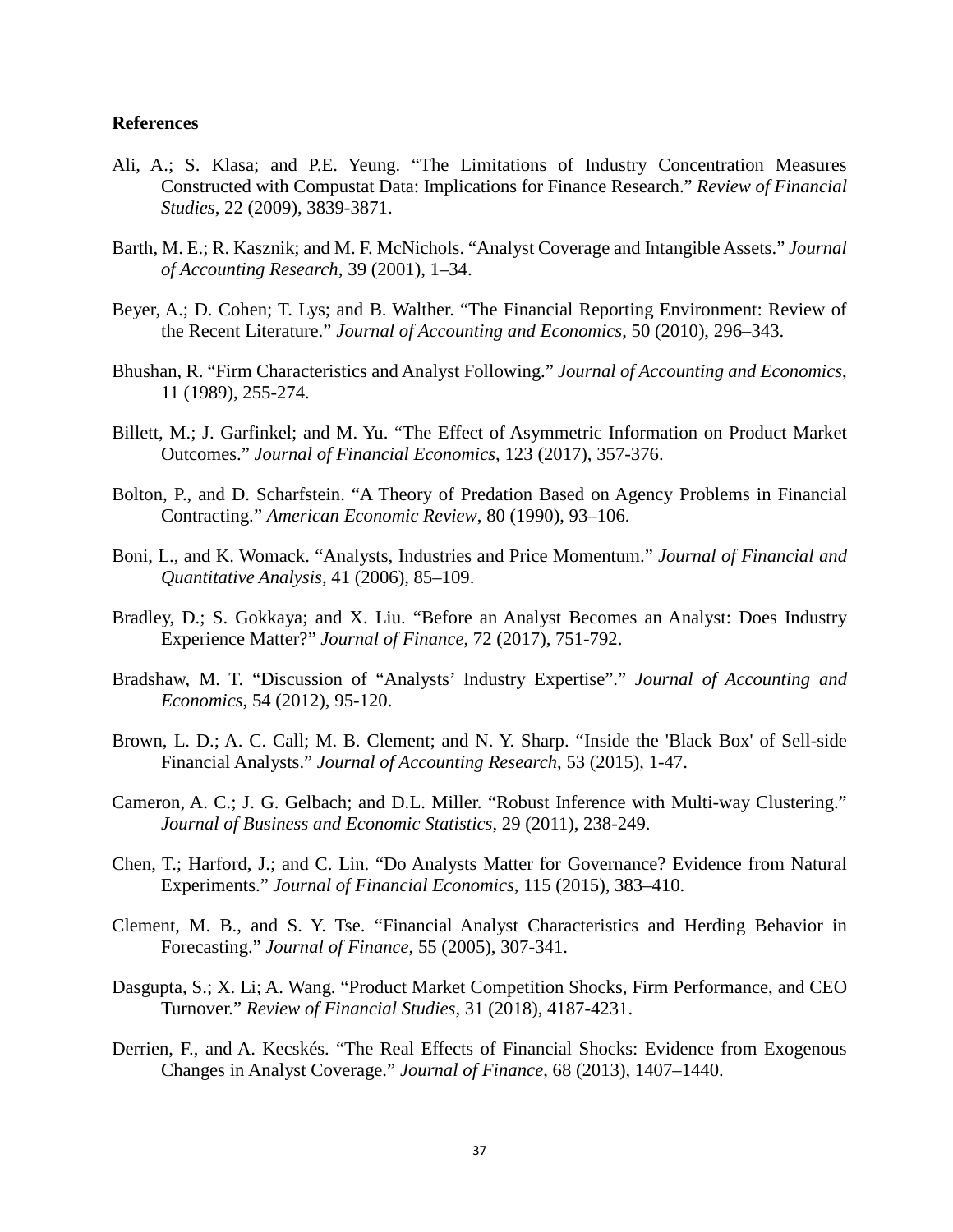- Emery, D., and X. Li. "Are Wall Street Analyst Rankings Popularity Contest?" *Journal of Financial and Quantitative Analysis*, 44 (2009), 411-437.
- Green, T. C.; R. E. Jame; S. Markov; and M. Subasi. "Access to management and the informativeness of analyst research." *Journal of Financial Economics*, 114 (2014), 239–255.
- Greene, W. Econometric Analysis (3rd ed.), Upper Saddle River, NJ: Prentice-Hall (1997).
- Greene, W. "The Behavior of the Maximum Likelihood Estimator of Limited Dependent Variable Models in the Presence of Fixed Effects." *Econometrics Journal*, 7 (2004), 98-119.
- Harford, J.; F. Jiang; R. Wang; and F. Xie. "Analyst Career Concerns, Effort Allocation, and Firms' Information Environment." *Review of Financial Studie*s*,* 32 (2019), 2179–2224.
- Hilary, G., and C. Hsu. "Analyst Forecast Consistency." *Journal of Finance*, 68 (2013), 271-297.
- Hoberg, G., and G. Phillips. "Product Market Synergies and Competition in Mergers and Acquisitions: A Text-based Analysis." *Review of Financial Studies*, 23 (2010), 3773-3811.
- Hoberg, G., and G. Phillips. "Text-based Network Industries and Endogenous Product Differentiation." *Journal of Political Economy*, 124 (2016), 1423-1465.
- Hoberg, G.; G. Phillips; and N. Prabhala, "Product Market Threats, Payouts, and Financial Flexibility." *Journal of Finance*, 69 (2014), 293-324.
- Hong, H., and M. Kacperczyk. "Competition and Bias." *The Quarterly Journal of Economics*, 125 (2010), 1683–1725.
- Hong, H., and J. D. Kubik. "Analyzing the Analysts: Career Concerns and Biased Earnings Forecasts." *Journal of Finance*, 58 (2003), 313–351.
- Hong, H.; J. D. Kubik; and A. Solomon. "Security Analysts' Career Concerns and Herding of Earnings Forecasts." *RAND Journal of Economics*, 31 (2000), 121-144.
- Jacob, J.; T. Z. Lys; and M.A. Neale. "Expertise in Forecasting Performance of Security Analysts." *Journal of Accounting and Economics*, 28 (1999), 51-82.
- Lang, M.H., and R.J. Lundholm. "Corporate Disclosure Policy and Analyst Behavior." *The Accounting Review*, 71 (1996), 467–492.
- Loh, R. K., and R. M. Stulz. "When are Analyst Recommendation Changes Influential?" *Review of Financial Studies*, 24 (2011), 593–627.
- Michaely, R., and K. L. Womack. "Conflict of Interest and the Credibility of Underwriter Analyst Recommendations." *Review of Financial Studies*, 12 (1999), 653-686.
- Nickell, S. "Competition and Corporate Performance." *Journal of Political Economy*, 104 (1996), 724-746.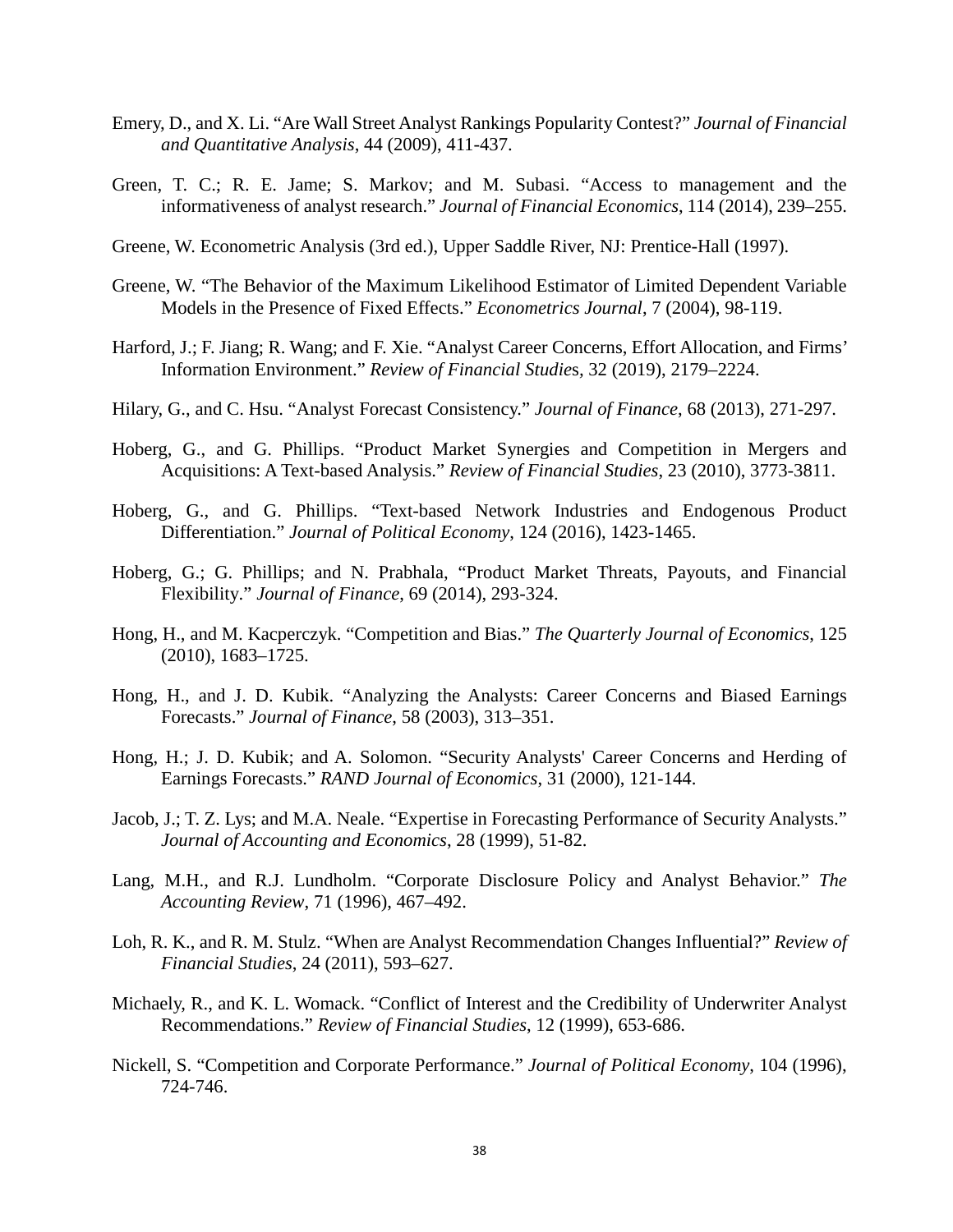- Olley, G. S., and A. Pakes. "The Dynamics of Productivity in the Telecommunications Equipment Industry." *Econometrica*, 64 (1996), 1263–1297.
- Raith, M. "Competition, Risk and Managerial Incentives." *American Economic Review*, 93 (2003), 1424–1436.
- Stickel, S. E. "Reputation and Performance among Security Analysts." *Journal of Finance*, 47 (1992), 1811–36.
- Womack, K. L. "Do Brokerage Analysts' Recommendations Have Investment Value?" *Journal of Finance*, 51 (1996), 137–167.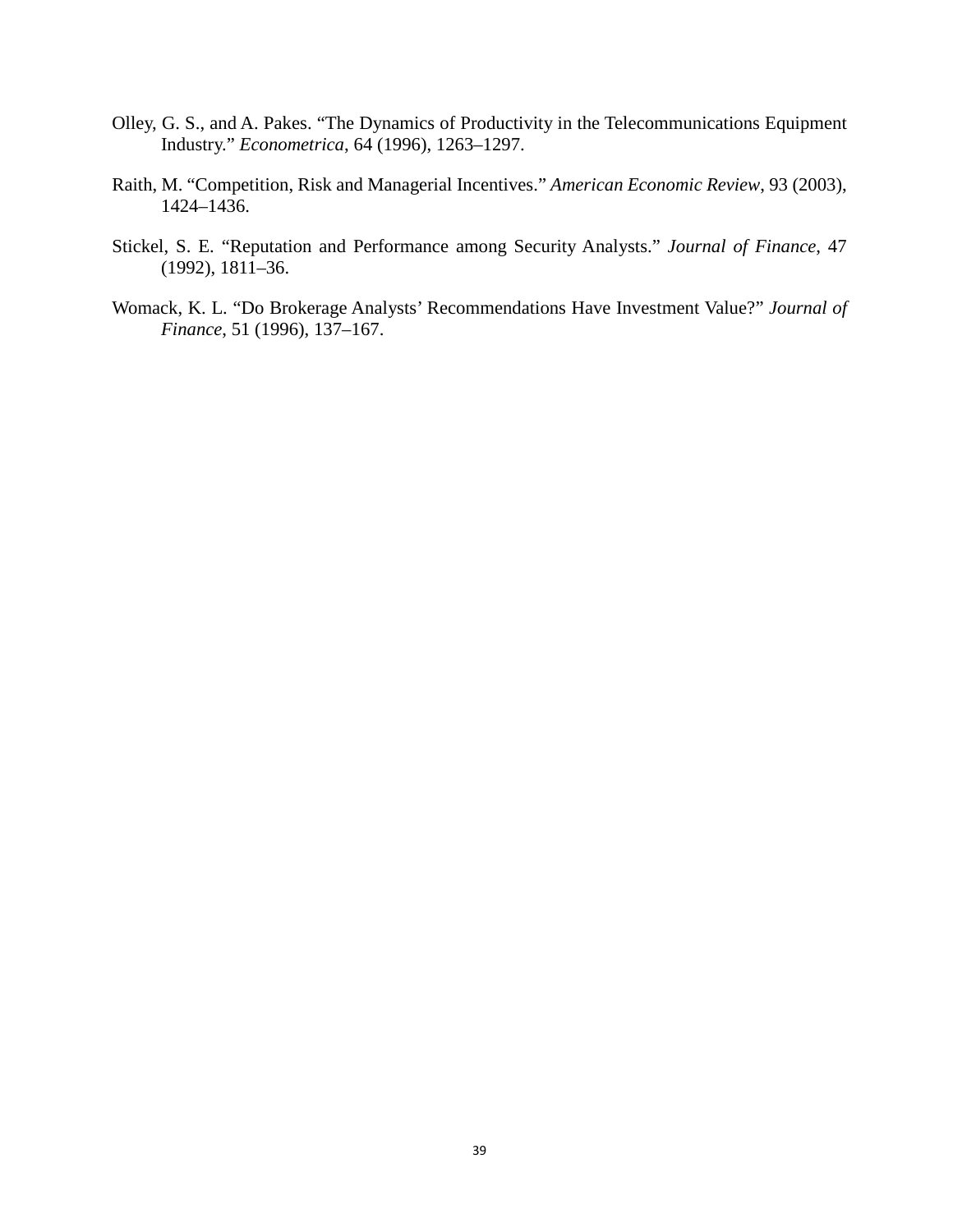# **Appendix A Main Competition Measures at the Analyst-firm Level**

#### **Definitions of main competition measures**

TNIC\_COMPETITOR\_COVERAGE:  $N_{ijt}$  /  $M_{jt}$ , where  $M_{jt}$  is the total number of firms in the analyst's *j*'s portfolio while N*ijt* is the number of the firm's TNIC peers shown in the analyst *j*'s portfolio.

TNIC\_COMPETITION\_INTENSITY*:* the average of pairwise product similarity scores between firm *i* and all of the firm's TNIC peers within the analyst *j*'s portfolio.

# **Example**

 $\overline{\phantom{a}}$ 

The publicly available data from Hoberg and Phillips indicate that six firms are TNIC product competitors of IBM (with pairwise similarity scores greater than the minimum threshold) in year  $2000$ .<sup>22</sup> Suppose the following seven firms (including IBM) enter IBM's HP index calculation in 2000:

 ${IBM, firm a, firm b, firm c, firm d, firm e, firm f},$ 

where firm a, firm b, and firm c also appear in analyst *j*'s portfolio which consists of the following ten firms, including IBM and nine other firms, in year 2000.

 ${IBM, firm a, firm b, firm c, firm 5, firm 6, firm 7, firm 8, firm 9, firm 10}.$ 

<span id="page-41-0"></span> $^{22}$  In the actual database from Hoberg and Phillips, 12 firms are TNIC product competitors of IBM (with pairwise similarity scores greater than the minimum threshold) in year 2000. We use six firms in this example to simplify the illustration.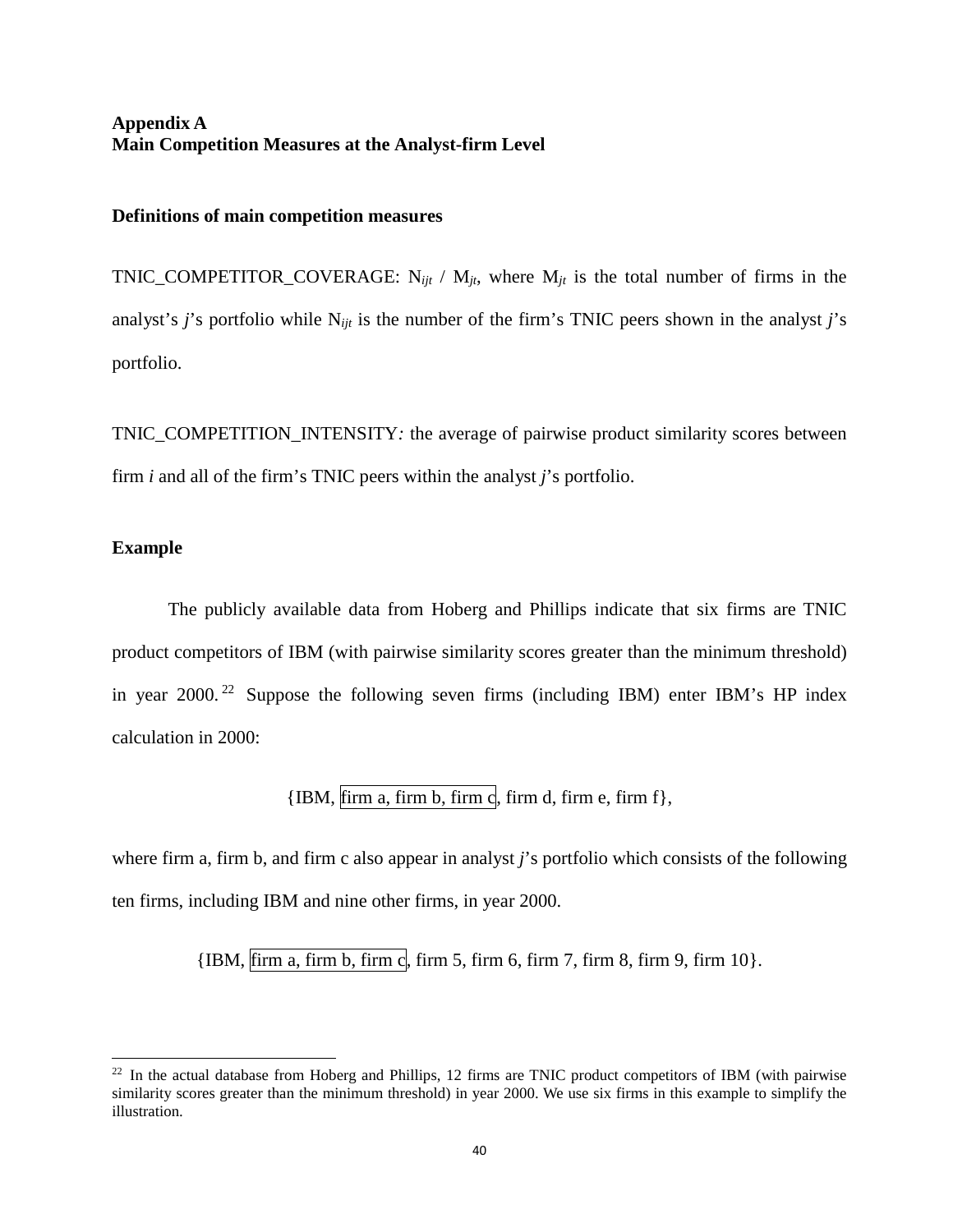Because three firms (other than IBM) in analyst *j*'s portfolio appear in IBM's HP index calculation in 2000, for analyst *j*, firm *IBM*, year *t*,

 $TNIC\_COMPETITOR\_COVERAGE$ <br> $IBMj2000$  =  $N_{ijt}$  /  $M_{jt}$  = 3/10;

 $TNIC\_COMPETITION\_INTENSITY$   $_{IBMj2000}$  = Mean (pairwise product similarity score  $_{IBM}$  and  $f_{\text{firm a}} +$  pairwise product similarity score  $f_{\text{IBM and firm b}} +$  pairwise product similarity score  $f_{\text{BM and}}$ firm c).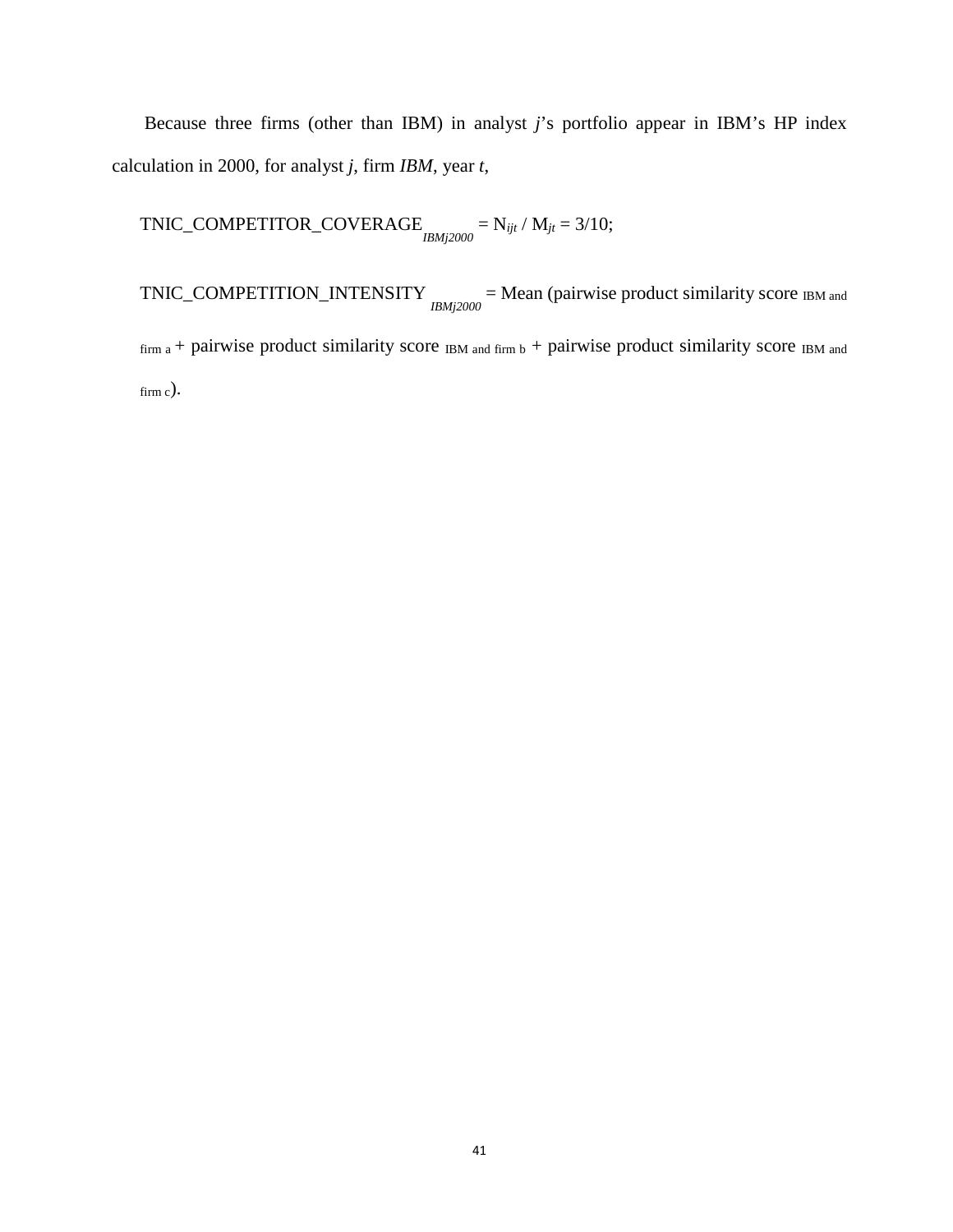| variable Definitions<br>Variable name      | Definition                                                                                                                                                                                                                                          |
|--------------------------------------------|-----------------------------------------------------------------------------------------------------------------------------------------------------------------------------------------------------------------------------------------------------|
| Analyst-Firm Level                         |                                                                                                                                                                                                                                                     |
| <b>ADD</b>                                 | An indicator variable that is one if firm $i$ was not covered by<br>analyst <i>j</i> in year <i>t</i> but is covered in year $t+1$ , and zero if firm <i>i</i><br>was not covered by analyst <i>j</i> in either year <i>t</i> or $t+1$ .            |
| <b>DROP</b>                                | An indicator variable that is one if firm <i>i</i> was covered by<br>analyst <i>j</i> in year t but not in year $t+1$ , and zero if firm <i>i</i> was<br>covered by analyst <i>j</i> in both years <i>t</i> and $t+1$ .                             |
| TNIC_COMPETITOR_COVERAGE                   | $N_{ijt}$ /M <sub>jt</sub> , where $M_{jt}$ is the total number of firms in the analyst's<br>j's portfolio while $N_{ijt}$ is the number of the firm's TNIC peers<br>shown in the analyst $j$ 's portfolio (see Appendix A for an<br>illustration). |
| TNIC_COMPETITION_INTENSITY                 | The average of pairwise product similarity scores between firm<br>$i$ and all of the firm's TNIC peers within the analyst $j$ 's portfolio<br>(see Appendix A for an illustration).                                                                 |
| TOP4_COMPETITORS_COMP_INT<br><b>ENSITY</b> | The average of pairwise product similarity scores between firm<br>$i$ and the four TNIC peers with the highest similarity scores<br>within the analyst $j$ 's portfolio.                                                                            |
| COMPETITIVE_FLUIDITY                       | Natural logarithm of the average fluidity value over all of the<br>firm's TNIC peers within the analyst $j$ 's portfolio.                                                                                                                           |
| TOP4_COMPETITIVE_FLUIDITY                  | Natural logarithm of the average fluidity value over the firm's<br>four TNIC peers with the largest fluidity scores within the<br>analyst $j$ 's portfolio.                                                                                         |
| SIC_COVERAGE                               | $K_{ijt}/M_{jt}$ , where $M_{jt}$ is the total number of firms in the analyst's<br>j's portfolio while $K_{ijt}$ is the number of firms shown both in the<br>analyst j's portfolio and firm i's three-digit SIC industry.                           |
| <b>ACCURACY</b>                            | Hong and Kubik's (2003) measure of relative accuracy based on<br>the rank of accuracy among analysts following a firm.                                                                                                                              |
| <b>HORIZON</b>                             | Number of days between the forecast and earnings<br>announcement dates, based on rank among analysts following a<br>firm.                                                                                                                           |
| <b>BOLDNESS</b>                            | Hong and Kubik's (2003) measure of boldness in earnings<br>forecasts, based on rank among analysts following a firm.                                                                                                                                |
| <b>EXPERIENCE</b>                          | Number of years an analyst covering the firm, based on rank<br>among analysts following a firm.                                                                                                                                                     |

# **Appendix B Variable Definitions**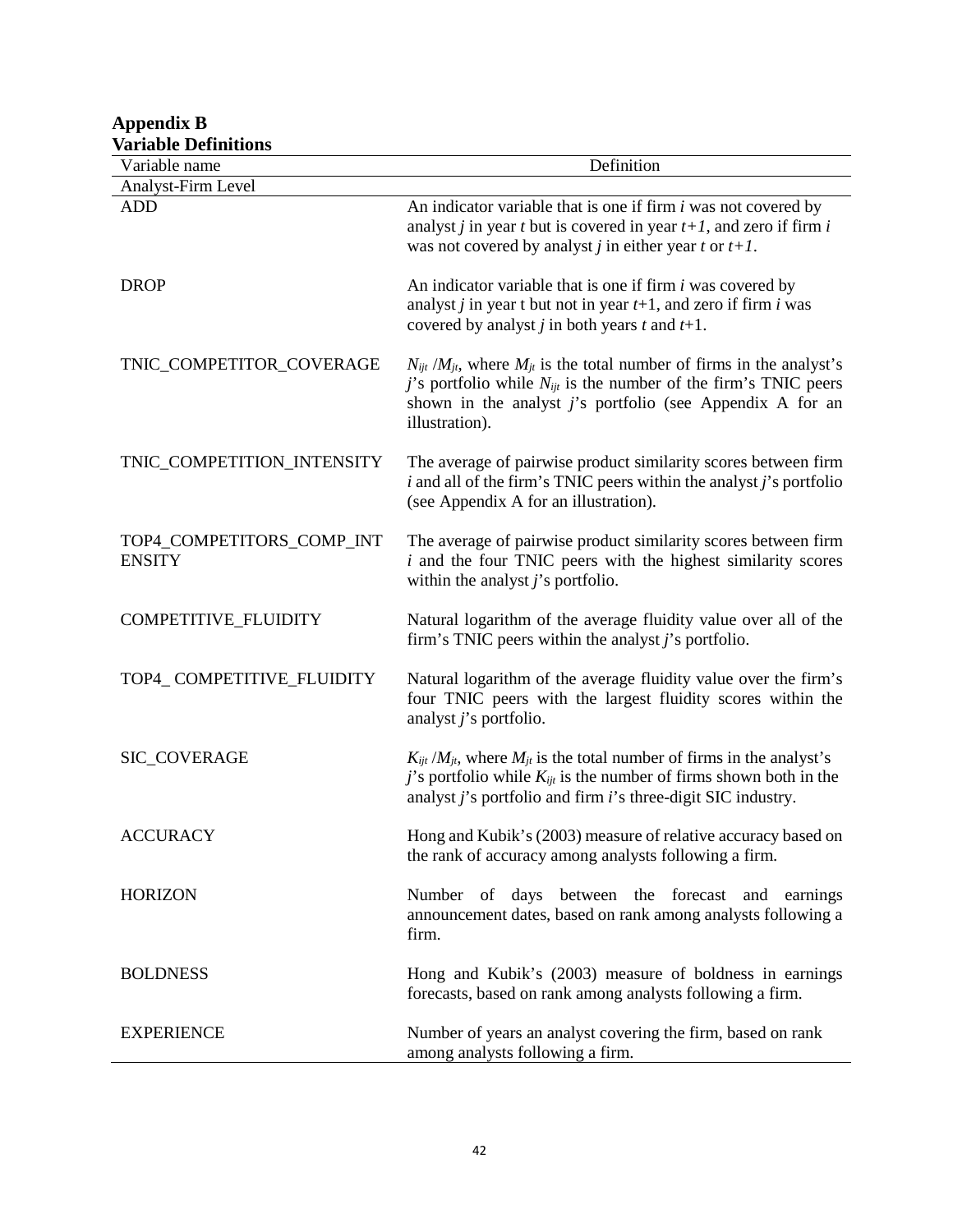| Firm Level            |                                                                                                                                                                                                                                                                               |
|-----------------------|-------------------------------------------------------------------------------------------------------------------------------------------------------------------------------------------------------------------------------------------------------------------------------|
| Ln(MARKET_CAP)        | Natural logarithm of market value of equity.                                                                                                                                                                                                                                  |
| <b>BOOK_TO_MARKET</b> | The ratio of book value of equity over market value of equity.                                                                                                                                                                                                                |
| <b>INST_HOLDINGS</b>  | The percentage of institutional ownership at the prior fiscal<br>year end.                                                                                                                                                                                                    |
| RETURN_VOLATILITY     | Standard deviation of a firm's monthly stock returns in the<br>prior fiscal year.                                                                                                                                                                                             |
| Ln(#SEGMENTS)         | Natural logarithm of the number of reported business segments<br>in the Compustat segment file at the prior fiscal year end.                                                                                                                                                  |
| R&D_INTENSITY         | The research and development expense over operating expense<br>at the prior fiscal year end.                                                                                                                                                                                  |
| ADVERTISING_INTENSITY | The advertising expense over operating expense at the prior<br>fiscal year end.                                                                                                                                                                                               |
| TRADING_VOLUME        | TRADING_VOLUME in millions of shares in the fiscal year.                                                                                                                                                                                                                      |
| <b>LOSS_FIRMS</b>     | An indicator variable that is one if rim earnings per share are<br>negative, and zero otherwise.                                                                                                                                                                              |
| <b>COVERAGE</b>       | Number of analysts who issue annual earnings forecasts for firm<br>$i$ in year $t$ .                                                                                                                                                                                          |
| Analyst Level         |                                                                                                                                                                                                                                                                               |
| <b>FIRE</b>           | An indicator variable that is one if analyst $j$ is demoted (moves<br>to a different and smaller brokerage house) or permanently<br>leaves the I/B/E/S database in the following year (i.e., between<br>July 1 of year $t+1$ and June 30 of year $t+2$ ), and zero otherwise. |
| <b>STAR</b>           | An indicator variable that is one if the analyst is in <i>Institutional</i><br>Investor magazine's All American Team, and zero otherwise.                                                                                                                                     |
| PORTFOLIO_SIZE        | Number of firms coved by the analyst in the current year.                                                                                                                                                                                                                     |
| <b>BROKER_SIZE</b>    | Number of analysts employed by a brokerage house in the<br>current year.                                                                                                                                                                                                      |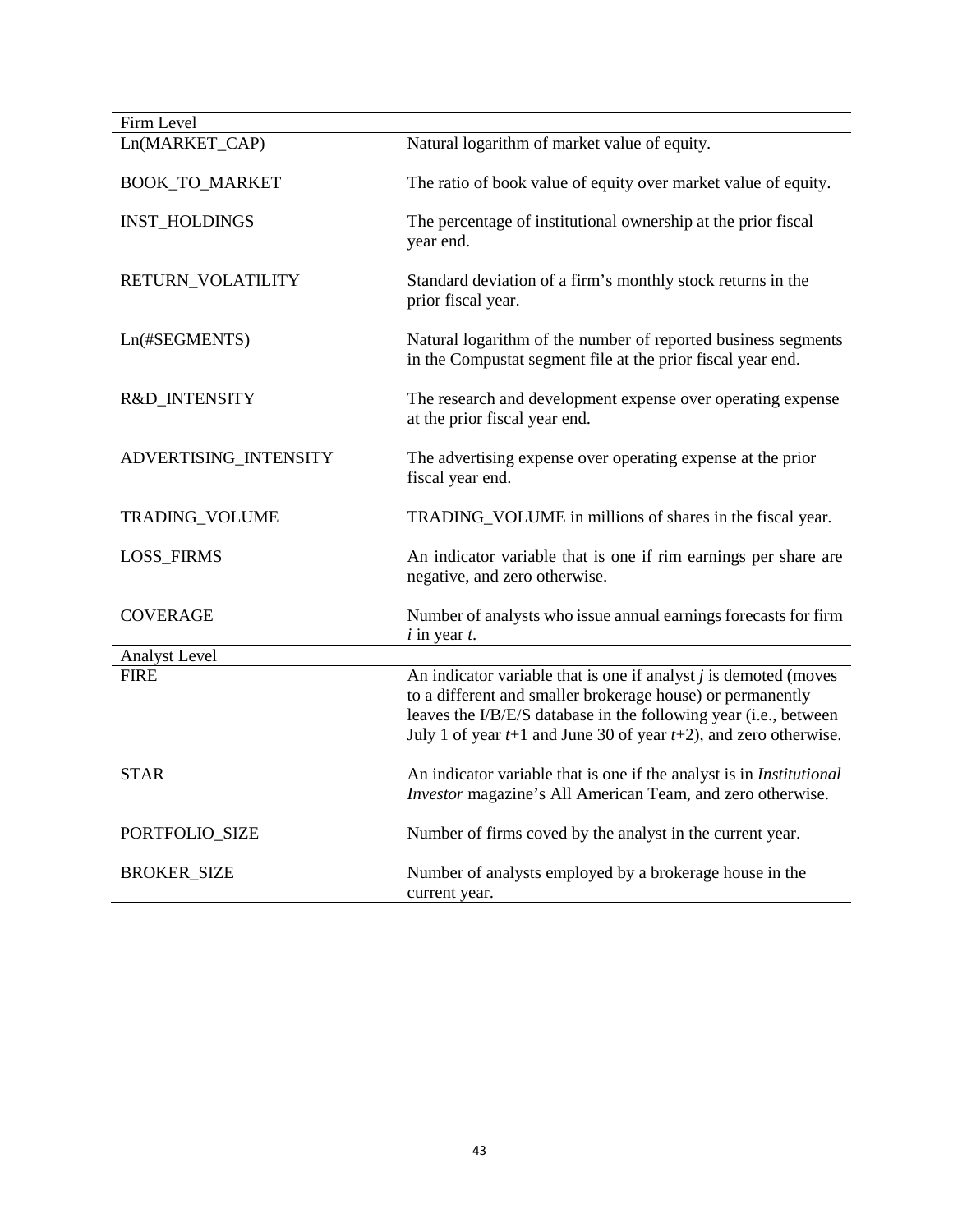# TABLE 1 **Analyst-firm Level Descriptive Statistics**

This table presents descriptive statistics for variables at the analyst-firm level regressions. See Appendix B for variable definitions.

| Variable                                     | $\mathbf N$ | Mean   | StdDev | 25%   | Median | 75%    |
|----------------------------------------------|-------------|--------|--------|-------|--------|--------|
| <b>ADD</b>                                   | 30,423,367  | 0.01   | 0.10   | 0.00  | 0.00   | 0.00   |
| <b>DROP</b>                                  | 949,049     | 0.29   | 0.45   | 0.00  | 0.00   | 1.00   |
| TNIC_COMPETITOR_COVERAGE (Add Sample)        | 30,423,367  | 0.13   | 0.26   | 0.00  | 0.00   | 0.10   |
| TNIC_COMPETITION_INTENSITY (Add Sample)      | 30,423,367  | 0.02   | 0.04   | 0.00  | 0.00   | 0.02   |
| TNIC_COMPETITOR_COVERAGE (Drop Sample)       | 949,049     | 0.50   | 0.29   | 0.28  | 0.50   | 0.72   |
| TNIC_COMPETITION_INTENSITY (Drop Sample)     | 949,049     | 0.50   | 0.29   | 0.29  | 0.50   | 0.71   |
| TOP4_COMPETITORS_COMP_INTENSITY (Add Sample) | 30,423,367  | 0.02   | 0.05   | 0.00  | 0.00   | 0.02   |
| TOP4_COMPETITORS_COMP_INTENSITY(Drop Sample) | 949,049     | 0.50   | 0.29   | 0.29  | 0.50   | 0.71   |
| COMPETITIVE_FLUIDITY (Add Sample)            | 30,038,843  | 0.73   | 1.10   | 0.00  | 0.00   | 2.09   |
| COMPETITIVE_FLUIDITY(Drop Sample)            | 930,915     | 0.50   | 0.29   | 0.29  | 0.50   | 0.72   |
| TOP4_COMPETITIVE_FLUIDITY (Add Sample)       | 30,038,843  | 0.68   | 1.04   | 0.00  | 0.00   | 1.66   |
| TOP4_COMPETITIVE_FLUIDITY(Drop Sample)       | 930,915     | 0.50   | 0.29   | 0.29  | 0.50   | 0.71   |
| SIC_COVERAGE (Add Sample)                    | 30,423,367  | 0.45   | 0.36   | 0.12  | 0.33   | 0.83   |
| SIC_COVERAGE (Drop Sample)                   | 949,049     | 0.50   | 0.32   | 0.22  | 0.50   | 0.78   |
| Ln(MARKET_CAP)                               | 949,049     | 7.59   | 1.82   | 6.31  | 7.60   | 8.95   |
| <b>BOOK_TO_MARKET</b>                        | 949,049     | 0.52   | 0.54   | 0.24  | 0.42   | 0.68   |
| <b>INST HOLDINGS</b>                         | 949,049     | 0.49   | 0.36   | 0.00  | 0.56   | 0.81   |
| RETURN_VOLATILITY                            | 949,049     | 0.04   | 0.02   | 0.03  | 0.03   | 0.05   |
| Ln(#SEGMENTS)                                | 949,049     | 1.08   | 0.93   | 0.00  | 1.10   | 1.79   |
| R&D INTENSITY                                | 949,049     | 0.07   | 0.14   | 0.00  | 0.00   | 0.08   |
| ADVERTISING_INTENSITY                        | 949,049     | 0.01   | 0.03   | 0.00  | 0.00   | 0.01   |
| TRADING_VOLUME                               | 949,049     | 326.83 | 439.98 | 37.80 | 125.27 | 409.99 |
| LOSS_FIRMS                                   | 949,049     | 0.21   | 0.41   | 0.00  | 0.00   | 0.00   |
| <b>ACCURACY</b>                              | 949,049     | 0.50   | 0.32   | 0.23  | 0.50   | 0.77   |
| <b>HORIZON</b>                               | 949,049     | 0.50   | 0.32   | 0.23  | 0.50   | 0.77   |
| <b>BOLDNESS</b>                              | 949,049     | 0.50   | 0.32   | 0.23  | 0.50   | 0.77   |
| <b>EXPERIENCE</b>                            | 949,049     | 0.50   | 0.30   | 0.24  | 0.50   | 0.75   |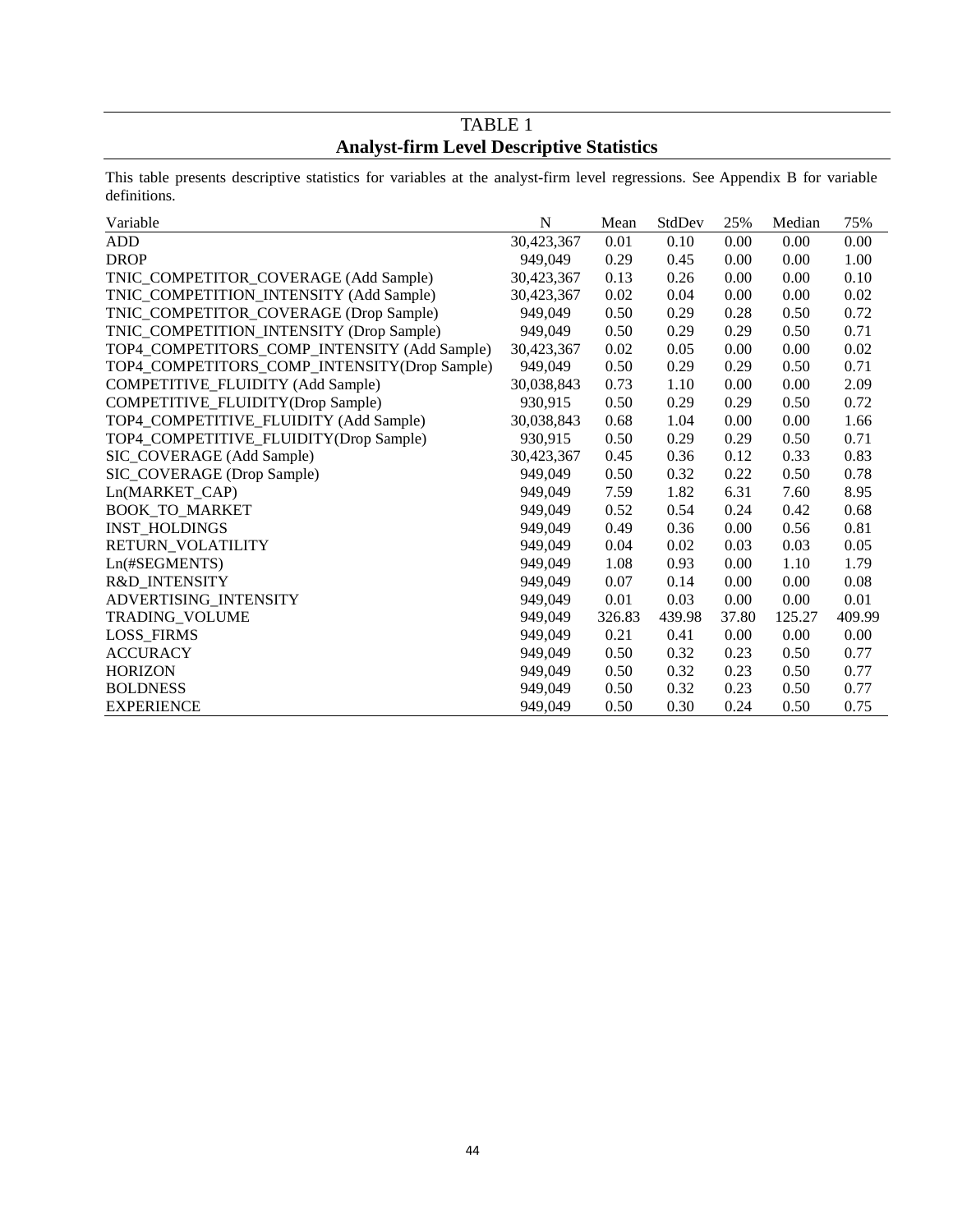# TABLE 2 **Industry Competition and Analyst Add Decisions**

This table represents the results of the following analyst-firm level linear probability model:

 $Prob(ADD_{ijt+1} = 1) = \alpha + \beta_1 \times TNIC\_COMPETITOR\_COVERAGE_{ijt}$  (TNIC\_COMPETITION\_INTENSITY<sub>ijt</sub>) *+ β2*×SIC\_COVERAGE*ijt+ βk*×Firm Level Controls*it + βn*×Analyst Level Controls*jt + εijt*.

ADD equals one if firm *i* was not covered by analyst *j* in year *t* but is covered in year *t+1*, and zero if firm *i* was not covered by analyst *j* in either year *t* or *t+1*. See Appendix B for other variable definitions. Firm-level control variables are included but not reported. We include year fixed effects, industry fixed effects or firm fixed effects in the estimation. We multiple the coefficients by 100 for readability. *t*-statistics reported in parentheses are robust to analyst, industry, and year clustering. ∗∗∗, ∗∗, ∗ denote significance at the 1%, 5%, and 10% levels, respectively.

|                                     |            | <b>ADD</b>     |            |                |                |                |  |  |
|-------------------------------------|------------|----------------|------------|----------------|----------------|----------------|--|--|
| Variable                            |            | 2              | 3          | $\overline{4}$ | 5              | 6              |  |  |
| TNIC_COMPETITOR_COVERAGE            | $1.20***$  |                | $0.53***$  | $0.84***$      |                | $0.39***$      |  |  |
|                                     | (20.37)    |                | (8.53)     | (11.58)        |                | (6.65)         |  |  |
| TNIC COMPETITION INTENSITY          |            | $10.37***$     | $8.37***$  |                | $7.86***$      | $6.08***$      |  |  |
|                                     |            | (13.87)        | (10.77)    |                | (9.14)         | (6.94)         |  |  |
| <b>SIC COVERAGE</b>                 | $0.44***$  | $0.70***$      | $0.55***$  | $1.03***$      | $1.19***$      | $1.09***$      |  |  |
|                                     | (7.77)     | (12.23)        | (9.33)     | (15.46)        | (18.58)        | (16.54)        |  |  |
| PORTFOLIO_SIZE                      | $0.03***$  | $0.03***$      | $0.03***$  | $0.03***$      | $0.03***$      | $0.03***$      |  |  |
|                                     | (9.66)     | (9.92)         | (9.57)     | (10.20)        | (10.33)        | (10.13)        |  |  |
| <b>BROKER_SIZE</b>                  | $0.00***$  | $0.00***$      | $0.00***$  | 0.00           | $0.00*$        | $0.00**$       |  |  |
|                                     | (4.76)     | (5.64)         | (5.90)     | (1.59)         | (2.00)         | (2.20)         |  |  |
| <b>Firm-level Control Variables</b> | Yes        | Yes            | Yes        | Yes            | Yes            | <b>Yes</b>     |  |  |
| <b>Industry Effects</b>             | <b>Yes</b> | <b>Yes</b>     | Yes        | No             | N <sub>0</sub> | N <sub>0</sub> |  |  |
| Year Effects                        | Yes        | <b>Yes</b>     | Yes        | Yes            | Yes            | <b>Yes</b>     |  |  |
| Firm Effects                        | No         | N <sub>0</sub> | No         | Yes            | Yes            | <b>Yes</b>     |  |  |
| <b>Observations</b>                 | 30,423,367 | 30,423,367     | 30,423,367 | 30,423,367     | 30,423,367     | 30,423,367     |  |  |
| $\mathbb{R}^2$                      | 0.011      | 0.011          | 0.012      | 0.048          | 0.048          | 0.048          |  |  |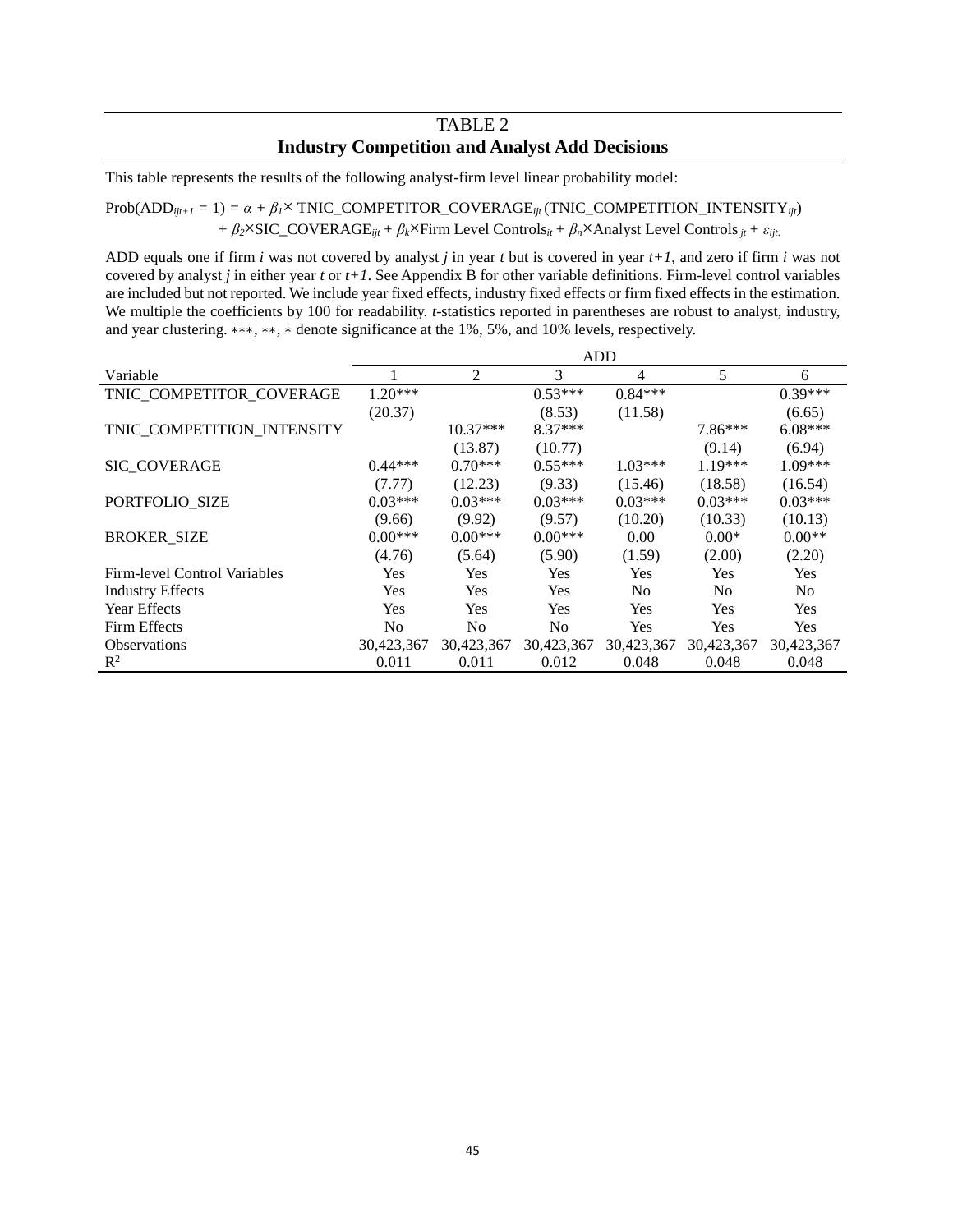# TABLE 3 **Industry Competition and Analyst Drop Decisions**

This table presents the results of the following analyst-firm level linear probability model:

#### $Prob(DROP_{ijt+1}=1) = \alpha + \beta_1 \times TNIC\_COMPETITOR\_COVERAGE_{ijt}$  (TNIC\_COMPETITION\_INTENSITY<sub>ijt</sub>)

*+ β2*×SIC\_COVERAGE *ijt + βk*×Firm Level Controls*it + βm*×Analyst-Firm Level Controls*ijt*

*+*  $\beta_n$ ×Analyst Level Controls  $i_t + \varepsilon_{ijt}$ .

DROP equals one if firm *i* was covered by analyst *j* in year *t* but not in year *t*+1, and zero if firm *i* was covered by analyst *j* in both years *t* and *t*+1. See Appendix B for other variable definitions. Firm-level control variables are included but not reported. We include year fixed effects, industry fixed effects or firm fixed effects in the estimation. We multiply the coefficients by 100 for readability. *t*-statistics reported in parentheses are robust to analyst, industry, and year clustering. ∗∗∗, ∗∗, ∗ denote significance at the 1%, 5%, and 10% levels, respectively.

|                              | <b>DROP</b> |                |            |            |             |            |  |
|------------------------------|-------------|----------------|------------|------------|-------------|------------|--|
| Variable                     |             | $\overline{2}$ | 3          | 4          | 5           | 6          |  |
| TNIC_COMPETITOR_COVERAGE     | $-8.11***$  |                | $-7.28***$ | $-8.11***$ |             | $-7.38***$ |  |
|                              | $(-17.19)$  |                | $(-17.27)$ | $(-17.32)$ |             | $(-17.15)$ |  |
| TNIC_COMPETITION_INTENSITY   |             | $-5.98***$     | $-4.91***$ |            | $-5.49***$  | $-4.28***$ |  |
|                              |             | $(-13.89)$     | $(-13.11)$ |            | $(-14.17)$  | $(-12.90)$ |  |
| SIC_COVERAGE                 | $-0.74*$    | $-2.53***$     | $-0.47$    | $-0.74*$   | $-2.58***$  | $-0.51$    |  |
|                              | $(-1.76)$   | $(-5.83)$      | $(-1.14)$  | $(-1.79)$  | $(-5.91)$   | $(-1.23)$  |  |
| <b>HORIZON</b>               | 45.06***    | $45.23***$     | 44.96***   | 45.06***   | 45.24***    | 44.97***   |  |
|                              | (26.07)     | (26.11)        | (26.03)    | (26.07)    | (26.12)     | (26.03)    |  |
| <b>BOLDNESS</b>              | $0.46***$   | $0.52***$      | $0.44***$  | $0.46***$  | $0.52***$   | $0.44***$  |  |
|                              | (3.51)      | (3.99)         | (3.39)     | (3.52)     | (4.01)      | (3.41)     |  |
| <b>EXPERIENCE</b>            | $-4.58***$  | $-4.92***$     | $-4.52***$ | $-4.58***$ | $-4.93***$  | $-4.52***$ |  |
|                              | $(-7.65)$   | $(-8.06)$      | $(-7.52)$  | $(-7.69)$  | $(-8.10)$   | $(-7.56)$  |  |
| PORTFOLIO_SIZE               | $-9.83***$  | $-10.56***$    | $-9.98***$ | $-9.83***$ | $-10.55***$ | $-9.96***$ |  |
|                              | $(-18.97)$  | $(-21.74)$     | $(-19.04)$ | $(-19.36)$ | $(-22.26)$  | $(-19.39)$ |  |
| <b>BROKER_SIZE</b>           | 1.98***     | $2.25***$      | 1.97***    | 1.98***    | $2.25***$   | 1.97***    |  |
|                              | (3.08)      | (3.42)         | (3.07)     | (3.13)     | (3.47)      | (3.12)     |  |
| Firm-level Control Variables | Yes         | Yes            | Yes        | Yes        | Yes         | Yes        |  |
| <b>Industry Effects</b>      | Yes         | Yes            | Yes        | Yes        | <b>Yes</b>  | <b>Yes</b> |  |
| <b>Year Effects</b>          | Yes         | Yes            | Yes        | Yes        | Yes         | Yes        |  |
| Firm Effects                 | No          | No             | No         | Yes        | Yes         | Yes        |  |
| <b>Observations</b>          | 949,049     | 949,049        | 949,049    | 949,049    | 949,049     | 949,049    |  |
| $R^2$                        | 0.213       | 0.212          | 0.214      | 0.262      | 0.261       | 0.263      |  |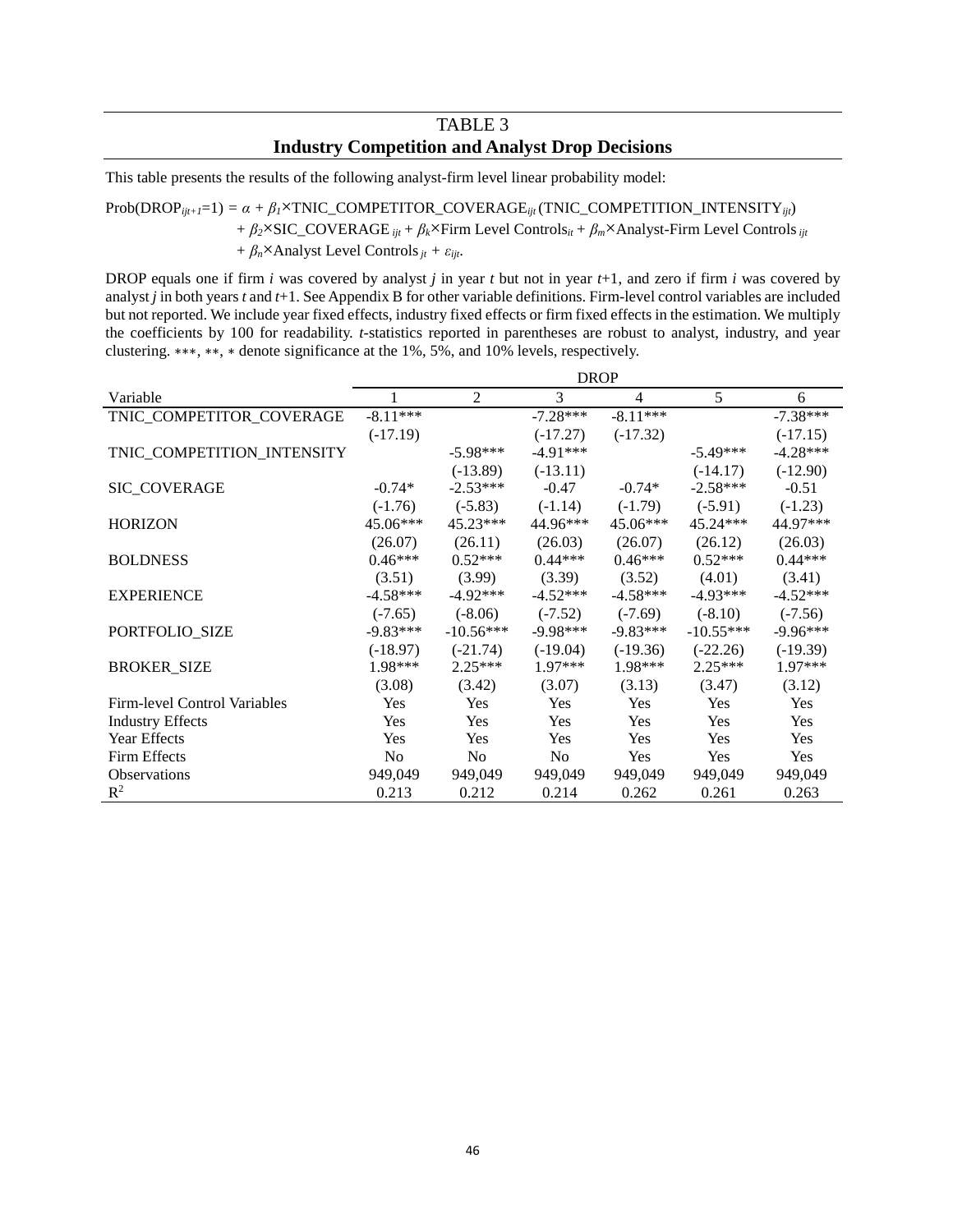# TABLE 4 **Close Competition Intensity Measures and Analyst Add Decisions**

This table presents the results of the following analyst-firm level linear probability model:

Prob(ADD<sub>ijt+1</sub>=1) =  $\alpha + \beta_1 \times$ Competition Intensity  $_{ijt} + \beta_2 \times$ SIC\_COVERAGE  $_{ijt} + \beta_k \times$ Firm Level Controls<sub>it</sub> *+ βm*×Analyst-Firm Level Controls*ijt + βn*×Analyst Level Controls*jt + εijt*.

ADD equals one if firm *i* was not covered by analyst *j* in year *t* but is covered in year *t+1*, and zero if firm *i* was not covered by analyst *j* in either year *t* or *t+1*. See Appendix B of the manuscript for other variable definitions. Control variables are included but not reported. We include year fixed effects, industry fixed effects or firm fixed effects in the estimation. We multiply the coefficients by 100 for readability. *t*-statistics reported in parentheses are robust to analyst, industry, and year clustering. ∗∗∗, ∗∗, ∗ denote significance at the 1%, 5%, and 10% levels, respectively.

#### *Panel A: Without TNIC\_COMPETITOR\_COVERAGE*

|                                 |                |            | <b>ADD</b> |                |                |                |
|---------------------------------|----------------|------------|------------|----------------|----------------|----------------|
| Variable                        |                | 2          | 3          | 4              |                | 6              |
| TOP4_COMPETITORS_COMP_INTENSITY | $12.97***$     |            |            | $12.85***$     |                |                |
|                                 | (15.69)        |            |            | (15.23)        |                |                |
| COMPETITIVE_FLUIDITY            |                | $0.37***$  |            |                | $0.26***$      |                |
|                                 |                | (15.62)    |            |                | (11.15)        |                |
| TOP4_COMPETITIVE_FLUIDITY       |                |            | $0.37***$  |                |                | $0.25***$      |
|                                 |                |            | (15.96)    |                |                | (9.82)         |
| <b>Control Variables</b>        | Yes            | Yes        | Yes        | Yes            | Yes            | Yes            |
| <b>Industry Effects</b>         | Yes            | Yes        | Yes        | N <sub>0</sub> | N <sub>0</sub> | N <sub>o</sub> |
| <b>Year Effects</b>             | Yes            | Yes        | Yes        | Yes            | <b>Yes</b>     | Yes            |
| Firm Effects                    | N <sub>0</sub> | No         | No.        | Yes            | <b>Yes</b>     | Yes            |
| <b>Observations</b>             | 30,423,367     | 30,038,843 | 30,038,843 | 30,423,367     | 30,038,843     | 30,038,843     |
| R-squared                       | 0.013          | 0.012      | 0.011      | 0.049          | 0.047          | 0.047          |

*Panel B: With TNIC\_COMPETITOR\_COVERAGE*

|                                 |                | <b>ADD</b>     |                |                |            |            |  |  |
|---------------------------------|----------------|----------------|----------------|----------------|------------|------------|--|--|
| Variable                        |                | 2              | 3              | 4              | 5.         | 6          |  |  |
| TOP4_COMPETITORS_COMP_INTENSITY | $13.82***$     |                |                | $15.34***$     |            |            |  |  |
|                                 | (13.60)        |                |                | (14.86)        |            |            |  |  |
| COMPETITIVE_FLUIDITY            |                | $0.33***$      |                |                | $0.22***$  |            |  |  |
|                                 |                | (12.01)        |                |                | (9.30)     |            |  |  |
| TOP4 COMPETITIVE FLUIDITY       |                |                | $0.34***$      |                |            | $0.19***$  |  |  |
|                                 |                |                | (10.81)        |                |            | (6.72)     |  |  |
| TNIC_COMPETITOR_COVERAGE        | $0.85***$      | $0.28***$      | $0.20**$       | $0.49***$      | $0.26***$  | $0.31***$  |  |  |
|                                 | (11.81)        | (4.14)         | (2.41)         | (5.60)         | (3.88)     | (4.25)     |  |  |
| <b>Control Variables</b>        | Yes            | <b>Yes</b>     | Yes            | Yes            | Yes        | Yes        |  |  |
| <b>Industry Effects</b>         | Yes            | <b>Yes</b>     | Yes            | N <sub>o</sub> | No.        | No.        |  |  |
| Year Effects                    | Yes            | Yes            | Yes            | Yes            | <b>Yes</b> | Yes        |  |  |
| Firm Effects                    | N <sub>0</sub> | N <sub>0</sub> | N <sub>0</sub> | <b>Yes</b>     | Yes        | Yes        |  |  |
| <b>Observations</b>             | 30,423,367     | 30,038,843     | 30,038,843     | 30,423,367     | 30,038,843 | 30,038,843 |  |  |
| R-squared                       | 0.013          | 0.012          | 0.011          | 0.049          | 0.047      | 0.047      |  |  |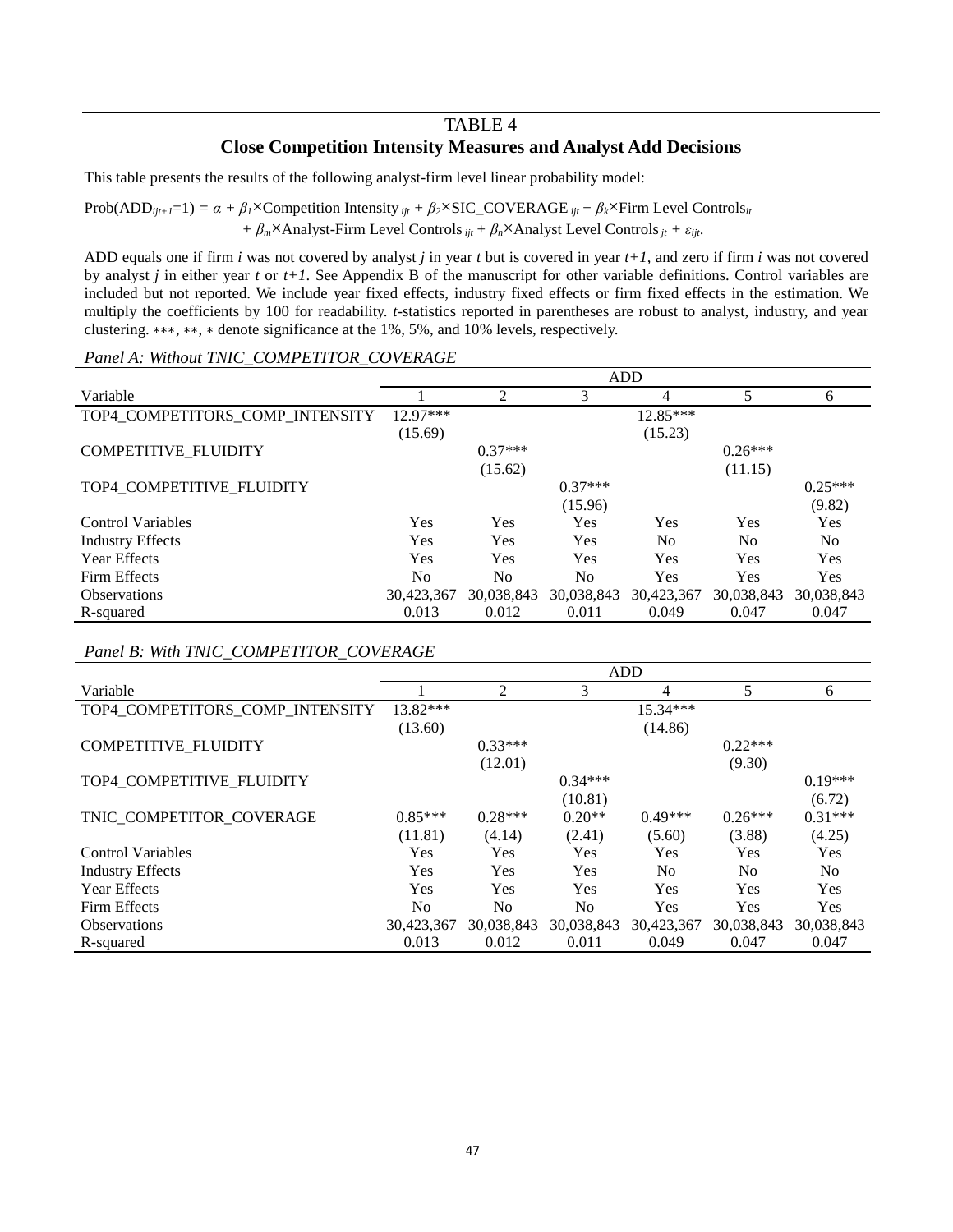# TABLE 5 **Close Competition Intensity Measures and Analyst Drop Decisions**

This table presents the results of the following analyst-firm level linear probability model:

 $Prob(DROP_{ijt+1}=1) = \alpha + \beta_1 \times$ Competition Intensity  $_{ijt} + \beta_2 \times$ SIC\_COVERAGE  $_{ijt} + \beta_k \times$ Firm Level Controls<sub>it</sub>

*+ βm*×Analyst-Firm Level Controls*ijt + βn*×Analyst Level Controls*jt + εijt*.

DROP equals one if firm *i* was covered by analyst *j* in year *t* but not in year *t*+1, and zero if firm *i* was covered by analyst *j* in both years *t* and *t*+1. See Appendix B of the manuscript for other variable definitions. Control variables are included but not reported. We include year fixed effects, industry fixed effects or firm fixed effects in the estimation. We multiply the coefficients by 100 for readability. *t*-statistics reported in parentheses are robust to analyst, industry, and year clustering. ∗∗∗, ∗∗, ∗ denote significance at the 1%, 5%, and 10% levels, respectively.

#### *Panel A: Without TNIC\_COMPETITOR\_COVERAGE*

|                                 | <b>DROP</b> |            |                |             |                |                |  |
|---------------------------------|-------------|------------|----------------|-------------|----------------|----------------|--|
| Variable                        |             | 2          | 3              | 4           | 5              | 6              |  |
| TOP4_COMPETITORS_COMP_INTENSITY | $-10.62***$ |            |                | $-10.62***$ |                |                |  |
|                                 | $(-17.50)$  |            |                | $(-17.60)$  |                |                |  |
| COMPETITIVE_FLUIDITY            |             | $-3.28***$ |                |             | $-3.28***$     |                |  |
|                                 |             | $(-6.32)$  |                |             | $(-6.36)$      |                |  |
| TOP4_COMPETITIVE_FLUIDITY       |             |            | $-8.85***$     |             |                | $-8.63***$     |  |
|                                 |             |            | $(-18.39)$     |             |                | $(-19.71)$     |  |
| <b>Control Variables</b>        | Yes         | Yes        | Yes            | Yes         | Yes            | Yes            |  |
| <b>Industry Effects</b>         | Yes         | Yes        | Yes            | No          | N <sub>0</sub> | N <sub>0</sub> |  |
| <b>Year Effects</b>             | Yes         | Yes        | Yes            | <b>Yes</b>  | Yes            | Yes            |  |
| Firm Effects                    | No          | No         | N <sub>0</sub> | Yes         | Yes            | Yes            |  |
| <b>Observations</b>             | 949,049     | 930,915    | 930,915        | 949,049     | 930,915        | 930,915        |  |
| R-squared                       | 0.214       | 0.213      | 0.215          | 0.267       | 0.263          | 0.265          |  |

*Panel B: With TNIC\_COMPETITOR\_COVERAGE*

|                                 | <b>DROP</b>    |                |                |                |                |            |  |
|---------------------------------|----------------|----------------|----------------|----------------|----------------|------------|--|
| Variable                        |                | $\overline{2}$ | 3              | $\overline{4}$ | 5              | 6          |  |
| TOP4_COMPETITORS_COMP_INTENSITY | $-8.57***$     |                |                | $-8.57***$     |                |            |  |
|                                 | $(-15.06)$     |                |                | $(-15.13)$     |                |            |  |
| <b>COMPETITIVE FLUIDITY</b>     |                | $-2.11***$     |                |                | $-2.11***$     |            |  |
|                                 |                | $(-4.45)$      |                |                | $(-4.49)$      |            |  |
| TOP4 COMPETITIVE_FLUIDITY       |                |                | $-6.01***$     |                |                | $-5.57***$ |  |
|                                 |                |                | $(-14.91)$     |                |                | $(-17.27)$ |  |
| TNIC COMPETITOR_COVERAGE        | $-3.39***$     | $-7.89***$     | $-5.27***$     | $-3.39***$     | $-7.89***$     | $-5.48***$ |  |
|                                 | $(-9.74)$      | $(-17.97)$     | $(-12.89)$     | $(-9.86)$      | $(-18.14)$     | $(-13.65)$ |  |
| <b>Control Variables</b>        | <b>Yes</b>     | Yes            | Yes            | Yes            | <b>Yes</b>     | <b>Yes</b> |  |
| <b>Industry Effects</b>         | <b>Yes</b>     | Yes            | Yes            | N <sub>o</sub> | N <sub>0</sub> | No.        |  |
| <b>Year Effects</b>             | Yes            | Yes            | <b>Yes</b>     | Yes            | Yes            | Yes        |  |
| Firm Effects                    | N <sub>0</sub> | N <sub>0</sub> | N <sub>o</sub> | <b>Yes</b>     | <b>Yes</b>     | Yes        |  |
| <b>Observations</b>             | 949,049        | 930,915        | 930,915        | 949,049        | 930,915        | 930,915    |  |
| R-squared                       | 0.214          | 0.215          | 0.216          | 0.264          | 0.265          | 0.266      |  |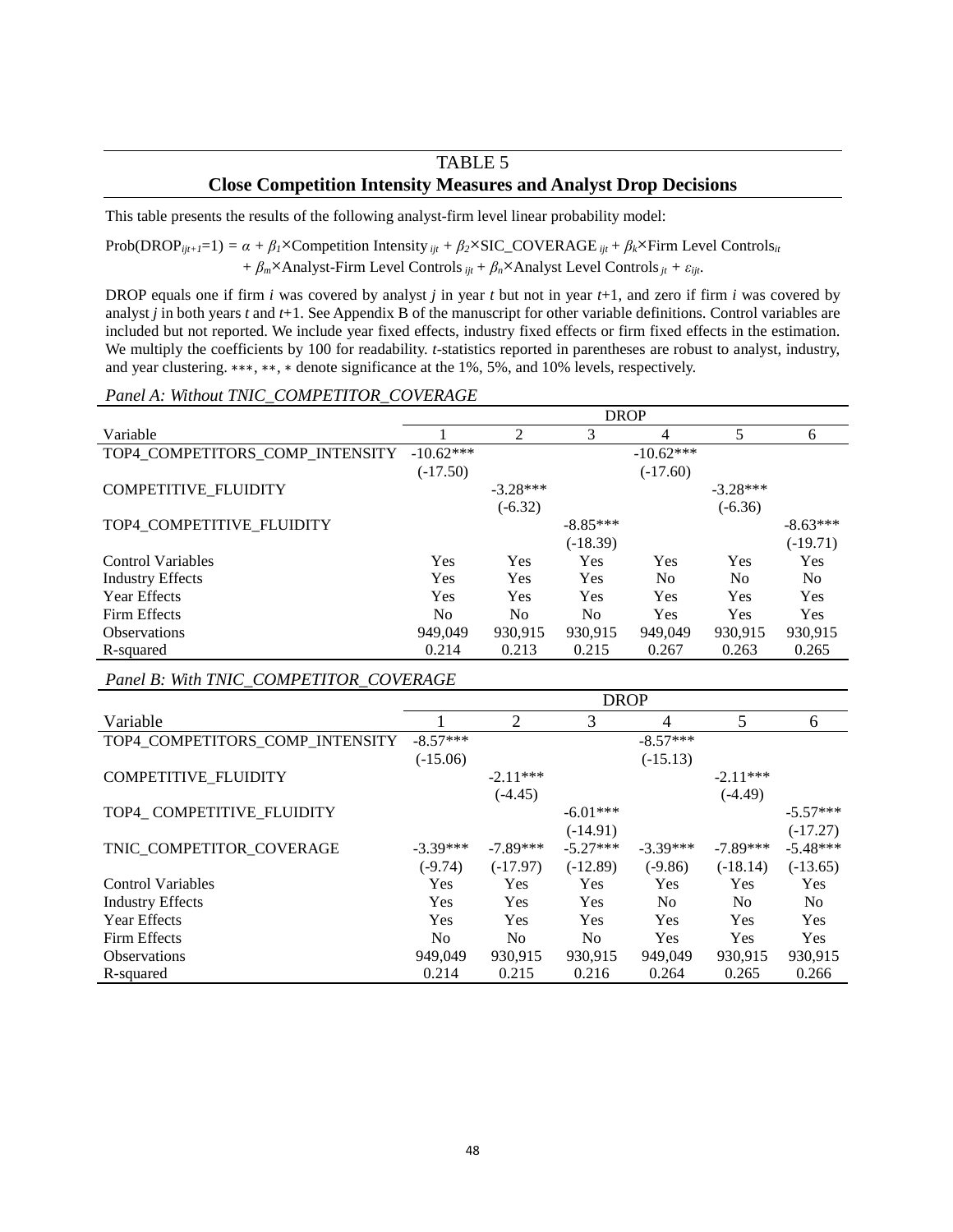# TABLE 6 **Analyst-firm Level Regressions of Add/Drop Decisions after Firm M&A**

This table presents the results of estimating analysts' decision to add/drop an acquiring firm to/from their portfolios two years after the firm M&A event, based on the following analyst-firm level linear probability models:

 $Prob(ADD_{ijt+1}$  /  $DROP_{ijt+1}$  = 1) =  $\alpha$  +  $\beta_1$ ×TNIC\_COMPETITOR\_COVERAGE<sub>ijt</sub> (TNIC\_COMPETITION\_INTENSITY*ijt*) *+ β2*×SIC\_COVERAGE*ijt+ βk*×Firm Level Controls*it + βn*×Analyst Level Controls*jt + εijt*.

ADD equals one if an acquiring firm (i.e., firm *i*) was not covered by analyst *j* in year *t* but is covered in year *t+1*, and zero if firm *i* was not covered by analyst *j* in either year *t* or  $t+1$ . DROP equals one if an acquiring firm (i.e., firm  $i$ ) was covered by analyst *j* in year *t* but not in year *t*+1, and zero if firm *i* was covered by analyst *j* in both years *t* and *t*+1. See Appendix B for other variable definitions. Firm-level control variables are included but not reported. We multiply the coefficients by 100 for readability. *t*-statistics reported in parentheses are robust to analyst, industry, and year clustering. ∗∗∗, ∗∗, ∗ denote significance at the 1%, 5%, and 10% levels, respectively.

#### *Panel A: Add Decision*

|                            | ADD       |            |                |            |            |                |
|----------------------------|-----------|------------|----------------|------------|------------|----------------|
| Variable                   |           | 2          | 3              | 4          | 5          | 6              |
| TNIC COMPETITOR COVERAGE   | $1.58***$ |            | $0.91***$      | $1.21***$  |            | $0.71***$      |
|                            | (17.24)   |            | (9.44)         | (11.09)    |            | (7.06)         |
| TNIC COMPETITION INTENSITY |           | $12.59***$ | 9.48***        |            | $10.64***$ | $7.56***$      |
|                            |           | (9.93)     | (7.81)         |            | (7.88)     | (5.67)         |
| Control Variables          | Yes       | Yes        | Yes            | Yes        | Yes        | <b>Yes</b>     |
| <b>Industry Effects</b>    | Yes       | Yes        | Yes            | No         | No         | N <sub>0</sub> |
| Year Effects               | Yes       | Yes        | Yes            | <b>Yes</b> | Yes        | Yes            |
| Firm Effects               | No        | No         | N <sub>0</sub> | Yes        | Yes        | Yes            |
| <b>Observations</b>        | 4,868,031 | 4,868,031  | 4,868,031      | 4,868,031  | 4,868,031  | 4,868,031      |
| $\mathbb{R}^2$             | 0.014     | 0.014      | 0.014          | 0.053      | 0.053      | 0.053          |

#### *Panel B: Drop Decision*

|                            | <b>DROP</b>    |                |                |            |            |                |  |
|----------------------------|----------------|----------------|----------------|------------|------------|----------------|--|
| Variable                   |                | $\mathfrak{D}$ | 3              | 4          |            | 6              |  |
| TNIC COMPETITOR_COVERAGE   | $-8.83***$     |                | $-7.93***$     | $-8.83***$ |            | $-8.04***$     |  |
|                            | $(-17.48)$     |                | $(-17.61)$     | $(-17.46)$ |            | $(-17.31)$     |  |
| TNIC COMPETITION INTENSITY |                | $-6.37***$     | $-5.16***$     |            | $-5.92***$ | $-4.52***$     |  |
|                            |                | $(-10.76)$     | $(-9.56)$      |            | $(-11.08)$ | $(-9.40)$      |  |
| Control Variables          | Yes            | Yes            | Yes            | Yes        | Yes        | Yes            |  |
| <b>Industry Effects</b>    | Yes            | Yes            | Yes            | No         | No         | N <sub>0</sub> |  |
| Year Effects               | Yes            | Yes            | Yes            | Yes        | <b>Yes</b> | Yes            |  |
| Firm Effects               | N <sub>0</sub> | N <sub>0</sub> | N <sub>0</sub> | Yes        | <b>Yes</b> | Yes            |  |
| <b>Observations</b>        | 186,863        | 186,863        | 186,863        | 186,863    | 186,863    | 186,863        |  |
| $\mathbb{R}^2$             | 0.171          | 0.170          | 0.172          | 0.275      | 0.273      | 0.276          |  |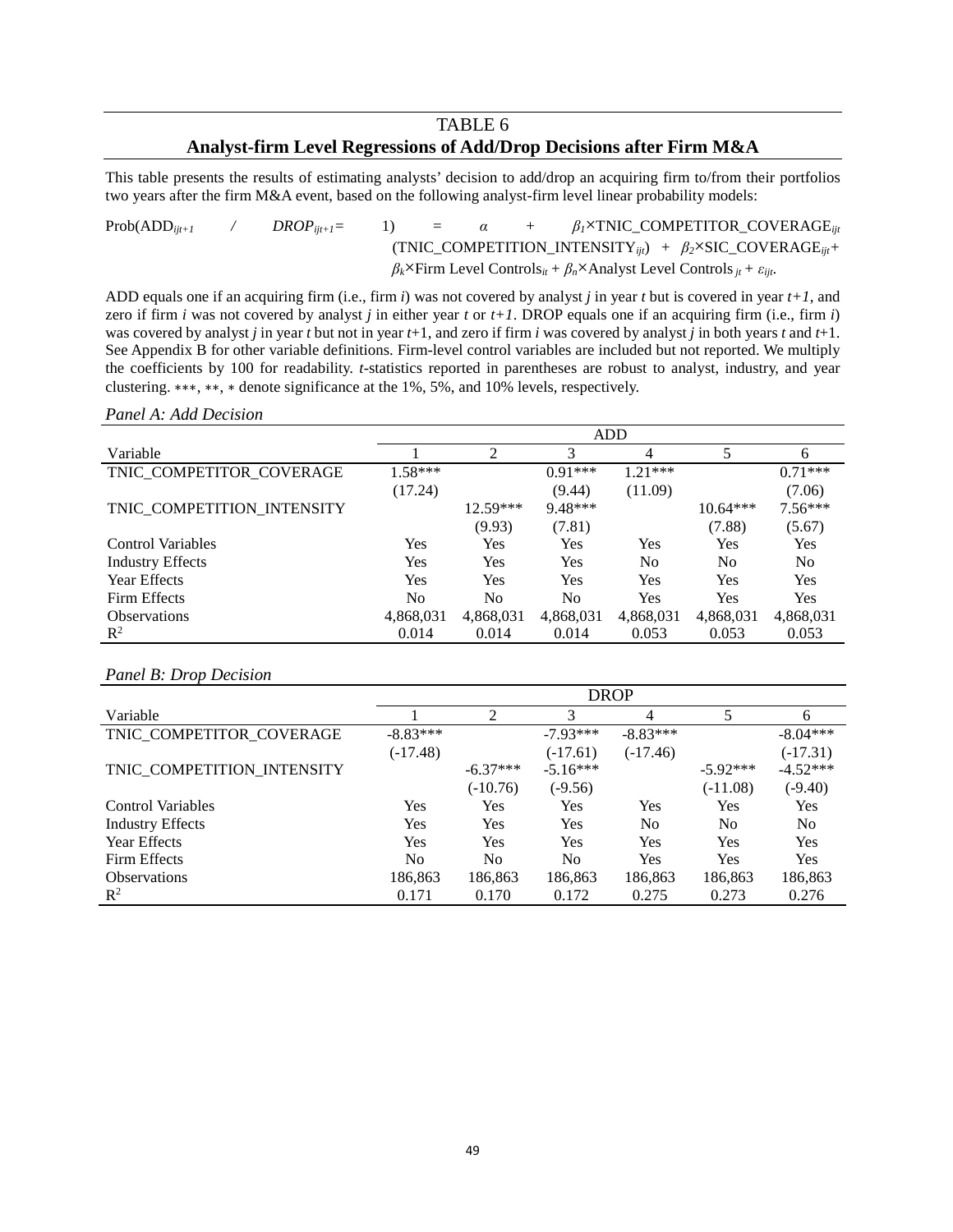# TABLE 7

# **Analyst-firm Level Regressions of Add/Drop Decisions after Brokerage House M&A**

This table presents the results of estimating analysts' decision to add/drop a certain firm to/from their portfolios two years after brokerage house M&A events, based on the following analyst-firm level linear probability models:

Prob(ADD*ijt+1 /* DROP*ijt+1=* 1) *= α + β1*×TNIC\_COMPETITOR\_COVERAGE*ijt*  (TNIC\_COMPETITION\_INTENSITY*ijt*) *+ β2*×SIC\_COVERAGE*ijt+ βk*×Firm Level Controls*it + βn*×Analyst Level Controls*jt + εijt*.

ADD equals one if a certain firm (i.e., firm *i*) was not covered by analyst *j* in year *t* but is covered in year *t*+1, and zero if firm *i* was not covered by analyst *j* in either year *t* or *t*+1. DROP equals one if a firm (i.e., firm *i*) was covered by analyst *j* in year *t* but not in year *t*+1, and zero if firm *i* was covered by analyst *j* in both years *t* and *t*+1. See Appendix B for other variable definitions. Firm-level control variables are included but not reported. We multiply the coefficients by 100 for readability. *t*-statistics reported in parentheses are robust to analyst, industry, and year clustering. ∗∗∗, ∗∗, ∗ denote significance at the 1%, 5%, and 10% levels, respectively.

#### *Panel A: Add Decision*

|                            |           | ADD            |                |                |                |                |  |  |
|----------------------------|-----------|----------------|----------------|----------------|----------------|----------------|--|--|
| Variable                   |           | $\overline{2}$ | 3              | 4              |                | 6              |  |  |
| TNIC_COMPETITOR_COVERAGE   | $1.19***$ |                | $0.60***$      | $0.79***$      |                | $0.33**$       |  |  |
|                            | (9.47)    |                | (3.56)         | (6.82)         |                | (2.41)         |  |  |
| TNIC COMPETITION INTENSITY |           | $11.27***$     | $9.03***$      |                | $9.03***$      | $7.37***$      |  |  |
|                            |           | (6.68)         | (5.12)         |                | (7.53)         | (5.78)         |  |  |
| Control Variables          | Yes       | Yes            | <b>Yes</b>     | Yes            | Yes            | Yes            |  |  |
| <b>Industry Effects</b>    | Yes       | Yes            | <b>Yes</b>     | N <sub>0</sub> | N <sub>0</sub> | N <sub>0</sub> |  |  |
| Year Effects               | Yes       | Yes            | Yes            | Yes            | Yes            | Yes            |  |  |
| Firm Effects               | No        | No             | N <sub>0</sub> | Yes            | Yes            | Yes            |  |  |
| <b>Observations</b>        | 649,217   | 649,217        | 649,217        | 649,217        | 649,217        | 649,217        |  |  |
| $\mathbb{R}^2$             | 0.011     | 0.012          | 0.012          | 0.094          | 0.095          | 0.095          |  |  |

#### *Panel B: Drop Decision*

|                            | <b>DROP</b>    |             |                |                |             |                |
|----------------------------|----------------|-------------|----------------|----------------|-------------|----------------|
| Variable                   |                | 2           | 3              | 4              | 5           | 6              |
| TNIC COMPETITOR_COVERAGE   | $-10.12***$    |             | $-4.93*$       | $-12.11***$    |             | $-6.01**$      |
|                            | $(-3.37)$      |             | $(-1.84)$      | $(-4.21)$      |             | $(-2.03)$      |
| TNIC COMPETITION INTENSITY |                | $-12.58***$ | $-9.06***$     |                | $-15.10***$ | $-10.71***$    |
|                            |                | $(-4.35)$   | $(-4.93)$      |                | $(-5.22)$   | $(-4.13)$      |
| Control Variables          | Yes            | Yes         | Yes            | Yes            | Yes         | Yes            |
| <b>Industry Effects</b>    | Yes            | Yes         | Yes            | N <sub>0</sub> | No          | N <sub>0</sub> |
| Year Effects               | Yes            | Yes         | Yes            | Yes            | Yes         | Yes            |
| Firm Effects               | N <sub>0</sub> | No          | N <sub>0</sub> | Yes            | Yes         | Yes            |
| <b>Observations</b>        | 17,608         | 17,608      | 17,608         | 17,608         | 17,608      | 17,608         |
| $R^2$                      | 0.209          | 0.210       | 0.210          | 0.387          | 0.388       | 0.388          |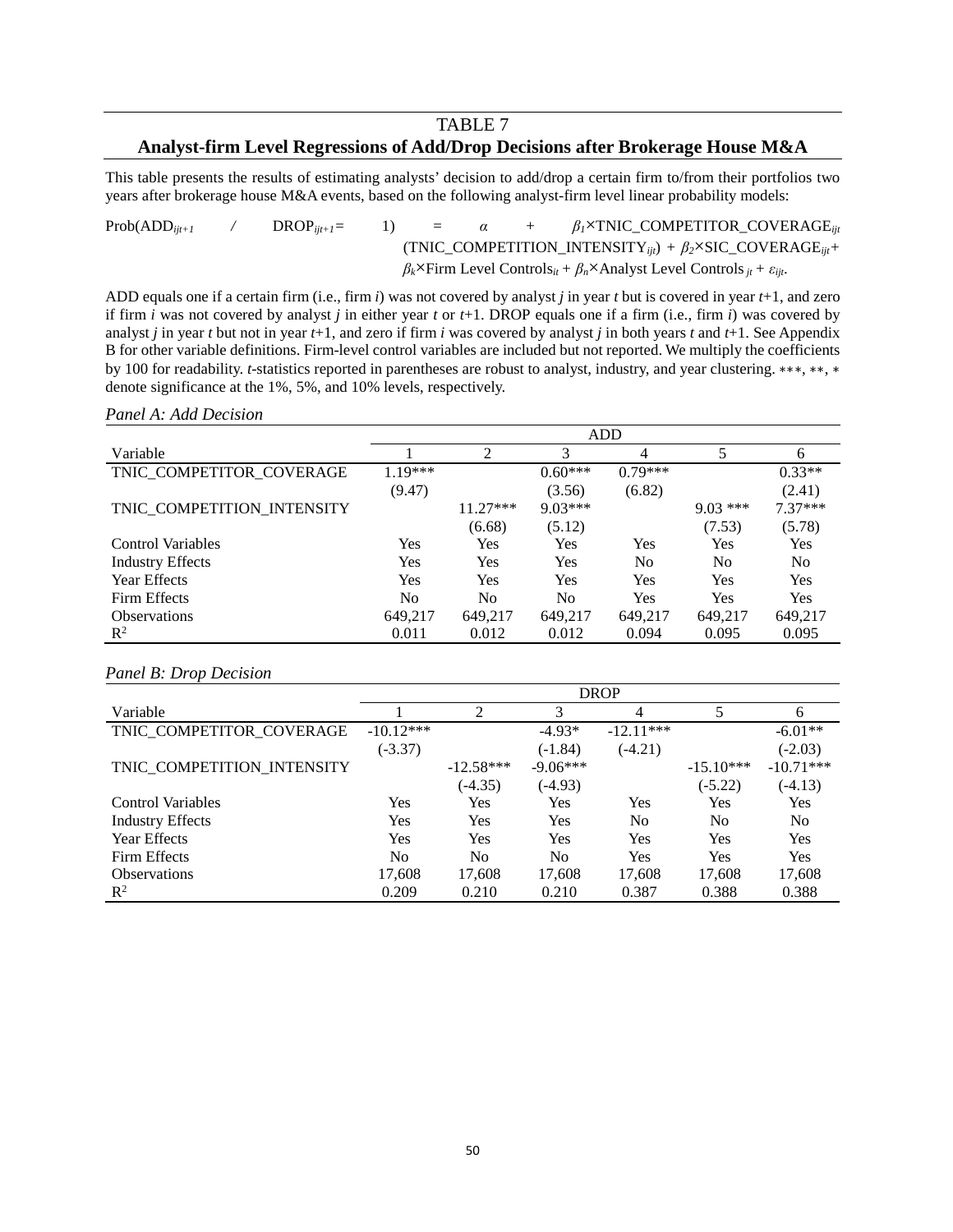# TABLE 8 **Industry Competition and Firm-level Analyst Coverage**

This table presents the results of the following firm level regression:

 $\text{COVERAGE}_{it} = \alpha + \beta_l \times \text{TNIC\_HHI}_{it}$  (TNIC\_COMPETITION\_INTENSITY<sub>it</sub>) +  $\beta_2 \times \text{SIC\_HHI}_{it} + \beta_k \times \text{Control}$ Variables*it+ εit*,

where COVERAGE is the number of analysts providing annual earnings forecasts for the firm. TNIC HHI is the HP HHI index from Hoberg and Phillips (2016). TNIC\_COMPETITION\_INTENSITY is the average value of competitor product similarity among all competitors of the firm, i.e., the total product similarity measure (TNIC3TSIMM) from Hoberg and Phillips (2016) divided by the number of TNIC competitors of the firm. SIC\_HHI is HHI measure based on Compustat three-digit SIC industry classification. CENSUS\_HHI is HHI measure based on both public and private firms in census data. We use decile ranks (minus one and divided by nine) for all competition measures. See Appendix B for other variable definitions. We include year fixed effects and industry (firm) fixed effects in Panel A (Panel B). *t*statistics reported in parentheses are robust to firm, and year clustering. ∗∗∗, ∗∗, ∗ denote significance at the 1%, 5%, and 10% levels, respectively.

|                            | <b>COVERAGE</b> |                |            |                |            |            |
|----------------------------|-----------------|----------------|------------|----------------|------------|------------|
| Variable                   | 1               | $\overline{2}$ | 3          | $\overline{4}$ | 5          | 6          |
| TNIC_HHI                   | $-3.25***$      |                | $-3.01***$ | $-3.68***$     |            | $-3.51***$ |
|                            | $(-13.59)$      |                | $(-13.04)$ | $(-12.50)$     |            | $(-11.83)$ |
| TNIC_COMPETITION_INTENSITY |                 | $1.53***$      | $0.77***$  |                | $1.28***$  | $0.70***$  |
|                            |                 | (10.60)        | (5.96)     |                | (8.38)     | (4.80)     |
| SIC_HHI                    | $-0.05$         | $-0.04$        | $-0.05$    | $-0.00$        | $-0.01$    | 0.01       |
|                            | $(-0.31)$       | $(-0.22)$      | $(-0.27)$  | $(-0.01)$      | $(-0.04)$  | (0.04)     |
| <b>CENSUS_HHI</b>          |                 |                |            | 2.94           | 2.72       | 3.20       |
|                            |                 |                |            | (0.88)         | (0.80)     | (0.96)     |
| Ln(MARKET_CAP)             | $0.00***$       | $0.00***$      | $0.00***$  | $0.00***$      | $0.00***$  | $0.00***$  |
|                            | (12.38)         | (12.33)        | (12.39)    | (7.62)         | (7.51)     | (7.66)     |
| <b>BOOK_TO_MARKET</b>      | $-0.34***$      | $-0.36***$     | $-0.34***$ | $-0.32***$     | $-0.34***$ | $-0.32***$ |
|                            | $(-8.10)$       | $(-8.41)$      | $(-8.15)$  | $(-5.78)$      | $(-5.65)$  | $(-5.74)$  |
| <b>INST_HOLDINGS</b>       | $6.17***$       | $6.38***$      | $6.18***$  | $7.05***$      | $7.35***$  | $7.06***$  |
|                            | (22.24)         | (22.27)        | (22.27)    | (16.83)        | (16.43)    | (16.81)    |
| RETURN_VOLATILITY          | $-5.53$         | $-4.68$        | $-5.65$    | $-16.36$       | $-12.24$   | $-16.77$   |
|                            | $(-0.44)$       | $(-0.38)$      | $(-0.45)$  | $(-0.90)$      | $(-0.71)$  | $(-0.92)$  |
| Ln(#SEGMENTS)              | $0.36***$       | $0.37***$      | $0.38***$  | $0.62***$      | $0.62***$  | $0.63***$  |
|                            | (3.41)          | (3.46)         | (3.54)     | (3.45)         | (3.40)     | (3.48)     |
| R&D_INTENSITY              | $2.37***$       | $2.45***$      | $2.10***$  | 1.89***        | $2.07***$  | $1.63***$  |
|                            | (6.15)          | (6.23)         | (5.65)     | (3.81)         | (3.99)     | (3.39)     |
| ADVERTISING_INTENSITY      | $7.72***$       | $7.67***$      | $7.69***$  | $6.94***$      | $6.60***$  | 6.89***    |
|                            | (4.45)          | (4.28)         | (4.41)     | (3.24)         | (2.94)     | (3.20)     |
| TRADING_VOLUME             | $0.01***$       | $0.01***$      | $0.01***$  | $0.01***$      | $0.01***$  | $0.01***$  |
|                            | (16.31)         | (16.73)        | (16.35)    | (14.14)        | (14.35)    | (14.06)    |
| <b>LOSS_FIRMS</b>          | $-1.14***$      | $-1.19***$     | $-1.14***$ | $-1.28***$     | $-1.31***$ | $-1.28***$ |
|                            | $(-10.55)$      | $(-10.49)$     | $(-10.54)$ | $(-8.28)$      | $(-8.12)$  | $(-8.28)$  |
| <b>Industry Effects</b>    | Yes             | Yes            | Yes        | Yes            | Yes        | Yes        |
| <b>Year Effects</b>        | Yes             | Yes            | Yes        | Yes            | Yes        | Yes        |
| <b>Observations</b>        | 142,506         | 142,506        | 142,506    | 60,823         | 60,823     | 60,823     |
| $R^2$                      | 0.561           | 0.556          | 0.562      | 0.557          | 0.549      | 0.558      |

*Panel A*:*Industry and Year Fixed Effects*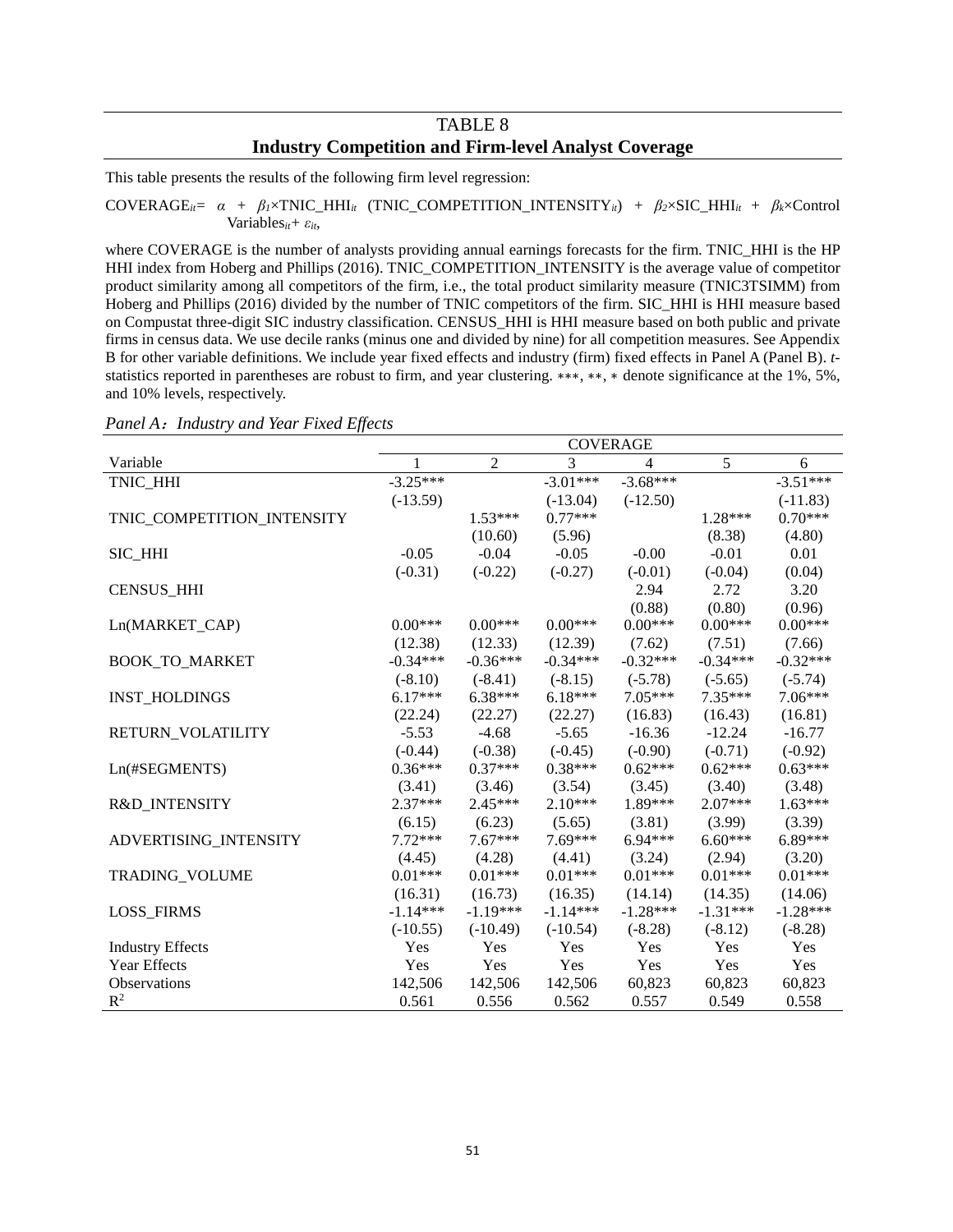|                            | <b>COVERAGE</b> |            |                |                |            |            |
|----------------------------|-----------------|------------|----------------|----------------|------------|------------|
| Variable                   | 1               | 2          | $\overline{3}$ | $\overline{4}$ | 5          | 6          |
| TNIC HHI                   | $-0.95***$      |            | $-0.87***$     | $-0.97***$     |            | $-0.94***$ |
|                            | $(-6.64)$       |            | $(-6.39)$      | $(-5.28)$      |            | $(-5.16)$  |
| TNIC_COMPETITION_INTENSITY |                 | $0.55***$  | $0.45***$      |                | $0.38***$  | $0.32***$  |
|                            |                 | (5.28)     | (4.56)         |                | (3.52)     | (3.09)     |
| SIC_HHI                    | 0.09            | 0.08       | 0.09           | $0.17*$        | $0.17*$    | $0.17*$    |
|                            | (1.07)          | (0.97)     | (1.04)         | (2.04)         | (1.96)     | (2.02)     |
| <b>CENSUS HHI</b>          |                 |            |                | $-8.65$        | $-8.56$    | $-8.56$    |
|                            |                 |            |                | $(-1.48)$      | $(-1.45)$  | $(-1.46)$  |
| Ln(MARKET_CAP)             | $0.00***$       | $0.00***$  | $0.00***$      | $-0.00$        | $-0.00$    | $-0.00$    |
|                            | (5.87)          | (5.87)     | (5.86)         | $(-0.89)$      | $(-0.92)$  | $(-0.89)$  |
| <b>BOOK_TO_MARKET</b>      | 0.02            | 0.02       | 0.02           | 0.06           | 0.06       | 0.06       |
|                            | (0.94)          | (0.89)     | (0.94)         | (1.74)         | (1.70)     | (1.73)     |
| <b>INST_HOLDINGS</b>       | $3.87***$       | 3.89***    | 3.87***        | 5.81***        | 5.84***    | 5.80***    |
|                            | (10.65)         | (10.62)    | (10.66)        | (19.68)        | (19.74)    | (19.76)    |
| RETURN_VOLATILITY          | $-5.59$         | $-5.37$    | $-5.63$        | $-34.62**$     | $-33.98**$ | $-34.72**$ |
|                            | $(-0.37)$       | $(-0.36)$  | $(-0.37)$      | $(-2.26)$      | $(-2.22)$  | $(-2.26)$  |
| Ln(#SEGMENTS)              | 0.08            | 0.08       | 0.08           | $0.31***$      | $0.31***$  | $0.31***$  |
|                            | (1.22)          | (1.31)     | (1.22)         | (3.24)         | (3.26)     | (3.24)     |
| R&D_INTENSITY              | 0.73            | 0.73       | 0.69           | $0.98**$       | $1.00**$   | $0.95**$   |
|                            | (1.37)          | (1.37)     | (1.30)         | (2.40)         | (2.46)     | (2.35)     |
| ADVERTISING_INTENSITY      | $6.17***$       | $6.32***$  | $6.11***$      | 3.20           | 3.45       | 3.15       |
|                            | (3.18)          | (3.27)     | (3.15)         | (1.33)         | (1.43)     | (1.31)     |
| TRADING_VOLUME             | $0.00***$       | $0.00***$  | $0.00***$      | $0.01***$      | $0.01***$  | $0.01***$  |
|                            | (6.99)          | (7.03)     | (7.00)         | (9.28)         | (9.33)     | (9.28)     |
| <b>LOSS_FIRMS</b>          | $-0.50***$      | $-0.51***$ | $-0.50***$     | $-0.42***$     | $-0.43***$ | $-0.42***$ |
|                            | $(-8.81)$       | $(-8.86)$  | $(-8.82)$      | $(-5.31)$      | $(-5.40)$  | $(-5.33)$  |
| Firm Effects               | Yes             | Yes        | Yes            | Yes            | Yes        | Yes        |
| Year Effects               | Yes             | Yes        | Yes            | Yes            | Yes        | Yes        |
| Observations               | 142,506         | 142,506    | 142,506        | 60,823         | 60,823     | 60,823     |
| $R^2$                      | 0.831           | 0.831      | 0.831          | 0.843          | 0.843      | 0.843      |

*Panel B*:*Firm and Year Fixed Effects*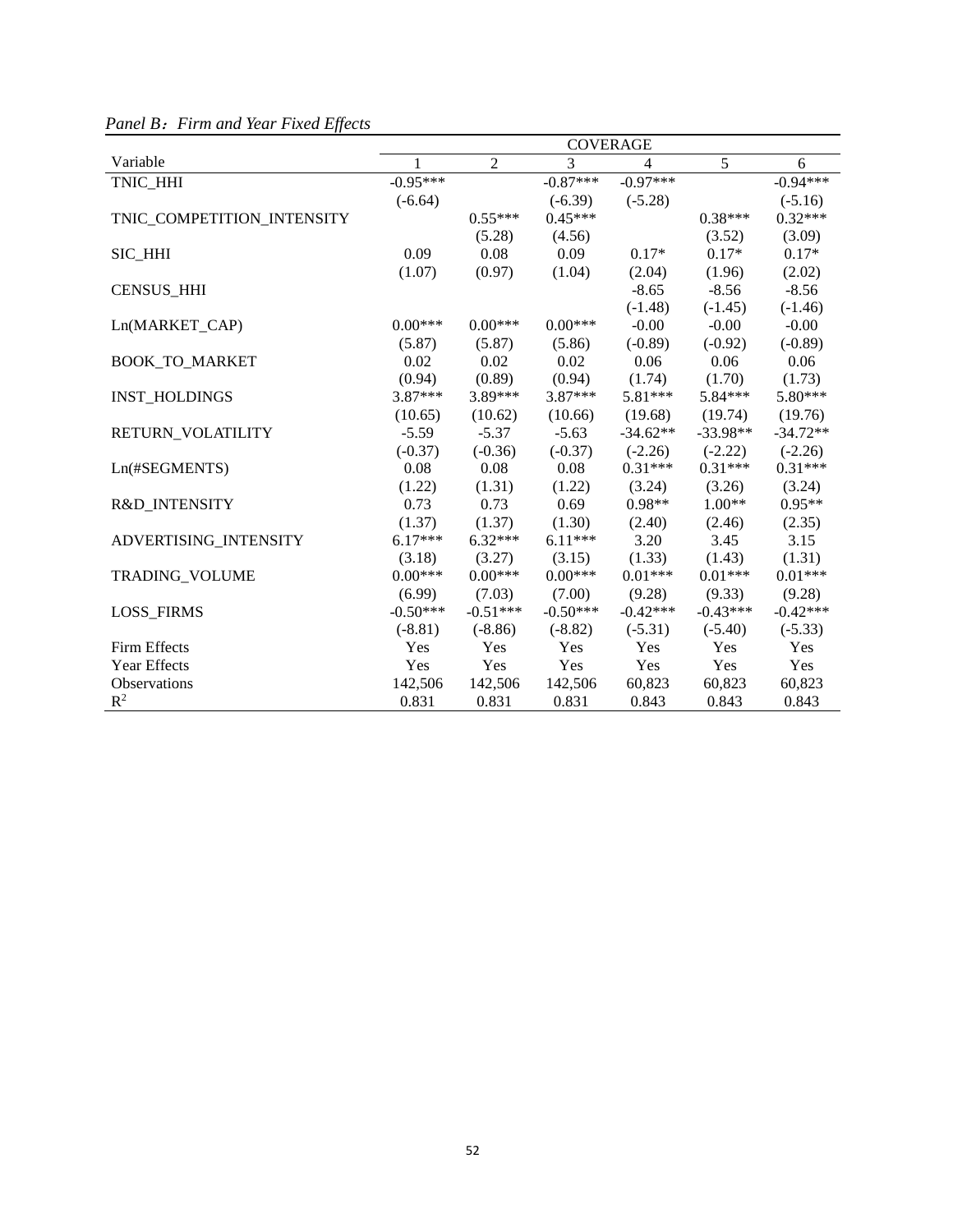# TABLE 9 **Close Competition Intensity Measures and Firm-level Analyst Coverage**

This table presents the results of the following firm level regression:

COVERAGE<sub>it</sub>=  $\alpha$  +  $\beta$ <sub>*I*</sub>×*Competition Intensity<sub>it</sub></sub> +*  $\beta$ *<sub>2</sub>×SIC\_HHI<sub>it</sub> +*  $\beta$ *<sub>k</sub>×<i>Control Variables<sub>it</sub> +*  $\varepsilon$ *<sub>it</sub>,* 

where COVERAGE is the number of analysts providing annual earnings forecasts for the firm. TOP4\_COMPETITORS\_COMP\_INTENSITY is the average of similarity scores of the four competitors with the highest similarity scores. COMPETITIVE\_FLUIDITY is the average the fluidity values over all of the firm's TNIC peers and TOP4\_COMPETITIVE\_FLUIDITY is the average over four peers with the largest fluidity scores. See Appendix B of the manuscript for other variable definitions. We include year fixed effects and industry (firm) fixed effects in Panel A (Panel B). *t*-statistics reported in parentheses are robust to firm, and year clustering. ∗∗∗, ∗∗, ∗ denote significance at the 1%, 5%, and 10% levels, respectively.

*Panel A: Without TNIC HHI*

|                                 | <b>COVERAGE</b> |                |            |           |                |           |
|---------------------------------|-----------------|----------------|------------|-----------|----------------|-----------|
| Variable                        |                 | 2              | 3          | 4         | 5              | 6         |
| TOP4 COMPETITORS_COMP_INTENSITY | 3.99***         |                |            | $1.85***$ |                |           |
|                                 | (17.61)         |                |            | (9.31)    |                |           |
| COMPETITIVE_FLUIDITY            |                 | $2.03***$      |            |           | $0.95***$      |           |
|                                 |                 | (8.13)         |            |           | (5.08)         |           |
| TOP4 COMPETITIVE_FLUIDITY       |                 |                | $3.17***$  |           |                | $1.24***$ |
|                                 |                 |                | (12.10)    |           |                | (6.15)    |
| <b>Control Variables</b>        | Yes             | Yes            | Yes        | Yes       | Yes            | Yes       |
| <b>Industry Effects</b>         | <b>Yes</b>      | <b>Yes</b>     | <b>Yes</b> | No.       | N <sub>0</sub> | No.       |
| <b>Year Effects</b>             | Yes             | Yes            | <b>Yes</b> | Yes       | <b>Yes</b>     | Yes       |
| Firm Effects                    | No              | N <sub>0</sub> | No.        | Yes       | Yes            | Yes       |
| <b>Observations</b>             | 142,506         | 139,920        | 139,920    | 142,506   | 139,920        | 139,920   |
| R-squared                       | 0.565           | 0.563          | 0.566      | 0.832     | 0.834          | 0.834     |

#### *Panel B: With TNIC HHI*

|                                 | <b>COVERAGE</b> |                |                |                |                |                |
|---------------------------------|-----------------|----------------|----------------|----------------|----------------|----------------|
| Variable                        |                 | 2              | 3              | 4              | 5              | 6              |
| TOP4 COMPETITORS COMP INTENSITY | $3.20***$       |                |                | $1.70***$      |                |                |
|                                 | (13.16)         |                |                | (8.16)         |                |                |
| <b>COMPETITIVE FLUIDITY</b>     |                 | $0.69***$      |                |                | $0.71***$      |                |
|                                 |                 | (3.11)         |                |                | (3.80)         |                |
| TOP4 COMPETITIVE_FLUIDITY       |                 |                | $1.44***$      |                |                | $0.96***$      |
|                                 |                 |                | (5.71)         |                |                | (4.51)         |
| <b>TNIC HHI</b>                 | $-1.25***$      | $-2.94***$     | $-2.43***$     | $-0.25*$       | $-0.69***$     | $-0.51***$     |
|                                 | $(-5.33)$       | $(-13.86)$     | $(-10.87)$     | $(-1.81)$      | $(-5.22)$      | $(-3.74)$      |
| <b>Control Variables</b>        | Yes             | <b>Yes</b>     | <b>Yes</b>     | Yes            | <b>Yes</b>     | Yes            |
| <b>Industry Effects</b>         | <b>Yes</b>      | <b>Yes</b>     | Yes            | N <sub>0</sub> | N <sub>0</sub> | N <sub>0</sub> |
| <b>Year Effects</b>             | Yes             | Yes            | Yes            | <b>Yes</b>     | Yes            | Yes            |
| Firm Effects                    | N <sub>0</sub>  | N <sub>0</sub> | N <sub>o</sub> | <b>Yes</b>     | Yes            | Yes            |
| <b>Observations</b>             | 142,506         | 139,920        | 139,920        | 142,506        | 139,920        | 139,920        |
| R-squared                       | 0.565           | 0.568          | 0.569          | 0.832          | 0.834          | 0.834          |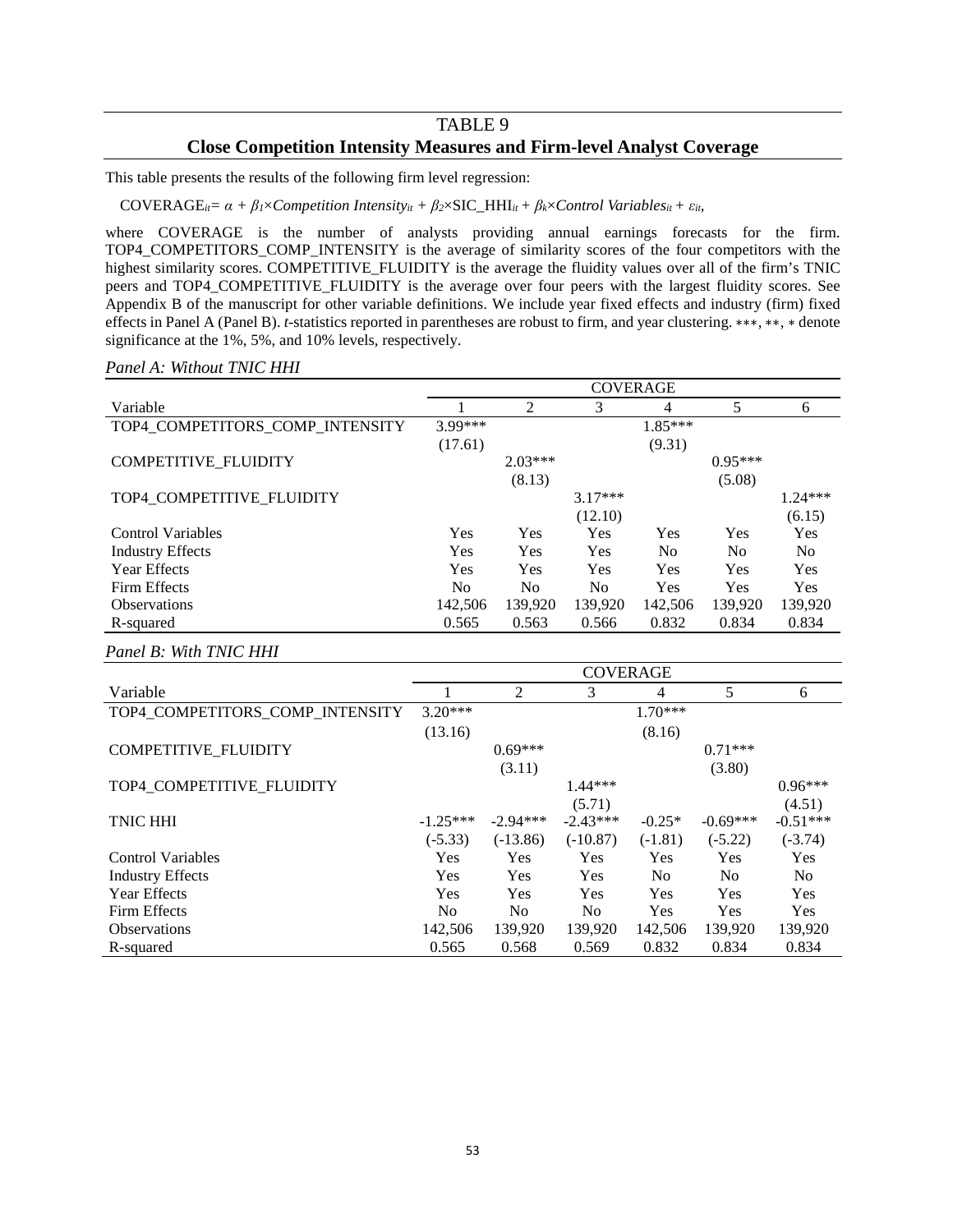# TABLE 10 **Analyst Level Descriptive Statistics**

This table presents descriptive statistics for variables at the analyst level regressions. See Appendix B for variable definitions.

| Variable                   | N      | Mean | StdDev | 25%  | Median | 75%  |
|----------------------------|--------|------|--------|------|--------|------|
| <b>STAR</b>                | 92,734 | 0.08 | 0.27   | 0.00 | 0.00   | 0.00 |
| <b>FIRE</b>                | 92.734 | 0.20 | 0.40   | 0.00 | 0.00   | 0.00 |
| TNIC COMPETITOR_COVERAGE   | 92.734 | 0.46 | 0.24   | 0.29 | 0.46   | 0.62 |
| TNIC COMPETITION_INTENSITY | 92,734 | 0.46 | 0.22   | 0.34 | 0.48   | 0.60 |
| <b>SIC COVERAGE</b>        | 92,734 | 0.31 | 0.29   | 0.05 | 0.22   | 0.50 |
| <b>HORIZON</b>             | 92,734 | 0.52 | 0.24   | 0.36 | 0.49   | 0.66 |
| <b>BOLDNESS</b>            | 92.734 | 0.51 | 0.19   | 0.41 | 0.50   | 0.61 |
| <b>EXPERIENCE</b>          | 92.734 | 0.44 | 0.23   | 0.25 | 0.45   | 0.62 |
| PORTFOLIO SIZE             | 92.734 | 0.32 | 0.28   | 0.07 | 0.26   | 0.52 |
| <b>BROKER_SIZE</b>         | 92,734 | 0.51 | 0.30   | 0.26 | 0.52   | 0.77 |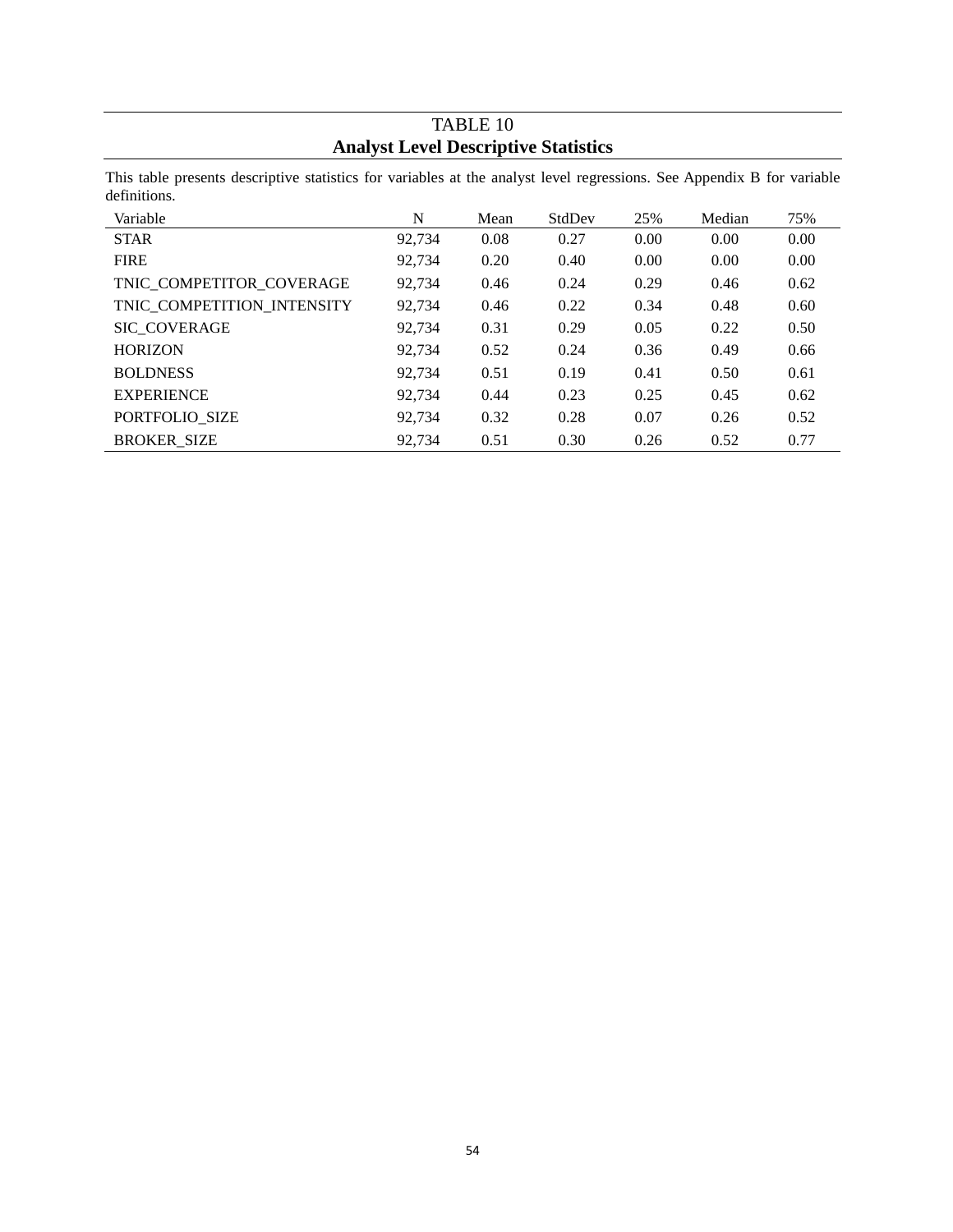# TABLE 11 **Industry Competition and Analyst Star Status**

This table presents the results of the following analyst level linear probability model:

Prob  $(\text{STAR}_{jt+1} = 1) = \alpha + \gamma_t \times \text{TNIC\_COMPETITOR\_COVERAGE}_{jt}(\text{TNIC\_COMPETITION\_INTENSITY}_{jt})$ *+*  $\gamma_2 \times \text{SIC\_COVERAGE}_{jt} + \gamma_n \times \text{Analysis Level Controls}_{it} + \varepsilon_{jt}$ ,

where STAR is an indicator variable that is one if the analyst is in *Institutional Investor* magazine's All American Team, and zero otherwise. See Appendix B for other variable definitions. We include year fixed effects and broker fixed effects. We multiply the coefficients by 100 for readability. *t*-statistics reported in parentheses are robust to analyst and year clustering. ∗∗∗, ∗∗, ∗ denote significance at the 1%, 5%, and 10% levels, respectively.

|                            | $STAR_{t+1}$ |            |            |  |  |  |  |  |
|----------------------------|--------------|------------|------------|--|--|--|--|--|
| Variable                   |              | 2          | 3          |  |  |  |  |  |
| TNIC_COMPETITOR_COVERAGE   | $1.16***$    |            | $0.98***$  |  |  |  |  |  |
|                            | (4.50)       |            | (3.72)     |  |  |  |  |  |
| TNIC_COMPETITION_INTENSITY |              | $0.86***$  | $0.61***$  |  |  |  |  |  |
|                            |              | (5.34)     | (3.78)     |  |  |  |  |  |
| <b>SIC COVERAGE</b>        | 0.20         | 0.20       | 0.03       |  |  |  |  |  |
|                            | (0.66)       | (0.67)     | (0.11)     |  |  |  |  |  |
| <b>HORIZON</b>             | $-3.20***$   | $-3.26***$ | $-3.20***$ |  |  |  |  |  |
|                            | $(-12.88)$   | $(-12.90)$ | $(-12.88)$ |  |  |  |  |  |
| <b>BOLDNESS</b>            | $-0.84***$   | $-0.85***$ | $-0.84***$ |  |  |  |  |  |
|                            | $(-3.48)$    | $(-3.62)$  | $(-3.56)$  |  |  |  |  |  |
| <b>EXPERIENCE</b>          | $1.37***$    | $1.41***$  | $1.37***$  |  |  |  |  |  |
|                            | (3.82)       | (3.95)     | (3.81)     |  |  |  |  |  |
| PORTFOLIO_SIZE             | $4.17***$    | $4.21***$  | $4.15***$  |  |  |  |  |  |
|                            | (13.28)      | (13.78)    | (13.17)    |  |  |  |  |  |
| <b>BROKER_SIZE</b>         | 0.20         | 0.15       | 0.16       |  |  |  |  |  |
|                            | (0.39)       | (0.31)     | (0.32)     |  |  |  |  |  |
| <b>STAR</b>                | 71.86***     | 71.86***   | 71.85***   |  |  |  |  |  |
|                            | (67.25)      | (67.26)    | (67.22)    |  |  |  |  |  |
| <b>Broker Effects</b>      | Yes          | Yes        | Yes        |  |  |  |  |  |
| Year Effects               | Yes          | <b>Yes</b> | Yes        |  |  |  |  |  |
| Observations               | 92,734       | 92,734     | 92,734     |  |  |  |  |  |
| $R^2$                      | 0.640        | 0.640      | 0.640      |  |  |  |  |  |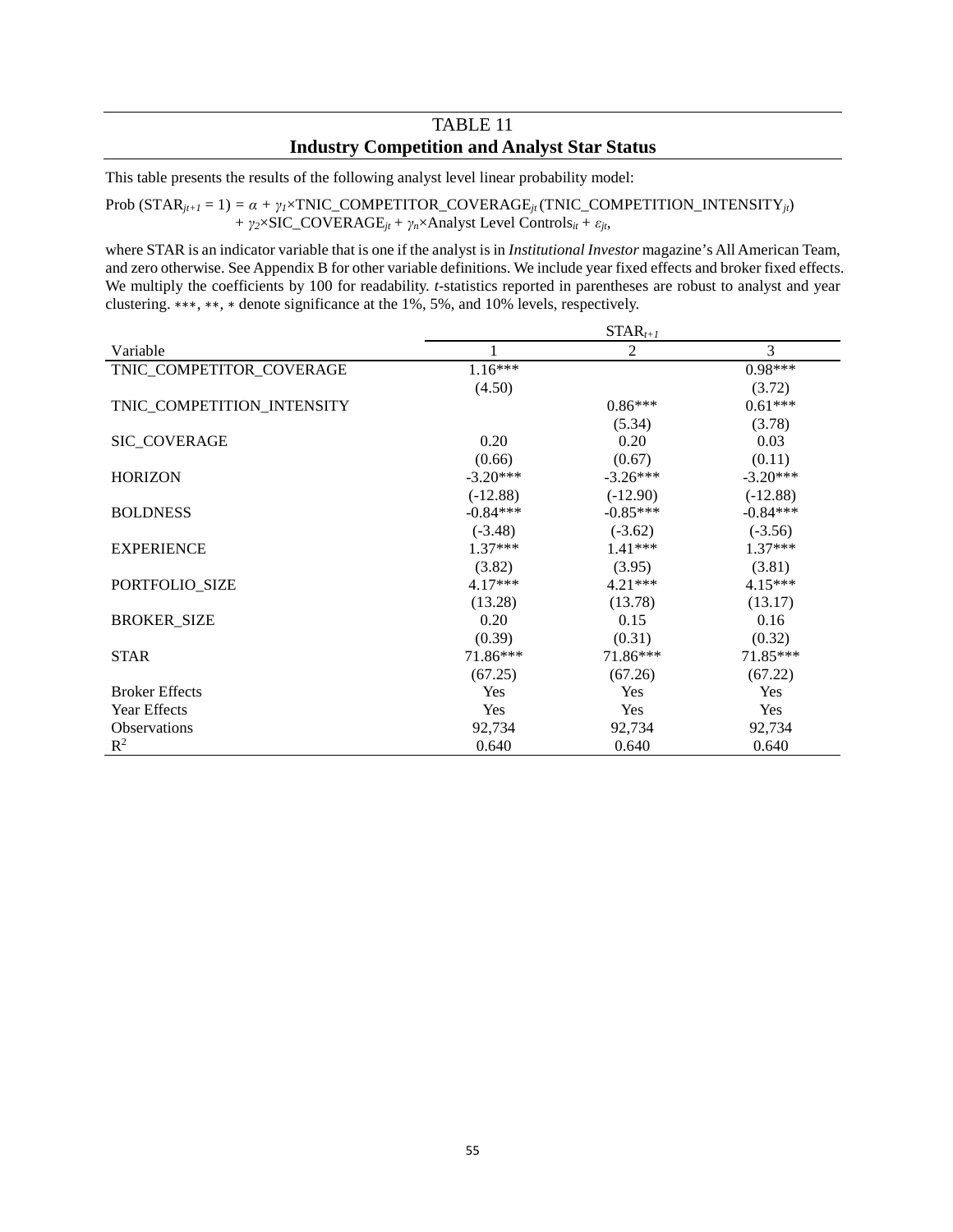# TABLE 12 **Analyst Level Regressions of Analyst Firing**

This table presents the results of the following analyst level linear probability model:

#### Prob (FIRE<sub>*jt+1*</sub> = 1) =  $\alpha$  +  $\gamma$ <sub>*I*</sub>×TNIC\_COMPETITOR\_COVERAGE<sub>*jt*</sub> (TNIC\_COMPETITION\_INTENSITY<sub>*jt*</sub>)</sub> *+ γ2*×SIC\_COVERAGE*jt+ γn*×Analyst Level Controls*jt + εjt*,

where FIRE is an indicator variable that is one if analyst *j* is demoted (i.e., moves to a different and smaller brokerage house) or permanently leaves the I/B/E/S database in the following year (i.e., between July 1 of year *t*+1 and June 30 of year *t*+2), and zero otherwise. The first two columns report results based on the total sample, while the last two columns report results based on the brokerage house M&A sample. See Appendix B for other variable definitions. We include year fixed effects and broker fixed effects. We multiply the coefficients by 100 for readability. *t*-statistics reported in parentheses are robust to analyst and year clustering. ∗∗∗, ∗∗, ∗ denote significance at the 1%, 5%, and 10% levels, respectively.

|                            | $FIRE_{t+1}$ |                     |             |                   |             |             |
|----------------------------|--------------|---------------------|-------------|-------------------|-------------|-------------|
|                            |              | <b>Total Sample</b> |             | Broker M&A Sample |             |             |
| Variable                   |              | 2                   | 3           | 4                 | 5           | 6           |
| TNIC_COMPETITOR_COVERAGE   | $-13.60***$  |                     | $-10.93***$ | $-15.20***$       |             | $-12.35***$ |
|                            | $(-14.69)$   |                     | $(-14.33)$  | $(-5.86)$         |             | $(-4.81)$   |
| TNIC_COMPETITION_INTENSITY |              | $-11.95***$         | $-9.15***$  |                   | $-12.63***$ | $-9.12**$   |
|                            |              | $(-12.39)$          | $(-10.70)$  |                   | $(-4.16)$   | $(-2.94)$   |
| SIC_COVERAGE               | $-4.81***$   | $-4.20***$          | $-2.29***$  | $-3.00$           | $-2.94$     | $-0.75$     |
|                            | $(-6.39)$    | $(-5.50)$           | $(-3.09)$   | $(-1.27)$         | $(-1.06)$   | $(-0.29)$   |
| <b>HORIZON</b>             | 82.67***     | 83.31***            | 82.58***    | 82.43***          | 84.04***    | $82.50***$  |
|                            | (43.57)      | (44.41)             | (43.43)     | (21.80)           | (22.78)     | (21.89)     |
| <b>BOLDNESS</b>            | 0.82         | 0.95                | 0.77        | 1.59              | 2.05        | 1.41        |
|                            | (1.03)       | (1.20)              | (0.98)      | (0.33)            | (0.40)      | (0.29)      |
| <b>EXPERIENCE</b>          | $3.20***$    | $2.64**$            | $3.15***$   | $9.70**$          | 8.87**      | 9.28**      |
|                            | (2.82)       | (2.31)              | (2.76)      | (3.05)            | (3.01)      | (2.89)      |
| PORTFOLIO_SIZE             | $-29.09***$  | $-29.52***$         | $-28.84***$ | $-33.57***$       | $-34.23***$ | $-33.54***$ |
|                            | $(-27.01)$   | $(-26.16)$          | $(-27.93)$  | $(-8.32)$         | $(-8.55)$   | $(-8.21)$   |
| <b>BROKER_SIZE</b>         | $-0.79$      | 0.00                | $-0.07$     | 5.17              | 4.72        | 5.54        |
|                            | $(-0.53)$    | (0.00)              | $(-0.05)$   | (0.67)            | (0.60)      | (0.71)      |
| <b>STAR</b>                | $-5.14***$   | $-5.11***$          | $-4.96***$  | $-3.11$           | $-3.05$     | $-2.71$     |
|                            | $(-6.05)$    | $(-5.93)$           | $(-5.88)$   | $(-1.37)$         | $(-1.31)$   | $(-1.16)$   |
| <b>Broker Effects</b>      | Yes          | Yes                 | Yes         | Yes               | Yes         | Yes         |
| Year Effects               | Yes          | <b>Yes</b>          | <b>Yes</b>  | <b>Yes</b>        | <b>Yes</b>  | Yes         |
| <b>Observations</b>        | 92,734       | 92,734              | 92,734      | 2,139             | 2,139       | 2,139       |
| $R^2$                      | 0.374        | 0.374               | 0.377       | 0.406             | 0.405       | 0.408       |